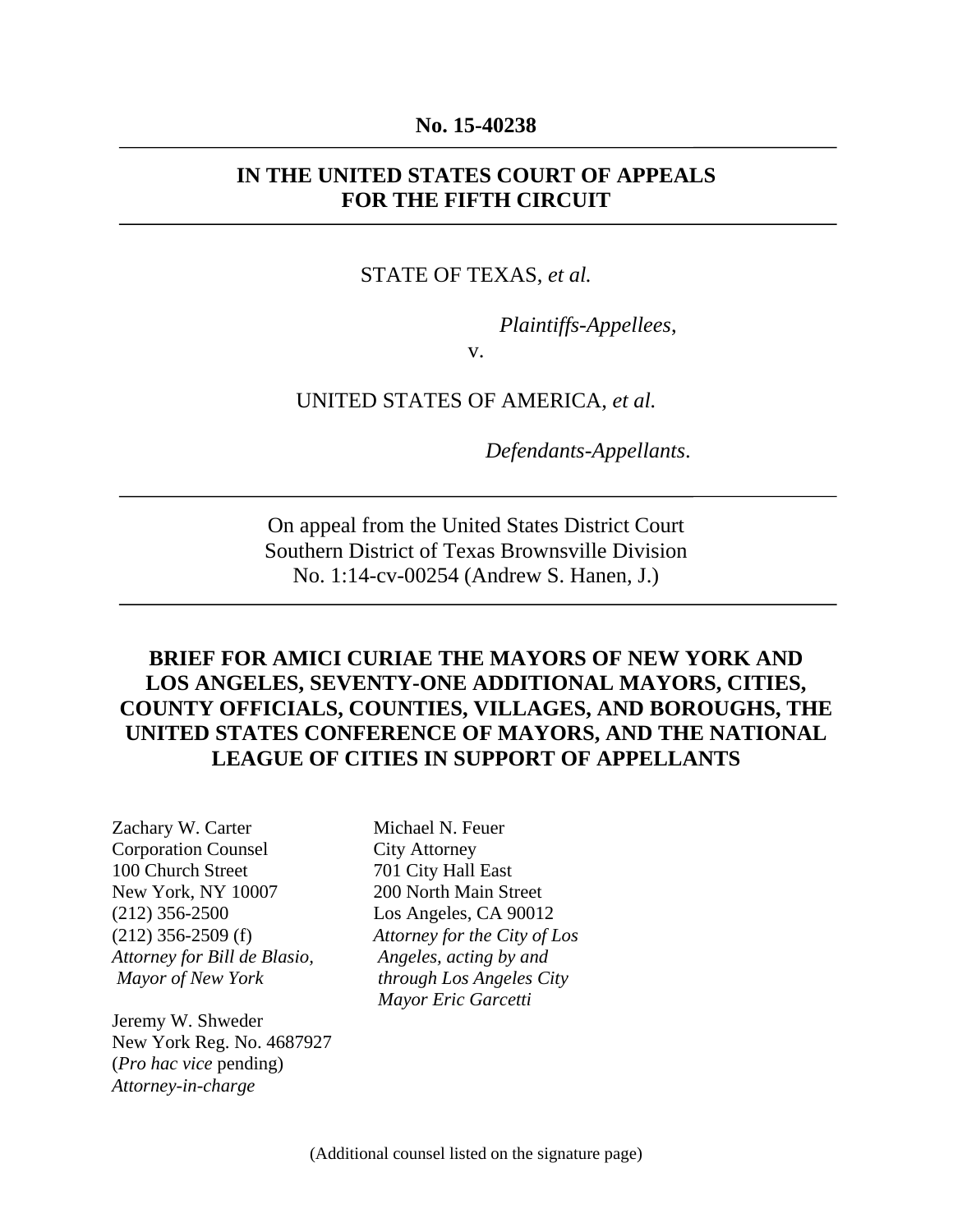#### **No. 15-40238**

### **IN THE UNITED STATES COURT OF APPEALS FOR THE FIFTH CIRCUIT**

#### STATE OF TEXAS, *et al.*

*Plaintiffs-Appellees*,

v.

UNITED STATES OF AMERICA, *et al.*

*Defendants-Appellants*.

On appeal from the United States District Court Southern District of Texas Brownsville Division No. 1:14-cv-00254 (Andrew S. Hanen, J.)

#### **CERTIFICATE OF INTERESTED PERSONS**

The undersigned counsel of record certifies that the following listed persons and entities as described in the fourth sentence of Rule 28.2.1 have an interest in the outcome of this case. These representations are made in order that the judges of this Court may evaluate possible disqualification or recusal.

#### **Defendants-Appellants**

- United States of America
- Jeh Charles Johnson, Secretary of Homeland Security
- R. Gil Kerlikowske, Commissioner of U.S. Customs and Border Protection
- Ronald D. Vitiello, Deputy Chief of U.S. Border Patrol, U.S. Customs and Border of Protection
- Sarah R. Saldana, Director of U.S. Immigration and Customs Enforcement
- Leon Rodriguez, Director U.S. Citizenship and Immigration Services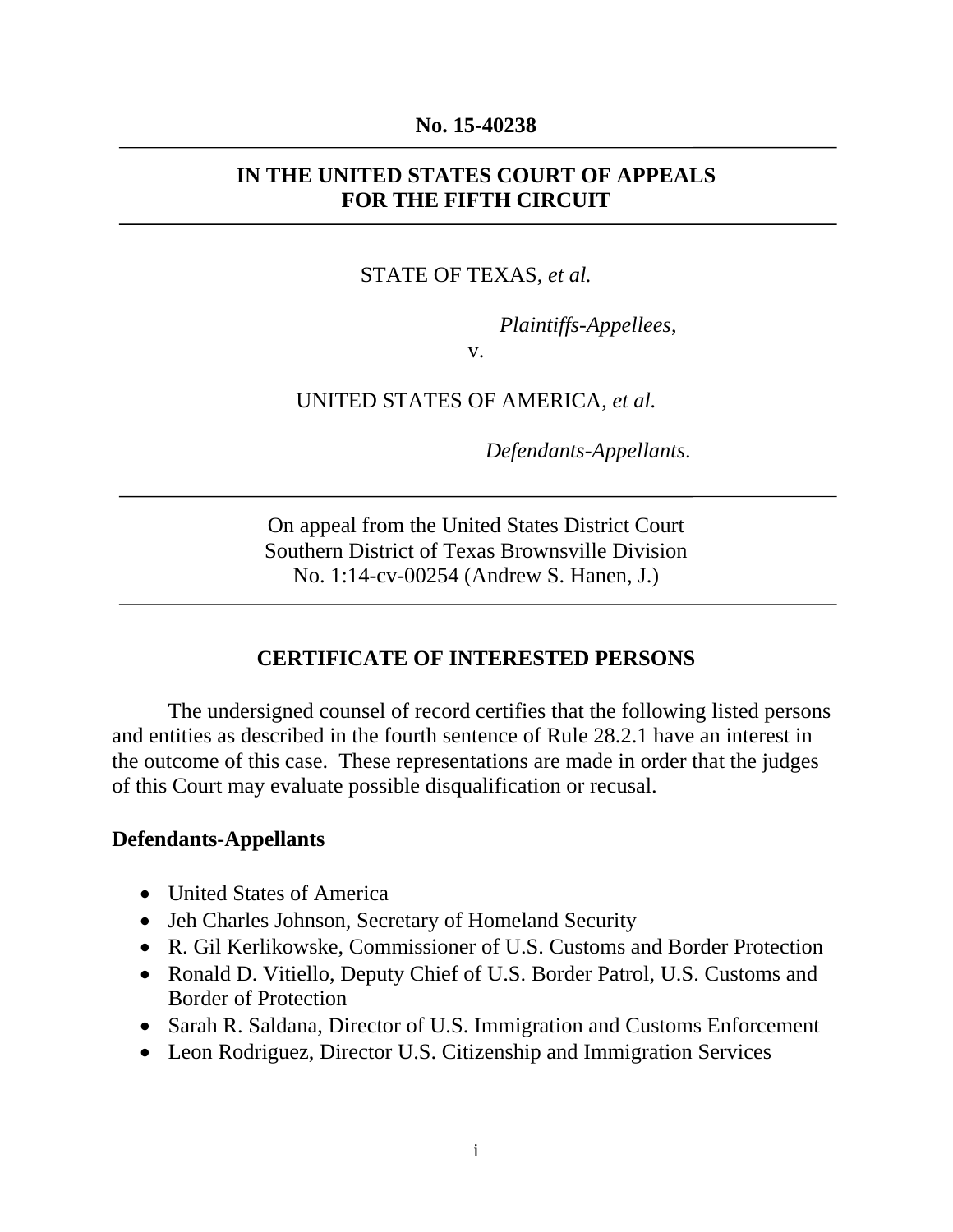### **Attorneys for Defendants-Appellants**

- Scott R. McIntosh, U.S. Department of Justice
- Beth S. Brinkmann, U.S. Department of Justice
- Jeffrey A. Clair, U.S. Department of Justice
- Kyle R. Freeny, U.S. Department of Justice
- William Ernest Havemann, U.S. Department of Justice

# **Plaintiffs-Appellees**

- State of Texas
- State of Alabama
- State of Georgia
- State of Idaho
- State of Kansas
- State of Louisiana
- State of Montana
- State of Nebraska
- State of South Carolina
- State of South Dakota
- State of Utah
- State of West Virginia
- State of Wisconsin
- State of North Dakota
- State of Ohio
- State of Oklahoma
- State of Florida
- State of Arizona
- State of Arkansas
- State of Tennessee
- State of Nevada
- Paul R. LePage, Governor, State of Maine
- Patrick L. McCrory, Governor, State of North Carolina
- C.L. "Butch" Otter, Governor, State of Idaho
- Phil Bryant, Governor, State of Mississippi
- Attorney General Bill Schuette

# **Attorneys for Plaintiffs-Appellees**

- Scott A. Keller, Office of the Solicitor General for the State of Texas
- J. Campbell Barker, Office of the Solicitor General for the State of Texas
- April L. Farris, Office of the Solicitor General for the State of Texas
- Matthew Hamilton Frederick, Office of the Solicitor General for the State of Texas
- Alex Potapov, Office of the Solicitor General for the State of Texas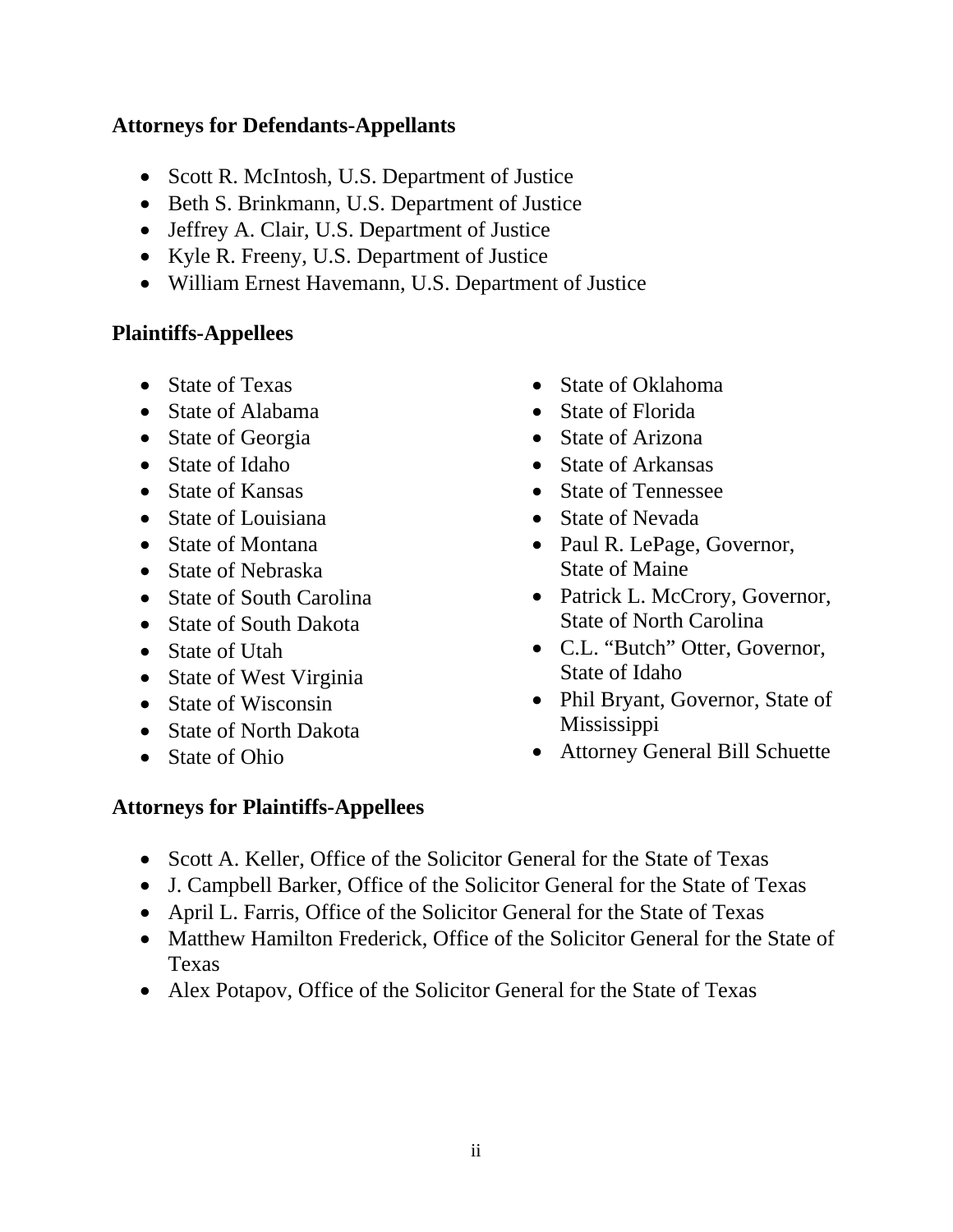# **Amici Curiae**

- Mayor Bill de Blasio of New York City
- Mayor Eric Garcetti of Los Angeles
- Mayor William D. Euille and the City of Alexandria, Virginia
- Mayor Ed Pawlowski of Allentown, Pennsylvania
- Mayor Kasim Reed of Atlanta
- Mayor Steve Adler of Austin, Texas
- Mayor Stephanie Rawlings-Blake and the City Council of Baltimore, Maryland
- The City of Bell, California
- Mayor Martin J. Walsh of Boston
- Mayor Bill Finch of Bridgeport, Connecticut
- Mayor Byron W. Brown of Buffalo, New York
- The City of Cambridge, **Massachusetts**
- Mayor James Diossa of Central Falls, Rhode Island
- Mayor Mark Kleinschmidt of Chapel Hill, North Carolina
- The City of Charleston, South Carolina
- Mayor Rahm Emanuel of Chicago
- The Board of Supervisors of Coconino County, Arizona
- Mayor Steven Benjamin of Columbia, South Carolina
- Mayor Michael B. Coleman of Columbus, Ohio
- Dallas County, Texas, and Clay Lewis Jenkins, County Judge of Dallas County
- Mayor Nan Whaley and the City of Dayton, Ohio
- Mayor Michael B. Hancock of Denver
- The Village of Dolton, Illinois
- El Paso County, Texas
- Mayor Carlo DeMaria of Everett, Massachusetts
- Mayor Karen Freeman-Wilson of Gary, Indiana
- Mayor Domenick Stampone of Haledon, New Jersey
- Mayor Pedro Segarra of Hartford, Connecticut
- Mayor Nancy R. Rotering of Highland Park, Illinois
- The City of Hoboken, New Jersey
- Mayor Alex B. Morse of Holyoke, Massachusetts
- Mayor Annise D. Parker of Houston
- Mayor Steven M. Fulop of Jersey City, New Jersey
- Mayor Sylvester "Sly" James of Kansas City, Missouri
- Mayor Mark Stodola of Little Rock, Arkansas
- The County of Los Angeles, California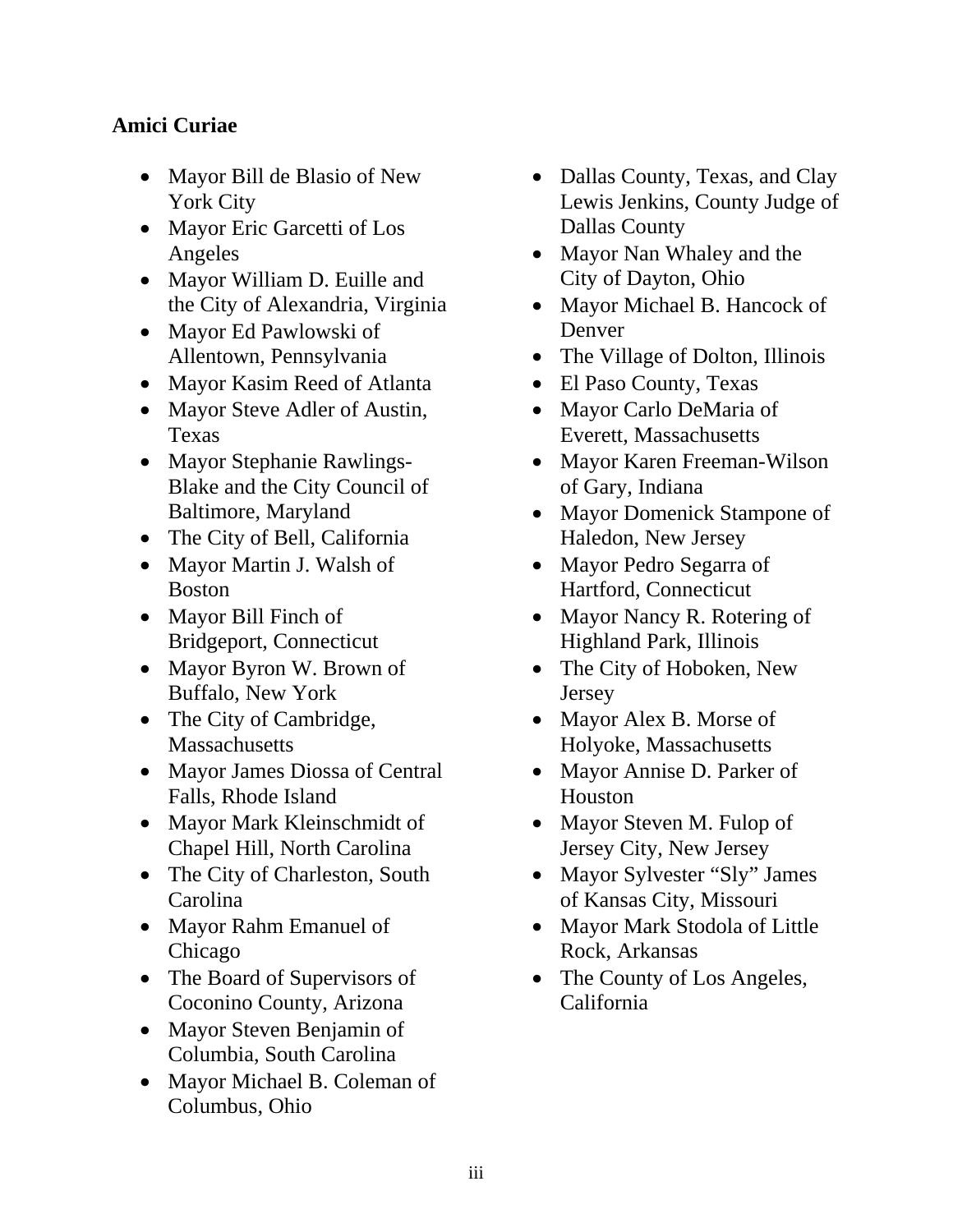- Tina Skeldon Wozniak, Pete Gerken, and Carol Contrada of the Board of Lucas County Commissioners, Lucas County, Ohio
- Mayor Paul R. Soglin of Madison, Wisconsin
- The City of Milwaukee
- Mayor Betsy Hodges and the City of Minneapolis, Minnesota
- Montgomery County, Maryland
- Mayor Ras J. Baraka of Newark, New Jersey
- Mayor Paul A. Dyster of Niagara Falls, New York
- The City of North Miami
- Mayor Libby Schaaf and the City of Oakland, California
- Mayor Jose "joey" Torres of Paterson, New Jersey
- Mayor Michael A. Nutter of Philadelphia
- Mayor William Peduto of Pittsburgh
- The City of Plainfield, New Jersey
- Mayor Charlie Hales and the City Council of Portland, Oregon
- Mayor Jorge O. Elorza of Providence, Rhode Island
- Mayor John T. Dickert of Racine, Wisconsin
- County Commissioners Toni Carter and Rafael Ortega of Ramsey County, Minnesota
- Mayor Lovely Warren of Rochester, New York
- Mayor Ralph Becker of Salt Lake City, Utah
- Mayor Edwin M. Lee and the City and County of San Francisco
- Mayor Sam Liccardo and the City of San Jose, California
- The City of Santa Ana, California
- The Board of Supervisors of Santa Cruz County, Arizona
- Mayor Javier M. Gonzales of Santa Fe, New Mexico
- The City of Santa Monica, California
- Mayor Gary R. McCarthy of Schenectady, New York
- Mayor Edward B. Murray of Seattle
- Mayor George Van Dusen of Skokie, Illinois
- Mayor Francis G. Slay of St. Louis, Missouri
- Mayor Elizabeth A. Goreham and the State College Borough Council, Pennsylvania
- Mayor Stephanie A. Miner of Syracuse, New York
- Mayor Marilyn Strickland of Tacoma, Washington
- Mayor Bob Buckhorn of Tampa, Florida
- Travis County, Texas
- Mayor Muriel Bowser of Washington, D.C.
- Mayor Fredrick Sykes of West Covina, California
- Mayor Mike Spano of Yonkers, New York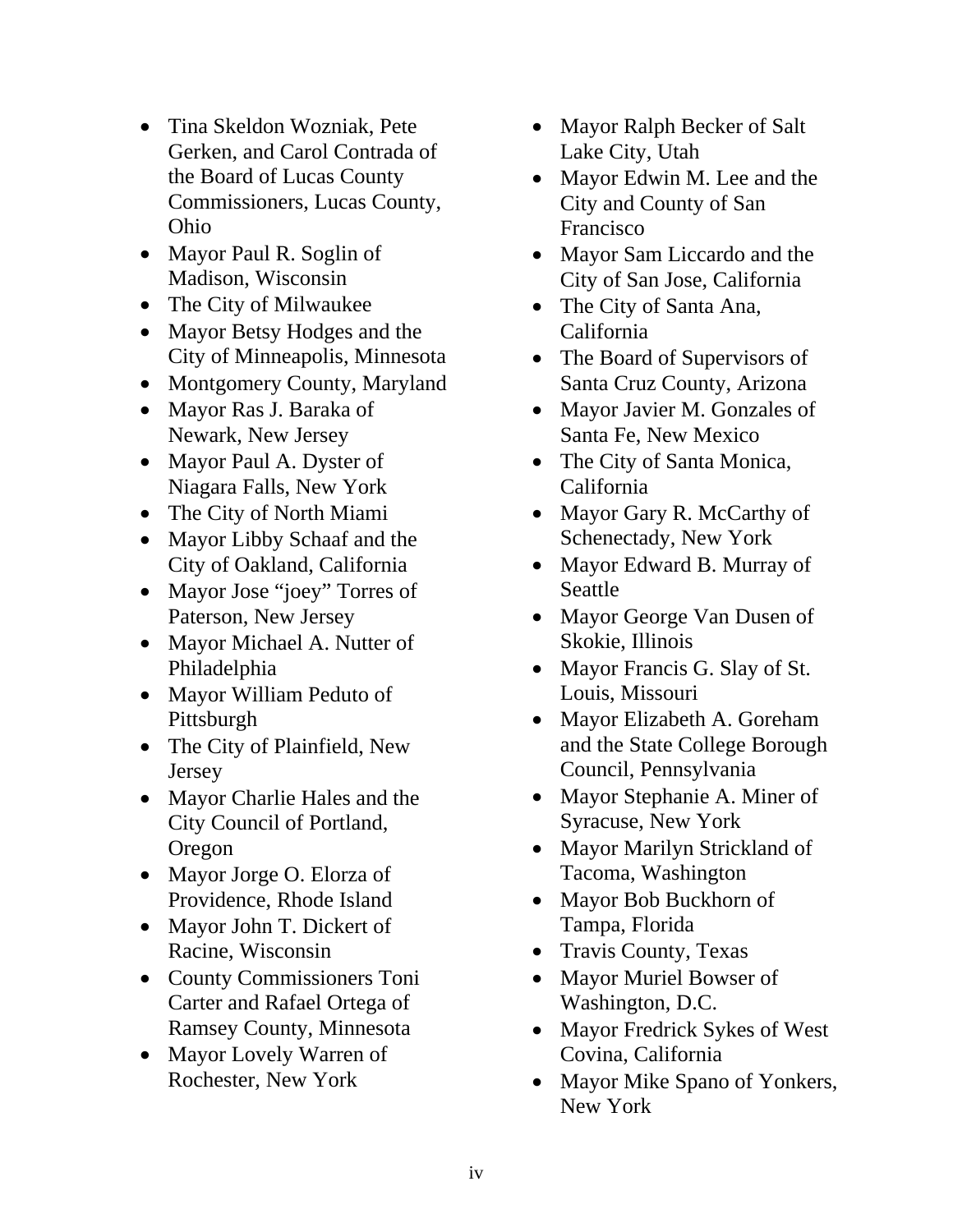- The United States Conference of Mayors (USCM is a nonpartisan organization of cities with populations of 30,000 or more. USCM has no parent corporation, and no publicly held company owns 10% or more of its stock.)
- The National League of Cities (NLC is the oldest and largest organization representing municipal governments throughout the United States. NLC works in partnership with 49 state municipal leagues and serves as a national advocate for the more than 19,000 cities, towns and villages it represents. NLC has no parent corporation,

and no publicly held company owns 10% or more of its stock.)

### **Attorneys for Amici Curiae**

- Zachary Carter, Corporation Counsel, New York City Law Department
- Michael N. Feuer, City Attorney, City of Los Angeles
- Thomas Peters, Chief Assistant City Attorney, City of Los Angeles
- Richard Dearing, New York City Law Department
- Jeremy W. Shweder, New York City Law Department

 $/S/$ 

 Jeremy W. Shweder *Counsel for Amici*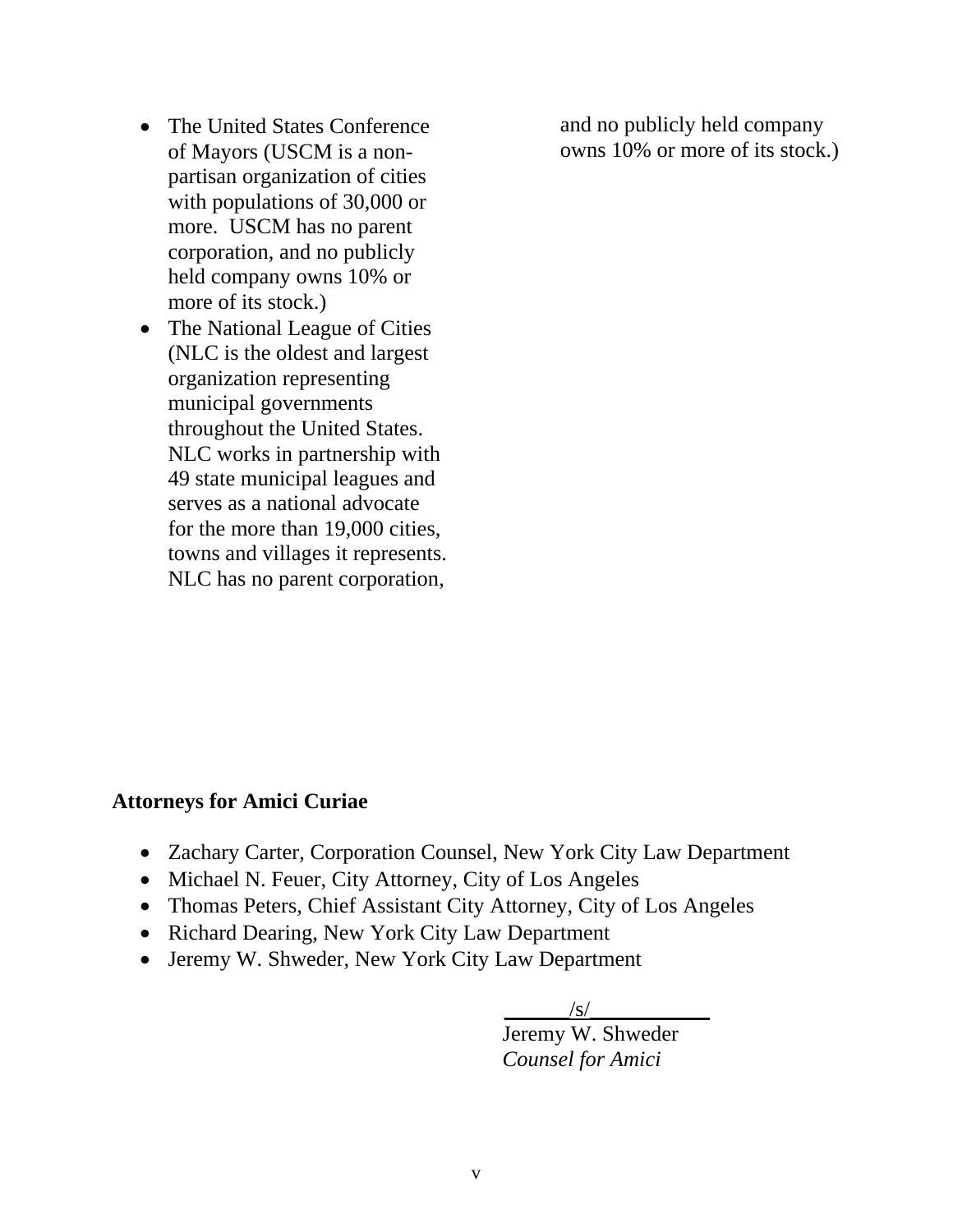# **TABLE OF CONTENTS**

| I.      |                 | The District Court Failed to Adequately Consider the                                                                               |  |  |  |
|---------|-----------------|------------------------------------------------------------------------------------------------------------------------------------|--|--|--|
| $\Pi$ . |                 | Delaying the Implementation of the Executive Action                                                                                |  |  |  |
|         | A <sub>1</sub>  | The Executive Action Will Increase Public<br>Safety by Encouraging More Immigrant<br>Residents to Cooperate With Law Enforcement10 |  |  |  |
|         | <b>B.</b>       | The Executive Action Will Stimulate Economic                                                                                       |  |  |  |
|         | $\mathcal{C}$ . | The Executive Action Will Promote Family<br>Unity and Facilitate the Integration of<br>Immigrant Residents in Cities and Counties  |  |  |  |
|         |                 |                                                                                                                                    |  |  |  |
|         |                 | <b>CERTIFICATE OF SERVICE</b>                                                                                                      |  |  |  |

 **PAGE** 

CERTIFICATE OF COMPLIANCE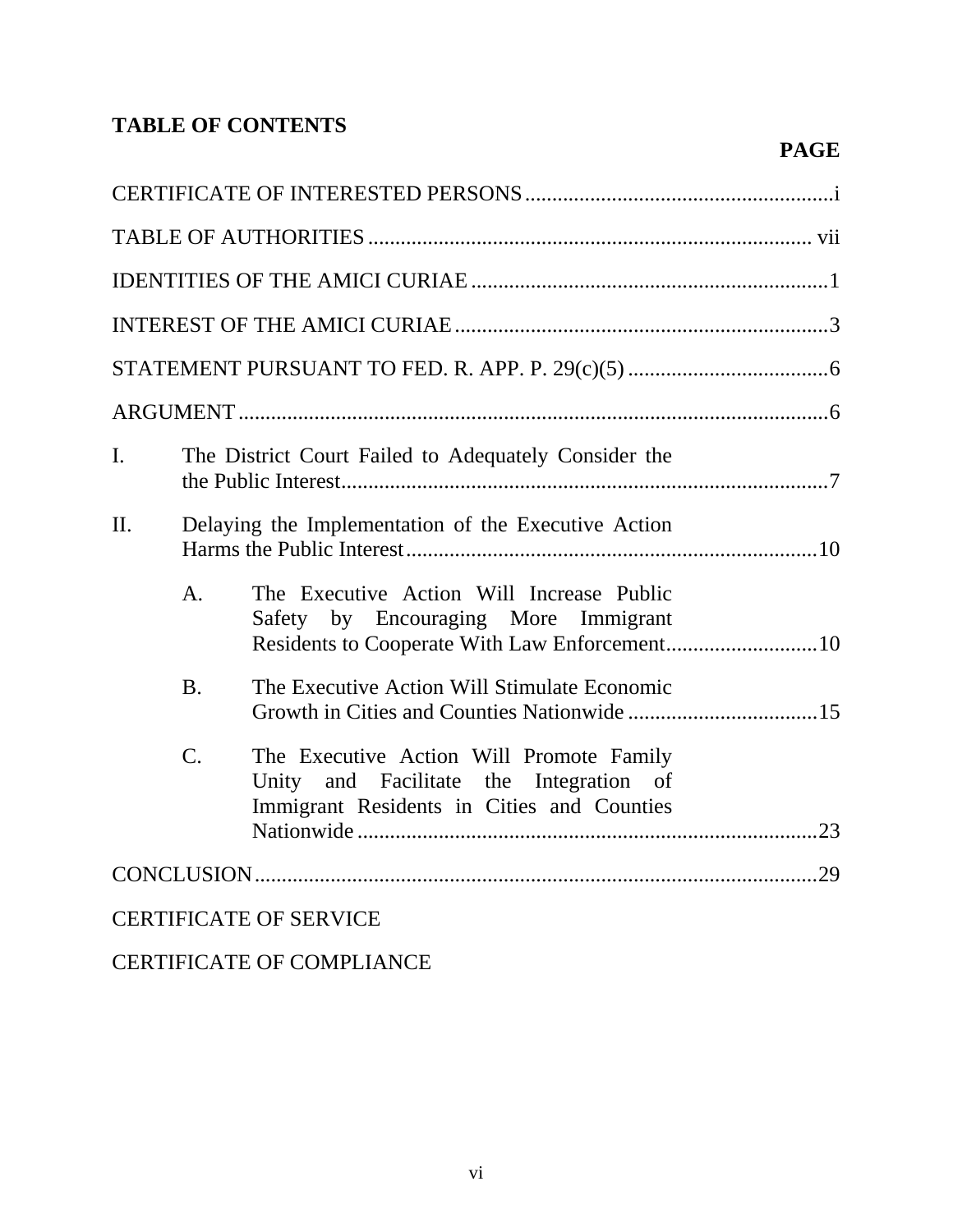# **TABLE OF AUTHORITIES**

| <b>CASES</b>                                                      | <b>PAGE</b> |
|-------------------------------------------------------------------|-------------|
| Amoco Prod. Co. v. Vill. of Gambell,                              |             |
| eBay Inc. v. MercExchange, LLC,                                   |             |
| Edmisten v. Werholtz,                                             |             |
| Holder v. Martinez Gutierrez,                                     |             |
| House the Homeless, Inc. v. Widnall,                              |             |
| Hunter v. Hamilton County Board of Elections,                     |             |
| Mississippi Power & Light Co. v. United Gas Pipe Line Co.,        |             |
| Moore v. City of East Cleveland,                                  |             |
| Productos Carnic, S.A. v. Central Am. Beef & Seafood Trading Co., |             |
| Sells v. Livingston,                                              |             |
| Spiegel v. Houston,                                               |             |
| Springer v. United States Marshal,                                |             |
| Stanley v. Illinois,                                              |             |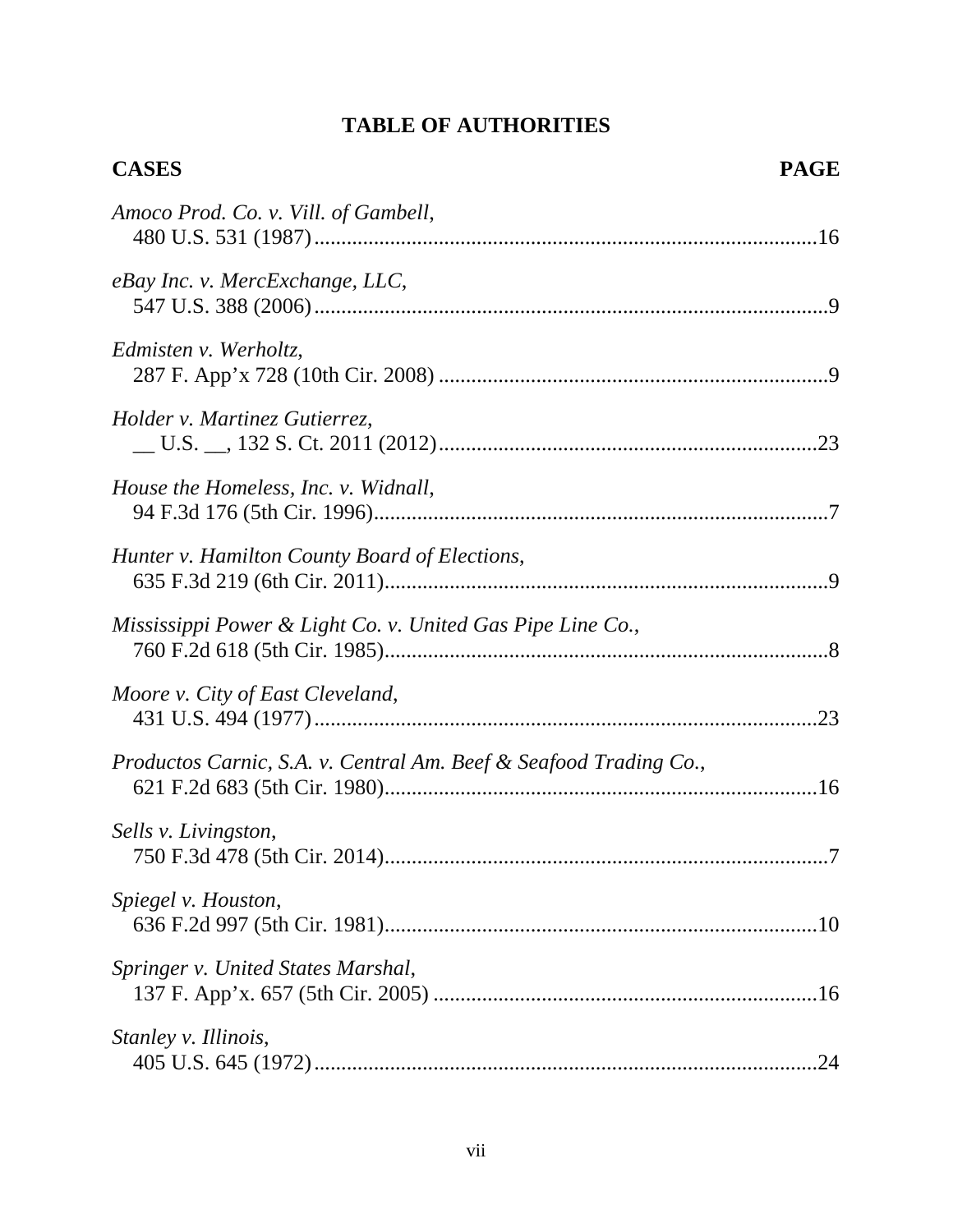| <b>PAGE</b><br><b>CASES</b>                                                                                                                   |  |
|-----------------------------------------------------------------------------------------------------------------------------------------------|--|
| Weinberger v. Romero-Barcelo,                                                                                                                 |  |
| Winter v. Natural Reserve Defense Council, Inc.,                                                                                              |  |
| <b>PUBLICATIONS</b>                                                                                                                           |  |
| Ajay Chaudry, et al., Urban Institute, Facing Our Future: Children in the                                                                     |  |
| Americas Society/Council of the Americas & Fiscal Policy Institute,<br>Bringing Vitality to Main Street: How Immigrant Small Businesses Help  |  |
| Amy Braunschweiger, Human Rights Watch, Nashville Immigrants Too                                                                              |  |
| Anita Khashu, Police Foundation, The Role of Local Police: Striking<br>a Balance Between Immigration Enforcement and Civil Liberties          |  |
| Gianmarco I.P. Ottaviano & Giovanni Peri, Nat'l Bureau of Econ.<br>Research, Rethinking the Effects of Immigration on Wages                   |  |
| Heidi Shierholz, Econ. Policy Inst. Briefing Paper No. 255, <i>Immigration</i><br>and Wages: Methodological Advancements Confirm Modest Gains |  |
| Institute on Taxation and Economic Policy, Undocumented Immigrants'                                                                           |  |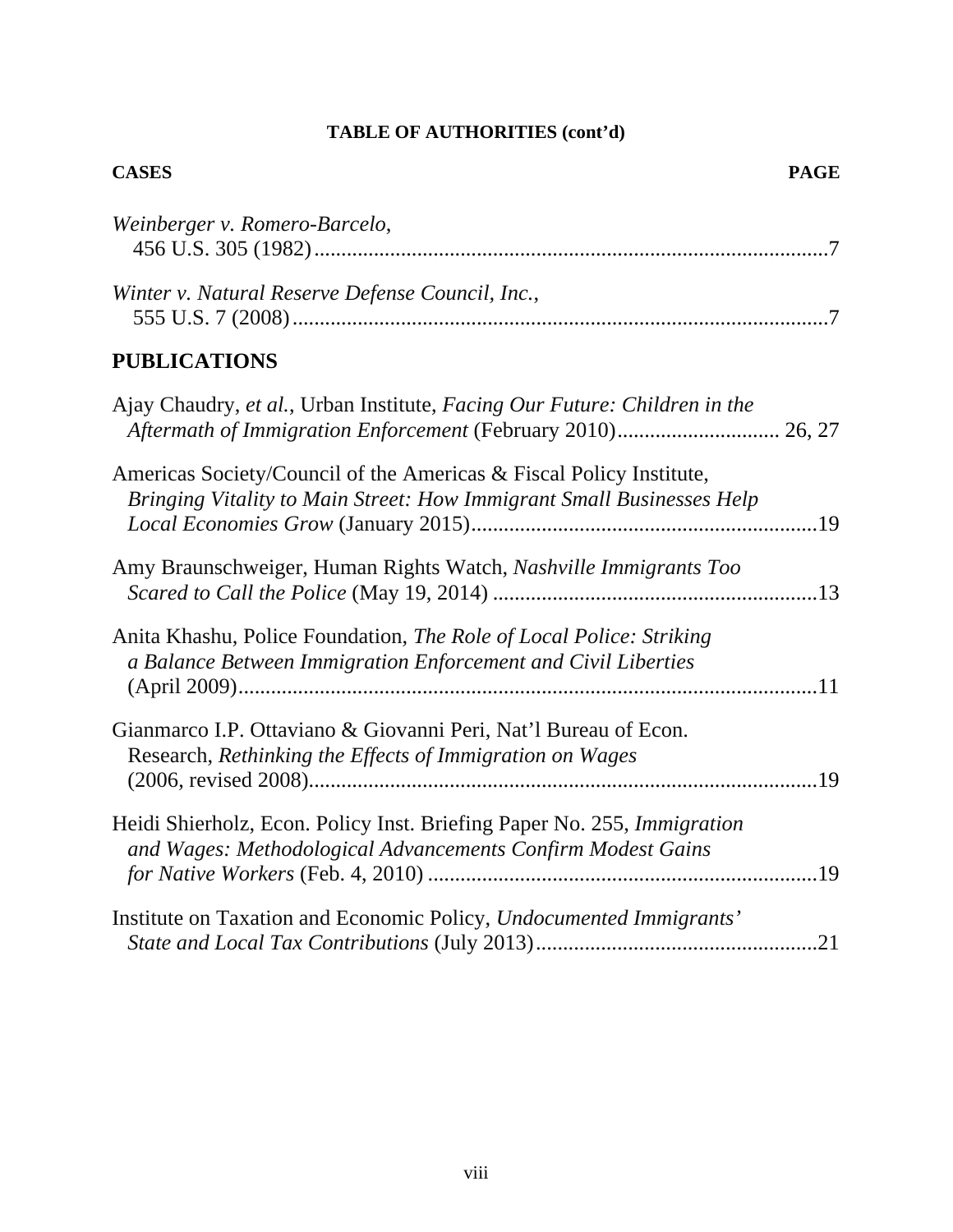| <b>PUBLICATIONS</b>                                                                                                                                                                                                                                                                             | <b>PAGE</b> |
|-------------------------------------------------------------------------------------------------------------------------------------------------------------------------------------------------------------------------------------------------------------------------------------------------|-------------|
| Jacob L. Vigdor, Immigration and the Revival of American Cities (Sept.                                                                                                                                                                                                                          |             |
| Jens Manuel Krogstad & Jeffrey S. Passel, Pew Research Ctr., 5 facts about                                                                                                                                                                                                                      |             |
| Joanna Dreby, Center for American Progress, Executive Action on                                                                                                                                                                                                                                 |             |
| Joanna Dreby, Center for American Progress, How Today's Immigration<br><b>Enforcement Policies Impact Children, Families, and Communities</b>                                                                                                                                                   |             |
| Julia Preston, Ailing Midwestern Cities Extend a Welcoming                                                                                                                                                                                                                                      |             |
| Kalina Brabeck, et al., Report for the Inter-American Human Rights Court,<br>The Psychosocial Impact of Detention and Deportation on U.S. Migrant                                                                                                                                               |             |
| Major Cities Chiefs Immigration Committee, Recommendations: For<br><b>Enforcement of Immigration Laws by Local Police Agencies</b>                                                                                                                                                              | .12         |
| Manuel Pastor, et al., University of Southern California Dornsife Center for<br>the Study of Immigrant Integration, The Kids Aren't Alright – But They<br>Could Be: The Impact of Deferred Action for Parents of Americans and<br>Lawful Permanent Residents (DAPA) on Children (March 2015) 24 |             |
| Matthew Lysakowski, et al., U.S. Dep't of Justice, Policing in New                                                                                                                                                                                                                              |             |
| Max Ehrenfruend, How having an undocumented parent hurts American                                                                                                                                                                                                                               |             |
| Migration Policy Institute, Unauthorized Immigrant Population Profiles:                                                                                                                                                                                                                         |             |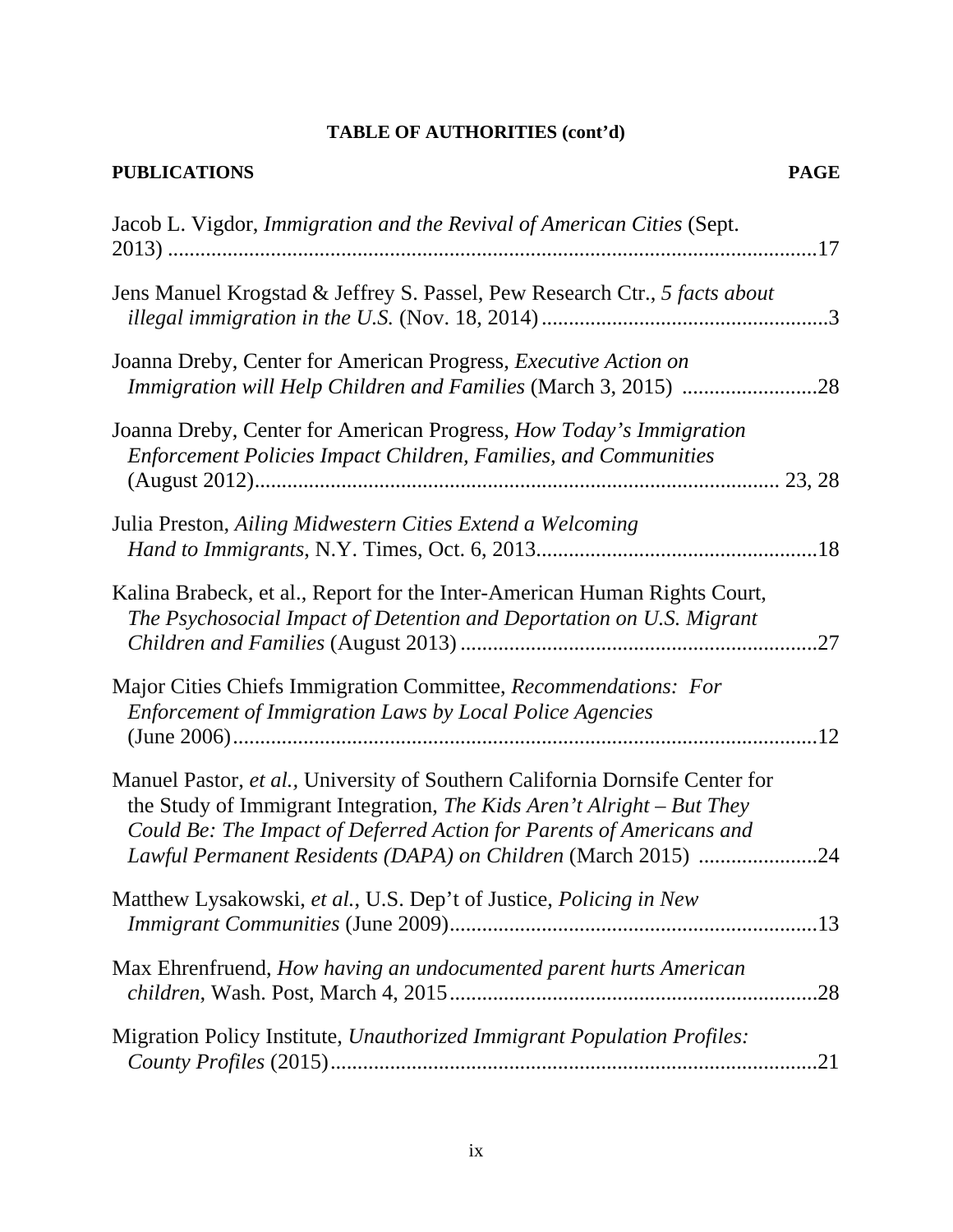| <b>PUBLICATIONS</b><br><b>PAGE</b>                                                                                                                                                                                                                   |
|------------------------------------------------------------------------------------------------------------------------------------------------------------------------------------------------------------------------------------------------------|
| N.Y. City Dep't of City Planning, The Newest New Yorkers: Characteristics                                                                                                                                                                            |
| N.Y. Univ. School of Law Immigrant Rights Clinic, <i>Insecure Communities</i> ,<br>Devastated Families: New Data on Immigrant Detention and Deportation<br>.25                                                                                       |
| Nik Theodore, Insecure Communities: Latino Perceptions of Police                                                                                                                                                                                     |
| Paul Taylor, et al., Pew Research Center, Unauthorized immigrants: Length                                                                                                                                                                            |
| Patrick Oakford, Center for American Progress, Administrative Action on<br>Immigration Reform: The Fiscal Benefits of Temporary Work<br>.20                                                                                                          |
|                                                                                                                                                                                                                                                      |
| Press Release, Migration Policy Institute, As Many as 3.7 Million<br>Unauthorized Immigrants Could Get Relief from Deportation under<br>Anticipated New Deferred Action Program (Nov. 19, 2014)14                                                    |
| Raul Hinojosa-Ojeda, North American Integration and Development<br>Center, UCLA, The Economic Benefit of Expanding the Dream: DAPA<br>and DACA Impacts on Los Angeles and California (Jan. 26, 2015) 21                                              |
| Raul Hinojosa-Ojeda and Maksim Wynn, North<br>American Integration and Development Center, UCLA,<br>From the Shadows to the Mainstream: Estimating the Economic Impact of<br>Presidential Administrative Action and Comprehensive Immigration<br>.20 |
| Robert W. Fairlie, Partnership for a New American Economy, Open for<br>Business: How Immigrants are Driving Small Business Creation in the<br>.18                                                                                                    |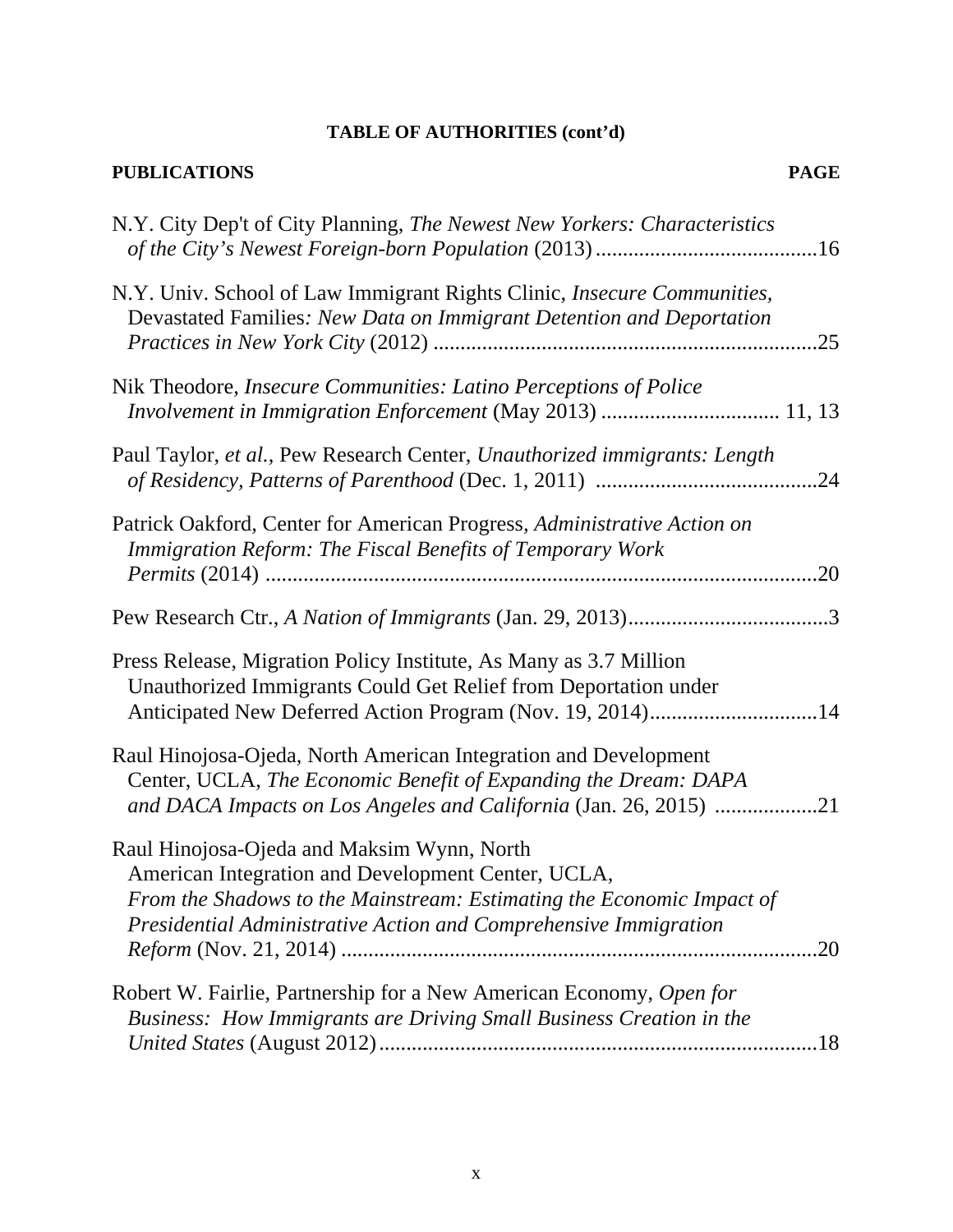#### **PUBLICATIONS PAGE**

| Robert Wasserman, U.S. Department of Justice, Office of Community<br>Oriented Policing Services, Guidance for Building Communities of Trust    |     |
|------------------------------------------------------------------------------------------------------------------------------------------------|-----|
| Roberto Gonzales & Angie M. Bautista-Chavez, American Immigration<br>Council, Two Years and Counting: Assessing the Growing Power of           |     |
| Seth Freed Wessler, Applied Research Center, Shattered Families: The<br>Perilous Intersection of Immigration Enforcement and the Child Welfare | .26 |
| Seth Freed Wessler, U.S. Deports 46K Parents with Citizen Kids in Just Six                                                                     | .25 |
| Silva Mathema, Center for American Progress, The High Costs of Delaying                                                                        |     |
| Susan Hartman, A New Life for Refugees, and the City They Adopted, N.Y.                                                                        |     |
| <b>STATUTES</b>                                                                                                                                |     |
|                                                                                                                                                |     |
|                                                                                                                                                | .23 |
|                                                                                                                                                |     |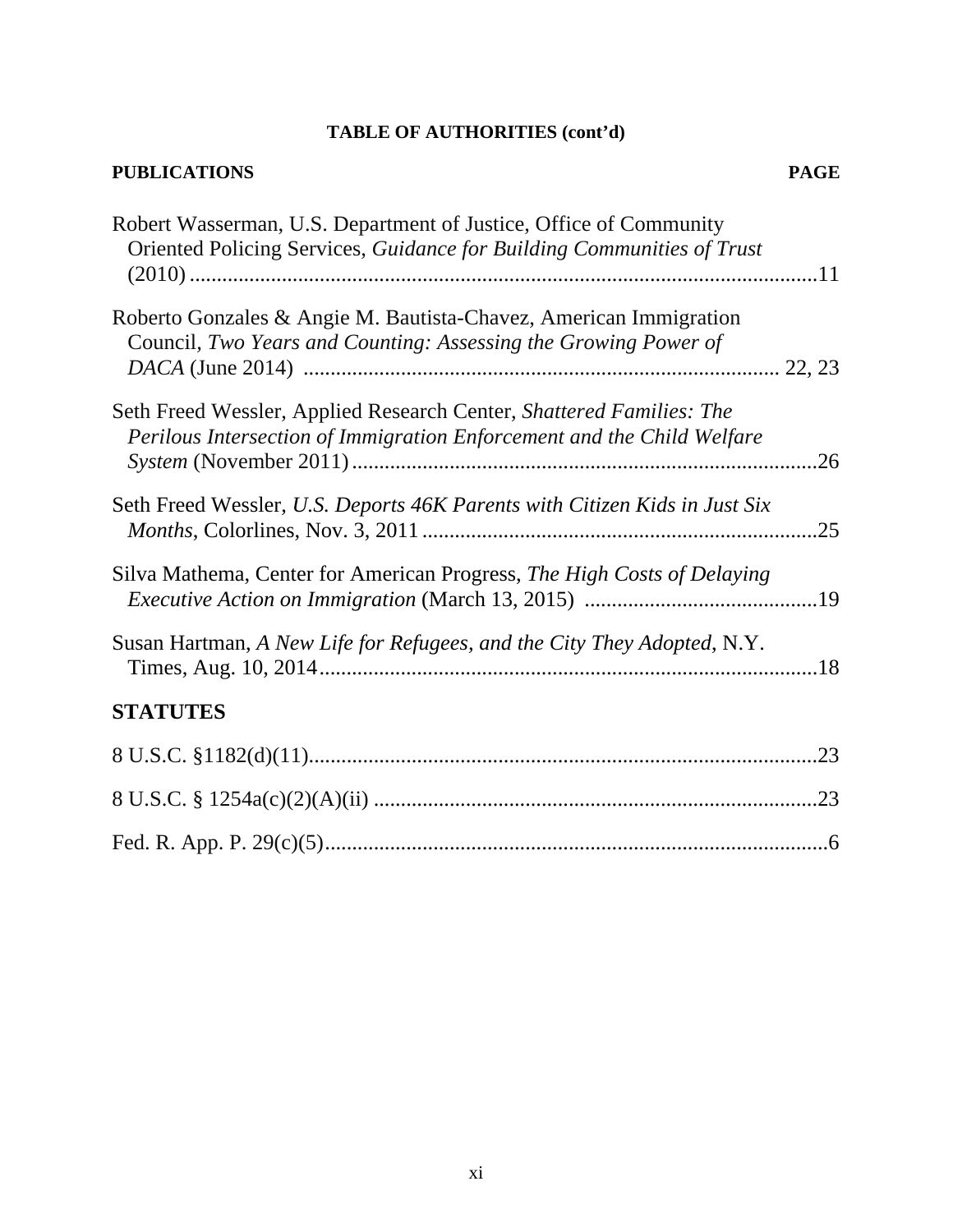#### **IDENTITIES OF THE AMICI CURIAE**

Amici are mayors, cities, elected county officials, counties, villages, and boroughs from 73 municipalities in 27 States and the District of Columbia, including Mayor Bill de Blasio of New York City; Mayor Eric Garcetti of Los Angeles; Mayor William D. Euille and the City of Alexandria, Virginia; Mayor Ed Pawlowski of Allentown, Pennsylvania; Mayor Kasim Reed of Atlanta; Mayor Steve Adler of Austin, Texas; Mayor Stephanie Rawlings-Blake and the City Council of Baltimore, Maryland; the City of Bell, California; Mayor Martin J. Walsh of Boston; Mayor Bill Finch of Bridgeport, Connecticut; Mayor Byron W. Brown of Buffalo, New York; the City of Cambridge, Massachusetts; Mayor James Diossa of Central Falls, Rhode Island; Mayor Mark Kleinschmidt of Chapel Hill, North Carolina; the City of Charleston, South Carolina; Mayor Rahm Emanuel of Chicago; the Board of Supervisors of Coconino County, Arizona; Mayor Steven Benjamin of Columbia, South Carolina; Mayor Michael B. Coleman of Columbus, Ohio; Dallas County, Texas, and Clay Lewis Jenkins, County Judge of Dallas County; Mayor Nan Whaley and the City of Dayton, Ohio; Mayor Michael B. Hancock of Denver; the Village of Dolton, Illinois; El Paso County, Texas; Mayor Carlo DeMaria of Everett, Massachusetts; Mayor Karen Freeman-Wilson of Gary, Indiana; Mayor Domenick Stampone of Haledon, New Jersey; Mayor Pedro Segarra of Hartford, Connecticut; Mayor Nancy R. Rotering of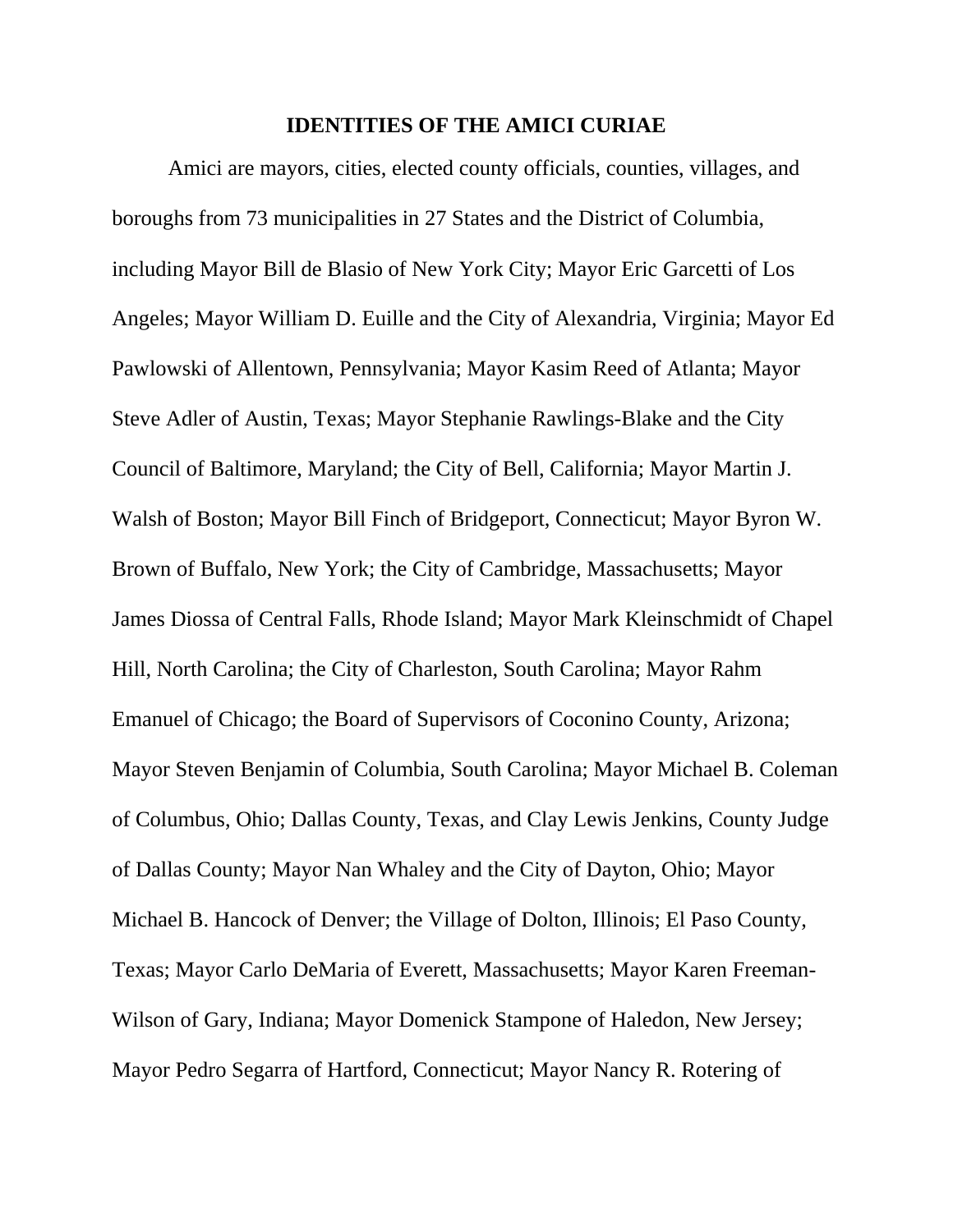Highland Park, Illinois; the City of Hoboken, New Jersey; Mayor Alex B. Morse of Holyoke, Massachusetts; Mayor Annise D. Parker of Houston; Mayor Steven M. Fulop of Jersey City, New Jersey; Mayor Sylvester "Sly" James of Kansas City, Missouri; Mayor Mark Stodola of Little Rock, Arkansas; the County of Los Angeles, California; Tina Skeldon Wozniak, Pete Gerken, and Carol Contrada of the Board of Lucas County Commissioners, Lucas County, Ohio; Mayor Paul R. Soglin of Madison, Wisconsin; the City of Milwaukee; Mayor Betsy Hodges and the City of Minneapolis, Minnesota; Montgomery County, Maryland; Mayor Ras J. Baraka of Newark, New Jersey; Mayor Paul A. Dyster of Niagara Falls, New York; the City of North Miami; Mayor Libby Schaaf and the City of Oakland, California; Mayor Jose "joey" Torres of Paterson, New Jersey; Mayor Michael A. Nutter of Philadelphia; Mayor William Peduto of Pittsburgh; the City of Plainfield, New Jersey; Mayor Charlie Hales and the City Council of Portland, Oregon; Mayor Jorge O. Elorza of Providence, Rhode Island; Mayor John T. Dickert of Racine, Wisconsin; County Commissioners Toni Carter and Rafael Ortega of Ramsey County, Minnesota; Mayor Lovely Warren of Rochester, New York; Mayor Ralph Becker of Salt Lake City, Utah; Mayor Edwin M. Lee and the City and County of San Francisco; Mayor Sam Liccardo and the City of San Jose, California; the City of Santa Ana, California; the Board of Supervisors of Santa Cruz County, Arizona; Mayor Javier M. Gonzales of Santa Fe, New Mexico; the

2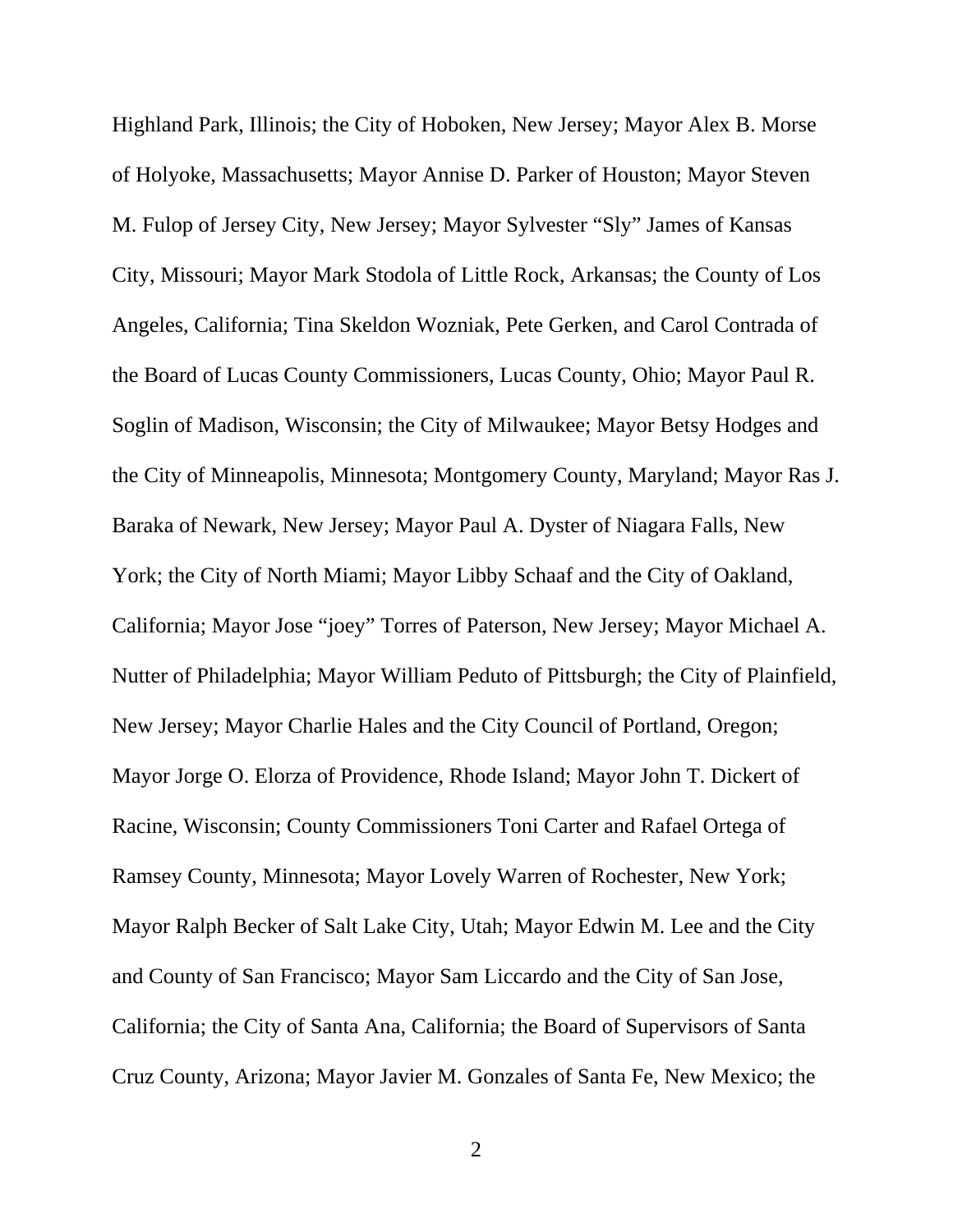City of Santa Monica, California; Mayor Gary R. McCarthy of Schenectady, New York; Mayor Edward B. Murray of Seattle; Mayor George Van Dusen of Skokie, Illinois; Mayor Francis G. Slay of St. Louis, Missouri; Mayor Elizabeth A. Goreham and the State College Borough Council, Pennsylvania; Mayor Stephanie A. Miner of Syracuse, New York; Mayor Marilyn Strickland of Tacoma, Washington; Mayor Bob Buckhorn of Tampa, Florida; Travis County, Texas; Mayor Muriel Bowser of Washington, D.C.; Mayor Fredrick Sykes of West Covina, California; and Mayor Mike Spano of Yonkers, New York. Amici also include the National League of Cities and the United States Conference of Mayors.

#### **INTEREST OF THE AMICI CURIAE**

The amici—as mayors, county officials, and local governments from all across the Nation—have a compelling interest in demonstrating that the district court's grant of a preliminary injunction is strongly contrary to the public interest. Local officials witness every day the contributions that immigrants make to their neighborhoods and communities, as well as the harms that result from keeping long-time residents of those neighborhoods and communities in the shadows due to their immigration status. Amici also see and must address the harms to families and children that an ongoing threat of deportation produces. A great number of the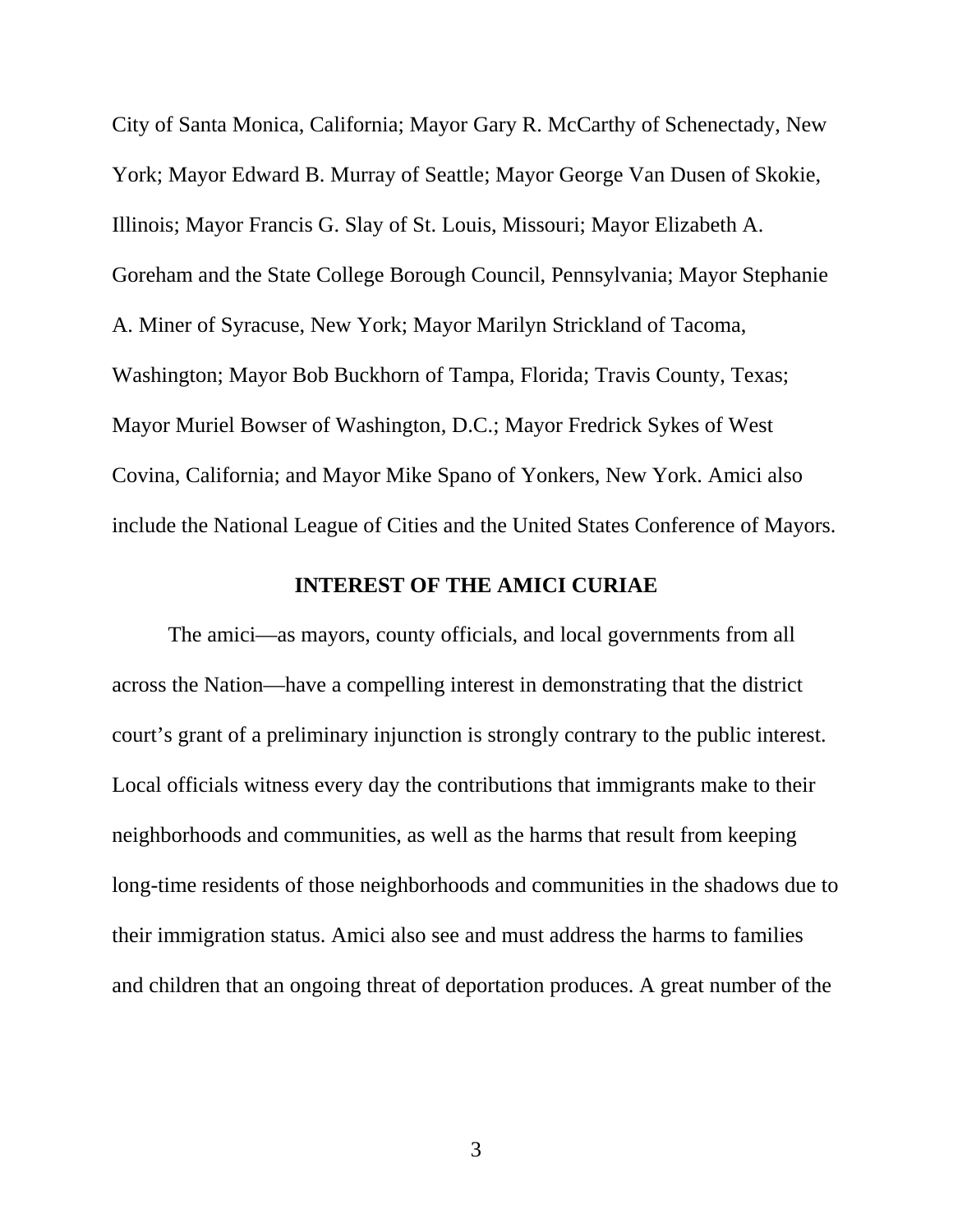estimated 11 million undocumented immigrants in the United States<sup>1</sup> have lived in amici's cities and counties for a decade or more. $<sup>2</sup>$  So, the mayors, county officials,</sup> cities, counties, villages, and boroughs represented in this brief have a distinctive, on-the-ground perspective and understanding of how the proposals for temporary relief from deportation outlined in the Secretary of Homeland Security's November 20, 2014 Deferred Action Guidance Memorandum (*see* Attachment 3 to Appellants' Emergency Motion for Stay Pending Appeal, filed March 12, 2015) (hereinafter, the "Executive Action") will affect eligible individuals, their families, and, indeed, all residents within amici's jurisdictions.

Amici entirely support the Executive Action, which would allow eligible undocumented children and adults to apply for expanded "Deferred Action for Childhood Arrivals" ("expanded DACA") and eligible undocumented parents of U.S. citizen and lawful permanent resident children to apply for "Deferred Action for Parents of Americans and Lawful Permanent Residents" ("DAPA"). While amici recognize that others hold a different view about the Executive Action, it

<sup>1</sup> *See, e.g.*, Jens Manuel Krogstad & Jeffrey S. Passel, Pew Research Ctr., *5 facts about illegal immigration in the U.S.* (Nov. 18, 2014), *available at* http://www.pewresearch.org/facttank/2014/11/18/5-facts-about-illegal-immigration-in-the-u-s (estimating 11.2 million undocumented immigrants based on 2012 data).

<sup>2</sup> Pew Research Ctr., *A Nation of Immigrants*, (Jan. 29, 2013), *available at* http://www.pewhispanic.org/2013/01/29/a-nation-of-immigrants (noting that in 2010, nearly two-thirds of undocumented adult immigrants had lived in the United States for at least a decade).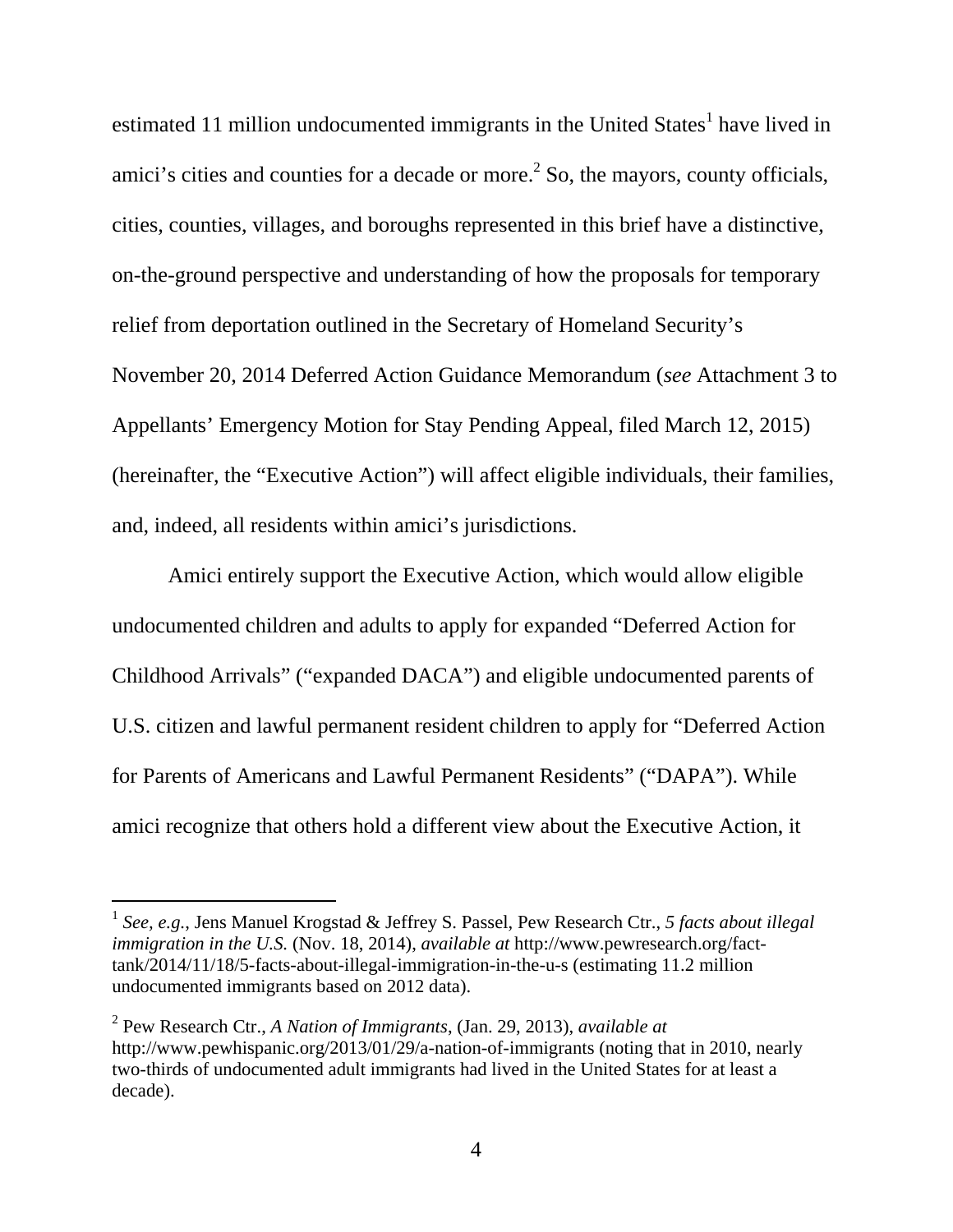cannot be disputed that undocumented immigrants live in, work in, and form part of local communities and neighborhoods across this country—and have done so for some time. The Executive Action recognizes a reality that amici have long known: communities are safer, economically stronger, and better places to live when undocumented immigrants who have substantial and longstanding ties to their communities and who pose no threat to public safety are able to come out of the shadows, engage more fully in civil society, better contribute to the economic growth of their communities, and interact with government officials without fear. The Executive Action is a practical and much-needed exercise of enforcement discretion that will allow those who qualify under expanded DACA and DAPA to participate more fully and safely in their cities, counties, and communities.

Amici demonstrate that a delay in implementing the Executive Action harms their cities and counties and all residents thereof by forestalling the critical benefits of that Action, which include increasing public safety and public engagement, fueling economic growth, and facilitating the full integration of immigrant residents by promoting family unity and limiting family separation. These benefits are real, and they will accrue day by day. By contrast, the plaintiffs have not identified any comparable concrete harm that would result from allowing the Executive Action to be implemented during the pendency of this case. The district court failed to consider the important and timely public interests weighing against

5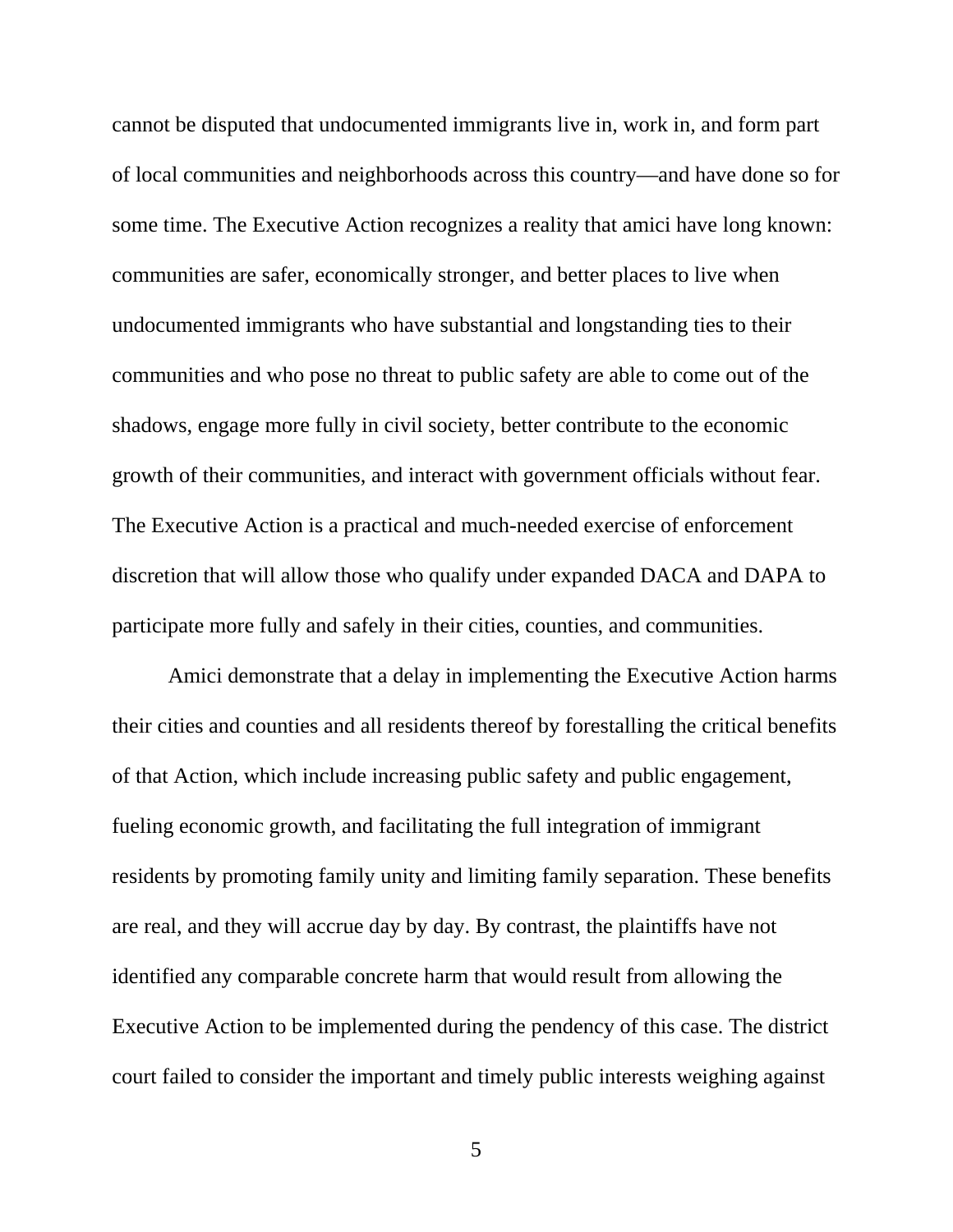an injunction that affects the more than 43 million people within amici's jurisdictions, and this is one reason, among many, that the court's grant of a preliminary injunction should be reversed.

#### **STATEMENT PURSUANT TO FED. R. APP. P. 29(c)(5)**

No party to this proceeding authored any part of this brief. No party or counsel to any party to this proceeding, nor any other person other than amici, contributed money that was intended to fund preparing or submitting this brief.

#### **ARGUMENT**

The United States has well demonstrated the errors in the district court's holding that plaintiffs have a likelihood of success on the merits on their claim that the executive action is subject to the notice-and-comment procedures of the Administrative Procedure Act. Amici focus here on the district court's failure to give appropriate consideration to the harms to the public interest that its preliminary injunction will cause. The grant of the preliminary injunction and corresponding delay in the implementation of the Executive Action is strongly contrary to the public interest, because the Executive Action will (a) increase public safety by encouraging immigrant residents to trust and cooperate with law enforcement; (b) fuel economic growth through job creation and new tax revenue; and (c) facilitate the full integration of immigrants into their communities and promote family unity. These important interests affect every resident of the 73

6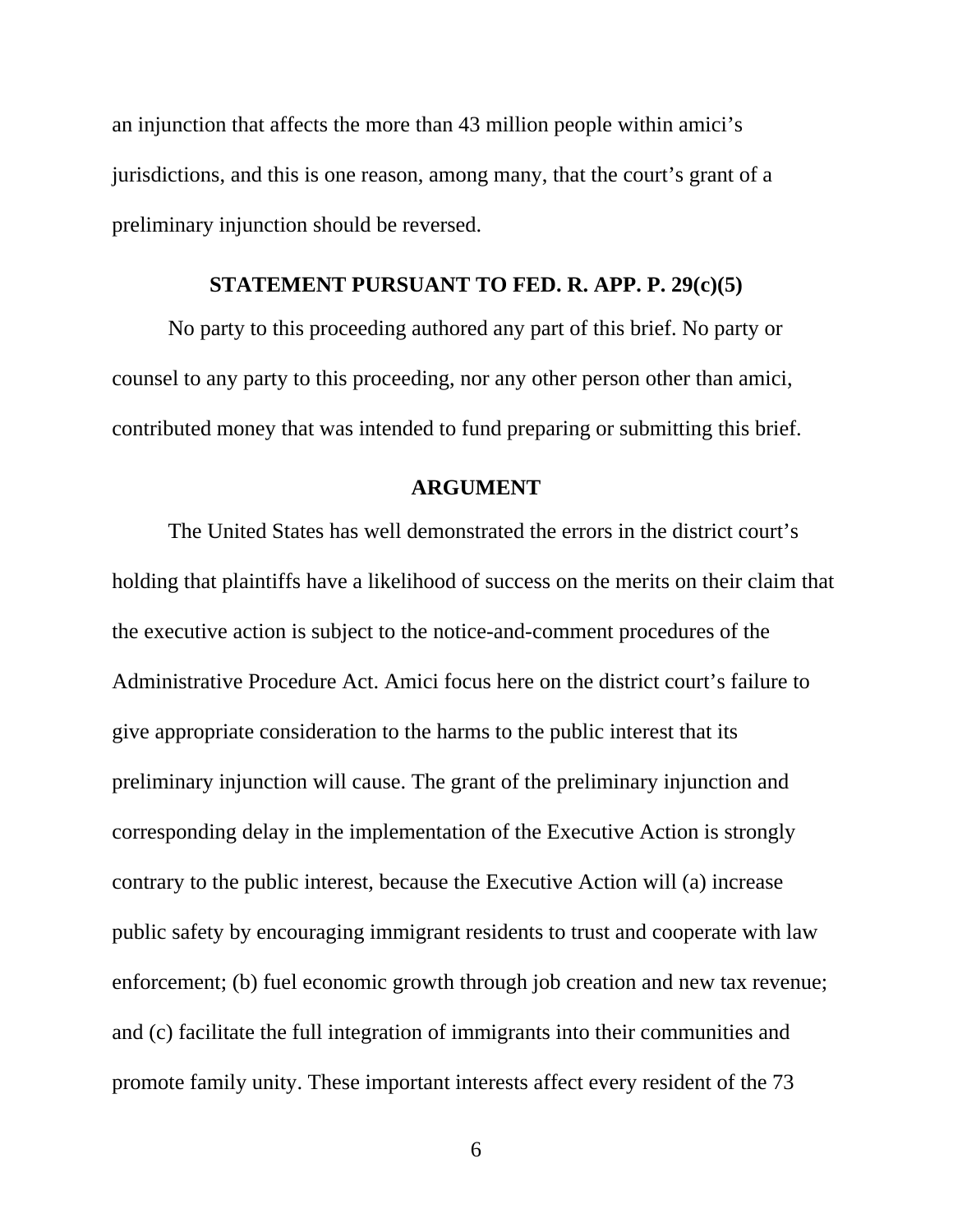cities, counties, villages, and boroughs that amici represent, day in and day out, and these interests must be taken into account when considering whether a preliminary injunction delaying implementation of the Executive Action pending the resolution of this case will serve, or disserve, the public interest. As amici demonstrate below, the Executive Action provides significant benefits to amici and the residents of amici's cities and counties, and a delay in its implementation causes concrete and potentially irreversible harms.

### **I. The District Court Failed to Adequately Consider the Public Interest.**

It is well established that plaintiffs are entitled to the extraordinary remedy of a preliminary injunction only if they can show (1) a likelihood of success on the merits; (2) a substantial threat of irreparable injury; (3) that the threatened injury outweighs any harm that will result if the injunction is granted; and (4) that the injunction will not disserve the public interest. *See Sells v. Livingston*, 750 F.3d 478, 480 (5th Cir. 2014). This Court reviews the district court's analysis of these factors under an abuse of discretion standard, *see House the Homeless, Inc. v. Widnall*, 94 F.3d 176, 180 (5th Cir. 1996), but the Supreme Court has repeatedly confirmed that "[i]n exercising their sound discretion, courts of equity should pay particular regard for the public consequences in employing the extraordinary remedy of injunction." *Weinberger v. Romero-Barcelo*, 456 U.S. 305, 312 (1982); *see also Winter v. Natural Res. Defense Council, Inc.*, 555 U.S. 7, 24 (2008).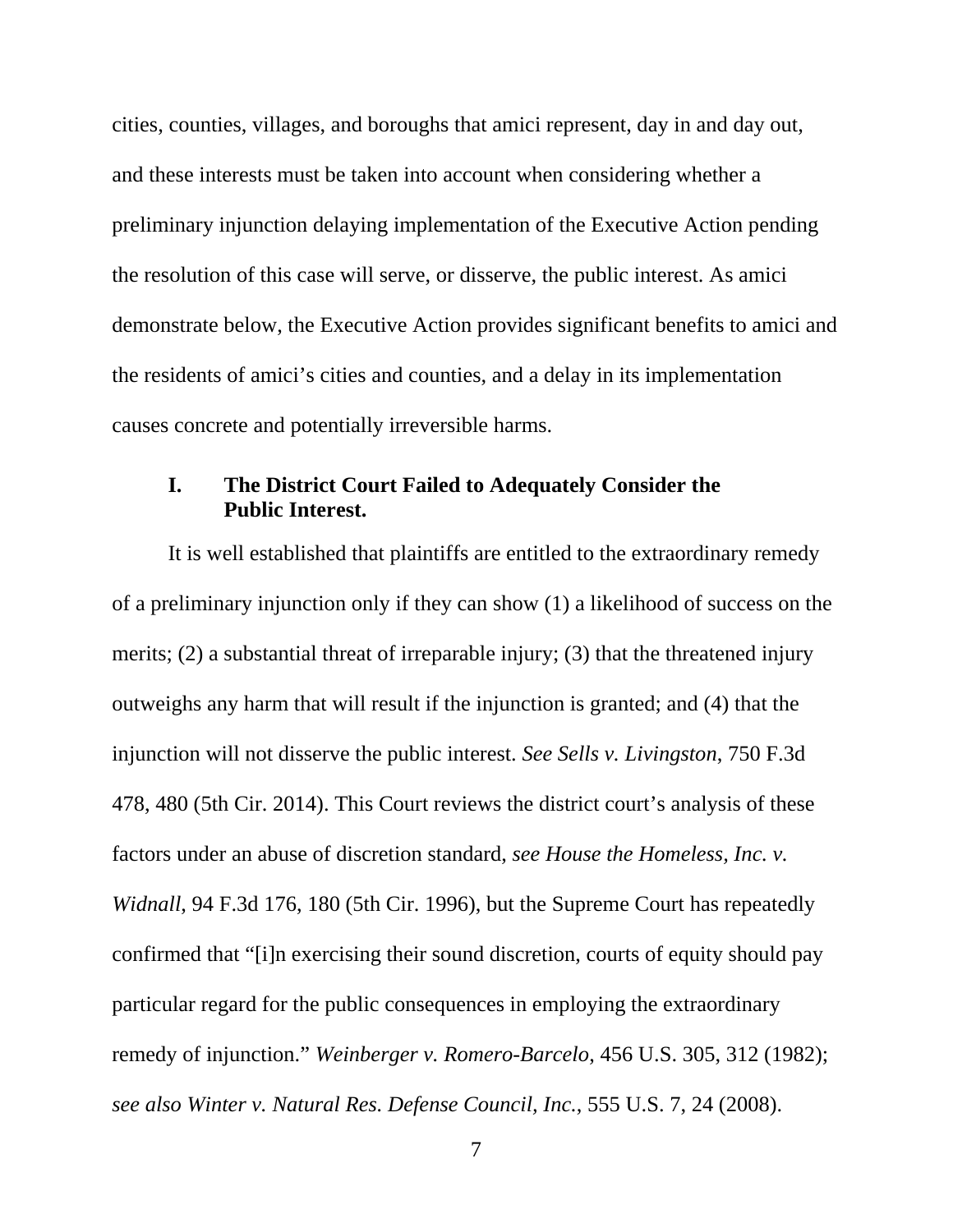Here, however, the district court failed to "pay particular regard"—or, indeed, anything more than a superficial regard—for the harm that an injunction would cause to the public interest. *See* February 16, 2015 Mem. Op. and Order, Dkt. 145-2 at 120-121. Rather, based almost entirely on its finding that a single plaintiff State—Texas—would suffer irreparable harm because of the purported financial cost of processing additional driver's license applications, the district court issued a nationwide injunction that has the direct effect of harming the public interest across this country. In particular, the nationwide injunction runs counter to the interests expressed by the amici local governments that are represented here, as well as the expressed interests of 14 States and the District of Columbia, which filed their own amicus curiae brief in support of appellants. $3$ 

The district court erred in elevating the rather narrow economic interests of one plaintiff State over the countervailing and far broader public interests that the grant of the preliminary injunction will dramatically impair. This Court has stressed that when considering whether to issue a preliminary injunction, courts must look beyond "the immediate interests of the named litigants" and consider the widespread public interest that would be affected by granting or withholding the injunction. *Mississippi Power & Light Co. v. United Gas Pipe Line Co.*, 760 F.2d

 $\overline{a}$ 

<sup>3</sup> *See Texas v. United States*, No. 15-40238, Brief of the Amicus States of Washington, California, Connecticut, Delaware, Hawai'i, Illinois, Iowa, Maryland, Massachusetts, New Mexico, New York, Oregon, Rhode Island, and Vermont, and the District of Columbia, in Support of Motion to Stay District Court Preliminary Injunction, dated March 17, 2015.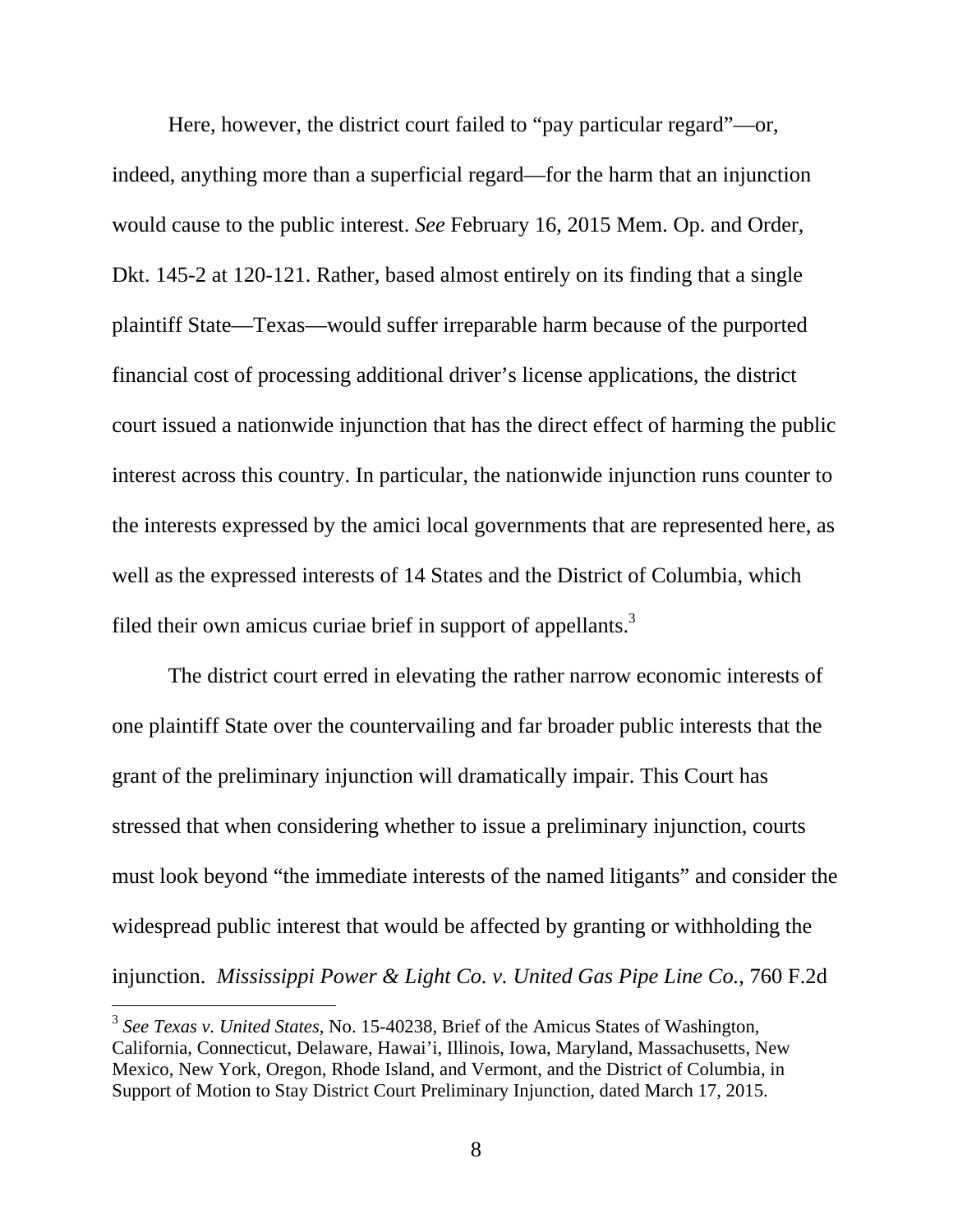618, 626 (5th Cir. 1985) (enjoining gas supplier from charging power company certain rates because of the "vital public interest involved in protecting the consumers of [the power company] against the harmful effect of overcharges"). But the district court failed to take into account any of the important benefits to amici and their residents that are discussed here and in the briefs of other amici.<sup>4</sup> The district court's disregard of the broader interests at play was improper, particularly since the public interest factor "primarily addresses impact on nonparties." *Hunter v. Hamilton County Bd. of Elections*, 635 F.3d 219, 244 (6th Cir. 2011) (internal quotation marks and citation omitted).

The district court's failure to properly consider the harm to the public interest was error, and its grant of a preliminary injunction should be reversed. *See*, *e.g.*, *eBay Inc. v. MercExchange, LLC*, 547 U.S. 388, 394 (2006) (vacating judgment of court of appeals where "neither court below correctly applied the traditional four-factor framework that governs the award of injunctive relief"); *Edmisten v. Werholtz*, 287 F. App'x 728, 734-35 (10th Cir. 2008) (reversing and

 $\overline{a}$ 

<sup>4</sup> *See Texas v. United States*, 1:14-cv-00254, Dkt. No. 81 (States' Motion for Leave to Participate as Amici Curiae and Brief in Opposition to Plaintiffs' Motion for Preliminary Injunction), Dkt. No. 83-1 (Amici Curiae Brief of Major Cities Chiefs Association, Police Executive Research Forum, and Individual Sheriffs and Police Chiefs in Opposition to Plaintiffs' Motion for Preliminary Injunction), Dkt. No. 121 (Brief for Amici Curiae the Mayors of New York and Los Angeles*,* the Mayors of Thirty-One Additional Cities, The United States Conference of Mayors, and the National League of Cities in Opposition to Plaintiffs' Motion for Preliminary Injunction).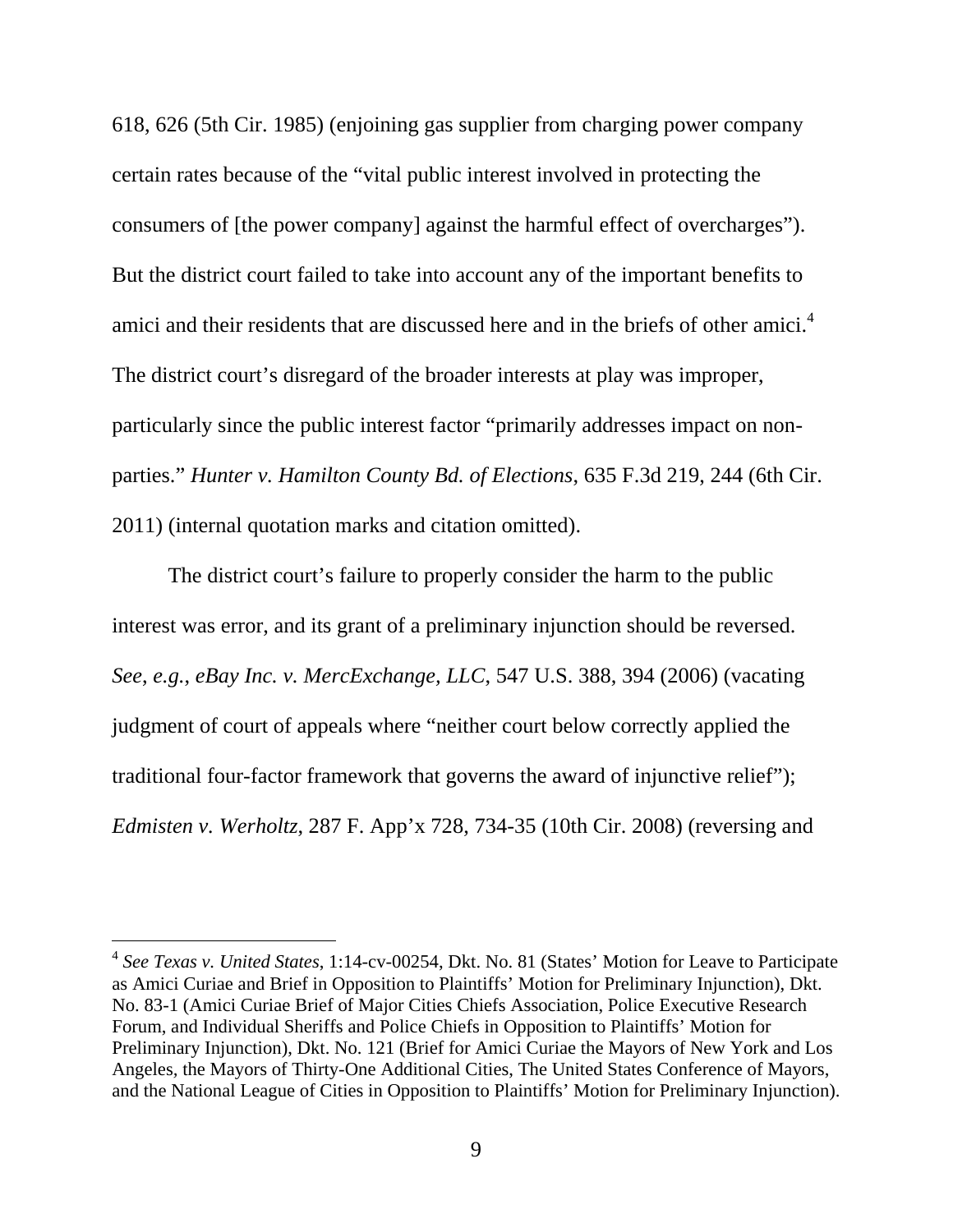remanding the denial of a preliminary injunction due to the district court's failure to adequately analyze the public-interest prong).

### **II. Delaying the Implementation of the Executive Action Harms the Public Interest.**

### **A. The Executive Action Will Increase Public Safety by Encouraging More Immigrant Residents to Cooperate With Law Enforcement.**

The district court ignored the important interest of amici and the residents of amici's cities and counties in increasing public safety, and further ignored that communities and their residents are harmed every day when benefits to the public safety are deferred. This Court has recognized that injunctions which limit the police's ability to conduct good-faith law enforcement efforts can cause "considerable potential harm to the public interest." *Spiegel v. Houston*, 636 F.2d 997, 1002 (5th Cir. 1981) (reversing as overbroad a preliminary injunction that prevented law enforcement from taking personal information from adult movie theater patrons under any circumstance). The district court's grant of a preliminary injunction preventing the implementation of the Executive Action will have just that effect, as it is likely to hinder the ability of local law enforcement to gain the trust and cooperation of many members of immigrant communities in reporting and investigating crimes.

It is beyond question that law enforcement officers and representatives of local government require the trust, support, and cooperation of their communities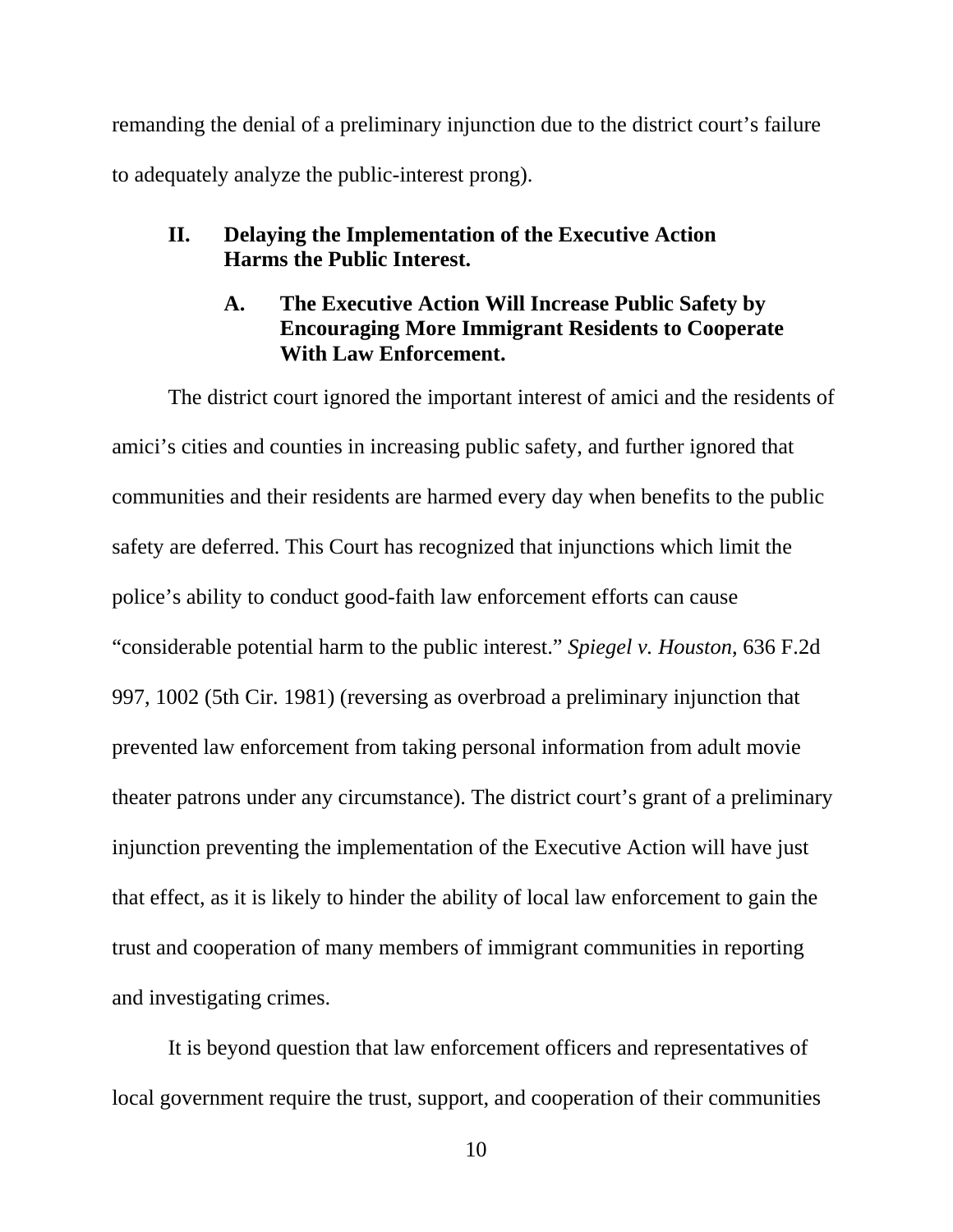to be effective. To further the police-community bond, local law enforcement agencies have increasingly turned to "community policing," an approach to policing where officers engage the community as partners in the effort to reduce crime.<sup>5</sup> However, as local leaders are keenly aware, undocumented immigrants often fear interactions with law enforcement and government officials because of concerns that government representatives will inquire about their immigration status or the status of a family member or friend.<sup>6</sup> The concern that interactions with police will lead to the identification and deportation of a family member affects a large number of immigrants: it is estimated that 85 percent of immigrants are part of mixed-status families containing a combination of U.S. citizens, undocumented immigrants, and documented immigrants.<sup>7</sup> Any delay in the implementation of the Executive Action directly harms the ability of local law

5 Anita Khashu, Police Foundation, *The Role of Local Police: Striking a Balance Between Immigration Enforcement and Civil Liberties* vii, 24 (April 2009), *available at* http://www.policefoundation.org/content/role-of-local-police; *see also* Robert Wasserman, U.S. Department of Justice, Office of Community Oriented Policing Services, *Guidance for Building Communities of Trust* (2010), *available at*

 $\overline{a}$ 

http://nsi.ncirc.gov/documents/e071021293\_BuildingCommTrust\_v2-August%2016.pdf (emphasizing the importance for communities and law enforcement to build and maintain trusting relationships to prevent acts of crime and terrorism).

<sup>&</sup>lt;sup>6</sup> Nik Theodore, *Insecure Communities: Latino Perceptions of Police Involvement in Immigration Enforcement* i-ii, 5-6 (May 2013), *available at*

http://www.academia.edu/4738588/Insecure\_Communities\_Latino\_Perceptions\_of\_Police\_Invol vement\_in\_Immigration\_Enforcement (presenting findings from survey of approximately 2,000 Latinos that indicates heightening of fears among Latinos of local law enforcement and impact on crime reporting by immigrants and U.S.-born Latinos).

<sup>7</sup> Khashu, *supra* note 5, at vii, 24.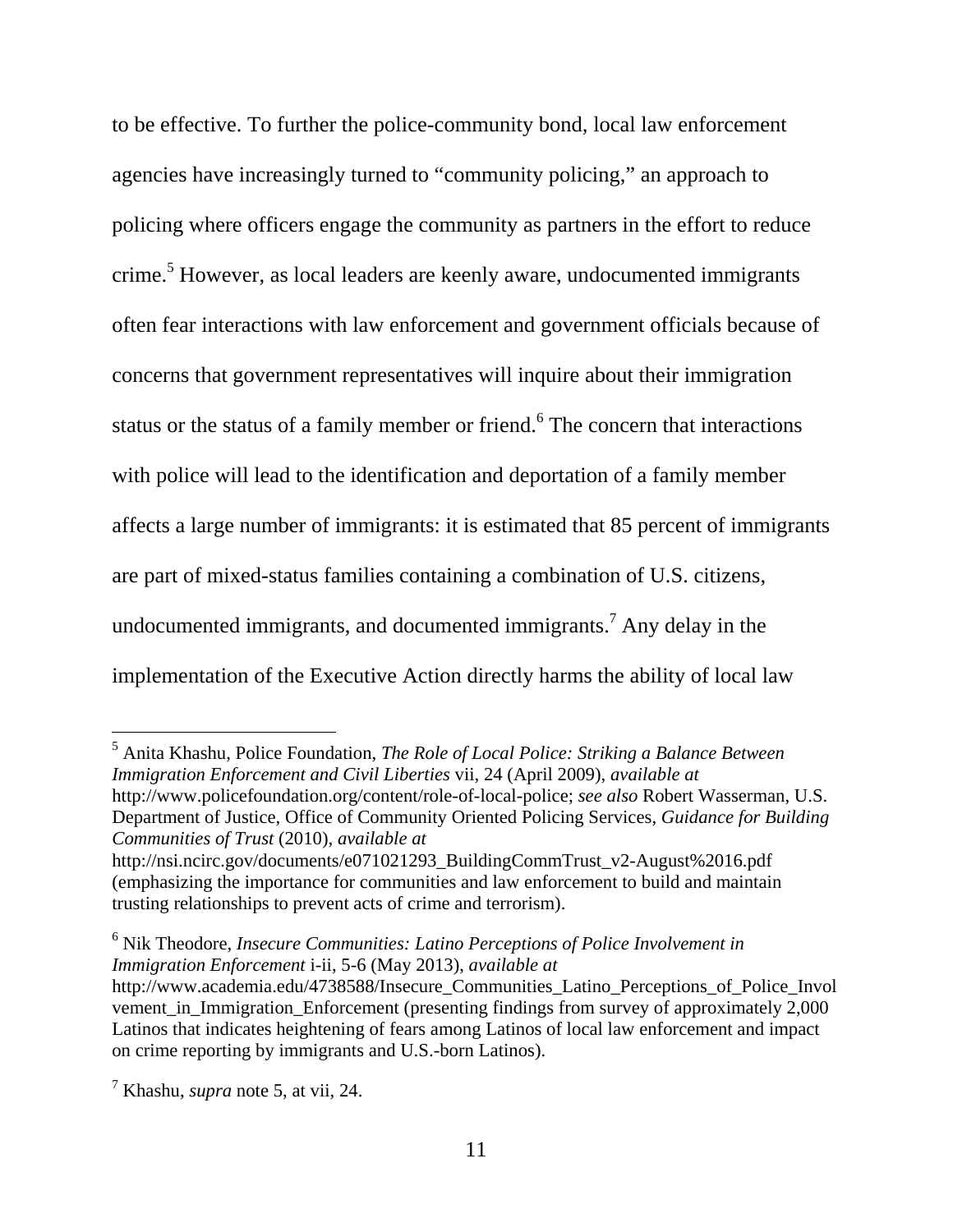enforcement to protect the community because such delay maintains a major barrier—fear of deportation—preventing undocumented immigrants from contacting and working with police.

Trust in law enforcement among immigrant communities is particularly important when immigrants are victims or witnesses of crimes. The Major Cities Chiefs Association, a professional association of chiefs and sheriffs from the country's largest cities, has powerfully expressed the vital need to encourage immigrants' cooperation with law enforcement efforts:

> Assistance and cooperation from immigrant communities is especially important when an immigrant, whether documented or undocumented, is the victim of or witness to a crime. These persons must be encouraged to file reports and come forward with information. Their cooperation is needed to prevent and solve crimes and maintain public order, safety, and security in the whole community.<sup>8</sup>

Studies have shown that a large percentage of undocumented immigrants

avoid law enforcement out of fear that contact with police could lead to deportation. For instance, a 2013 survey of Latinos living in Chicago, Houston, Los Angeles, and Phoenix—cities with large immigrant populations—found that among undocumented immigrants, 70 percent were less likely to contact police

<sup>8</sup> Major Cities Chiefs Immigration Committee, *Recommendations: For Enforcement of Immigration Laws by Local Police Agencies* 5 (June 2006), *available at* http://www.houstontx.gov/police/pdfs/mcc\_position.pdf (noting also that "[l]ocal police contacts in immigrant communities are important as well in the area of intelligence gathering to prevent

future terroristic attacks and strengthen homeland security").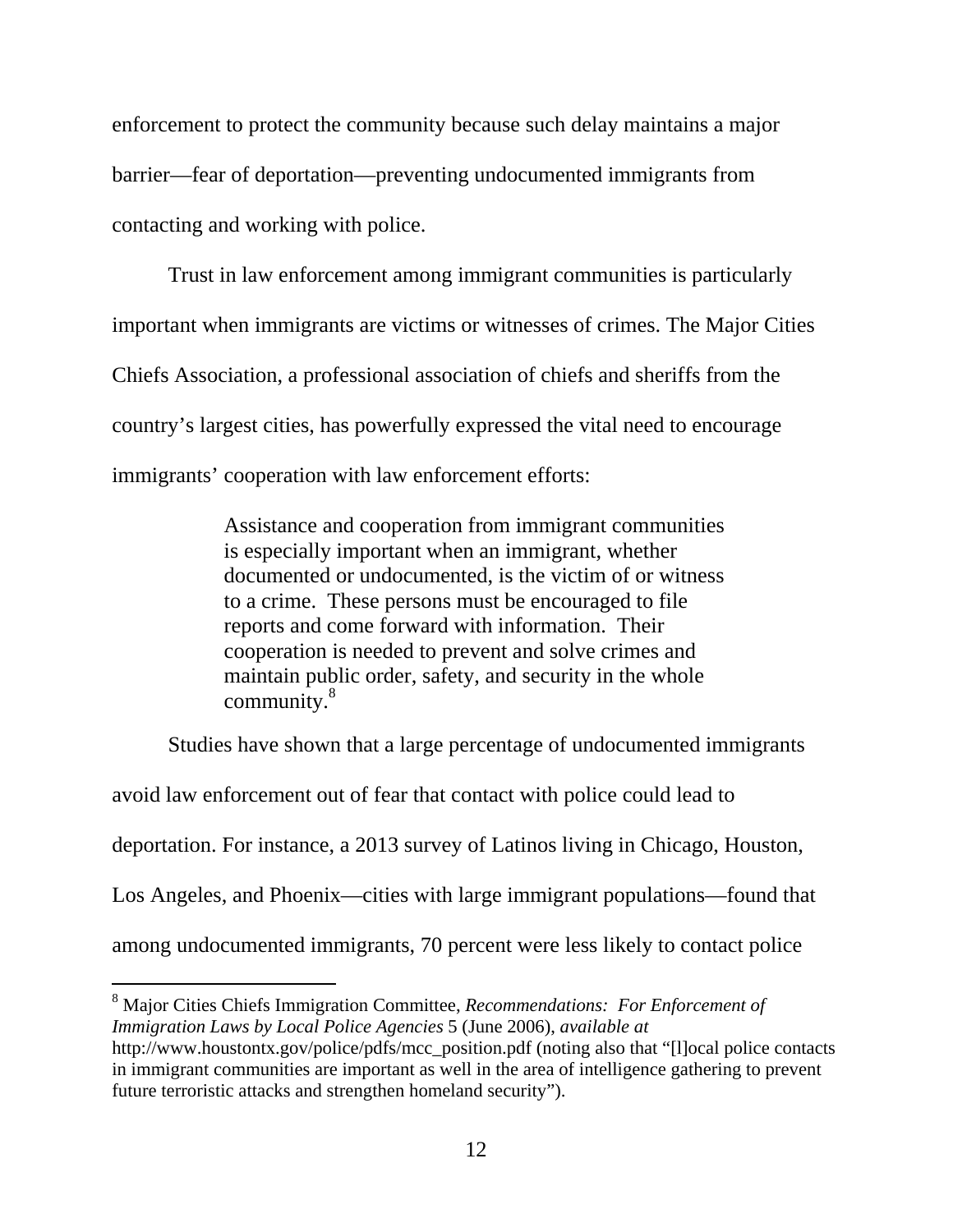officers if they were victims of a crime for fear police would ask about the immigrant's immigration status, and nearly the same number were less likely to voluntarily offer information about crimes or report a crime to police officers due to the same concerns.<sup>9</sup>

All residents of amici's cities and counties are harmed each time that a person fails to report a crime or is in fear of working with police officers investigating a crime. Unfortunately, immigrants are particularly susceptible as victims. Criminals know that many immigrants are reluctant to report crimes out of a concern that police officers will question them about their immigration status or the immigration status of a friend or family member.<sup>10</sup>

When perpetrators of crime remain free, the victim of the crime remains vulnerable and afraid of further harm, and criminals are able to target other innocent and unsuspecting victims.<sup>11</sup> This cycle of crime, victimization, and fear of cooperation with police harms all of amici's constituents. And once suffered, these harms cannot be reversed: each time that a victim is afraid to report a crime or

 9 Theodore, *supra* note 6, at 5-6.

<sup>10</sup> Matthew Lysakowski, *et al.*, U.S. Dep't of Justice, *Policing in New Immigrant Communities* 3 (June 2009), *available at* http://vera.org/sites/default/files/resources/downloads/e060924209- NewImmigrantCommunities.pdf.

<sup>11</sup> *See* Amy Braunschweiger, Human Rights Watch, *Nashville Immigrants Too Scared to Call the Police* (May 19, 2014), *available at* http://www.hrw.org/news/2014/05/19/nashville-immigrantstoo-scared-call-police (describing experience of a Nashville immigrant mother's fear of calling police after her daughter was assaulted).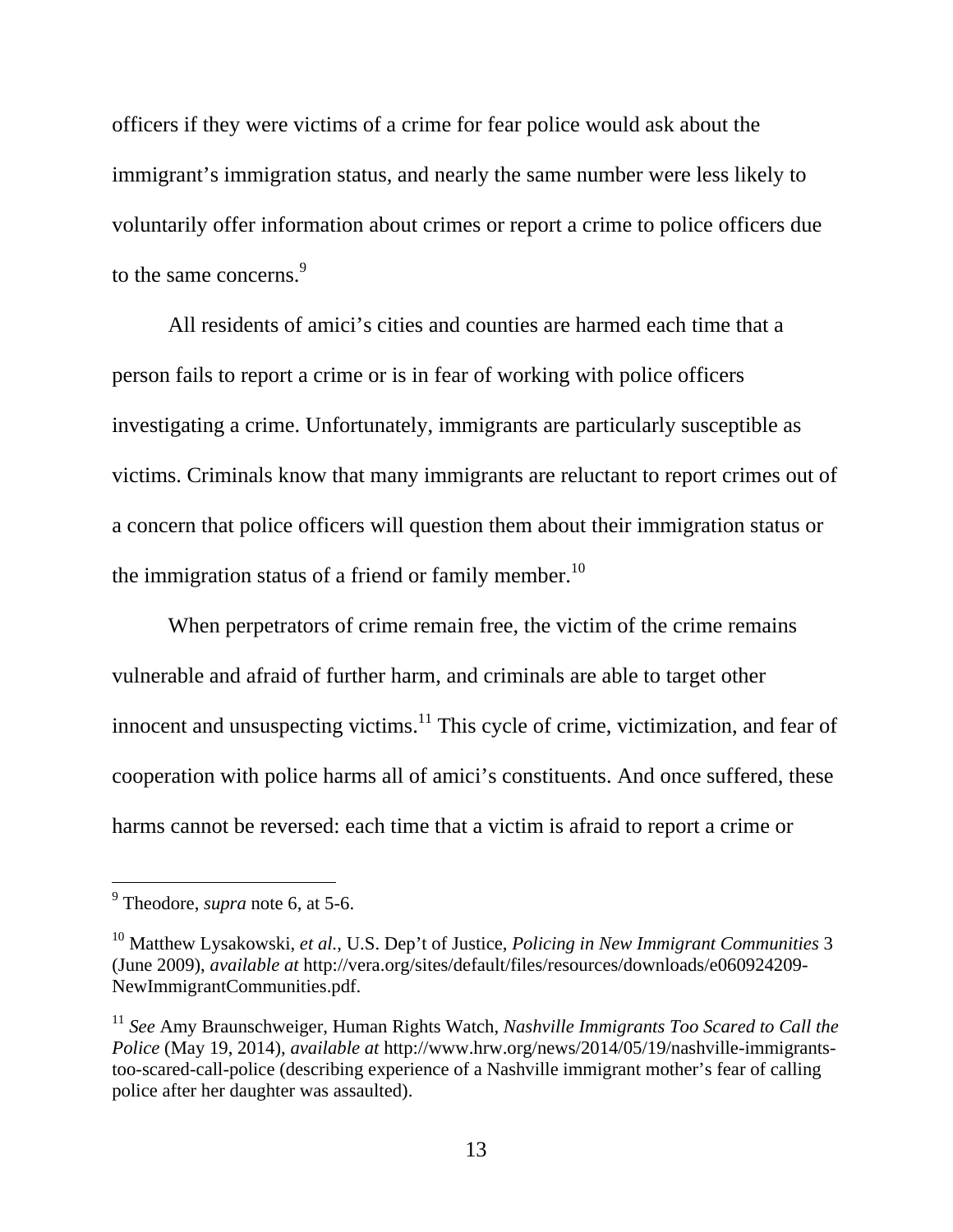work with police may prevent or delay the arrest and prosecution of a violent criminal, who is then enabled to commit further crimes.

While the Executive Action will not eliminate completely the concerns that many immigrants express in cooperating with law enforcement, by allowing a larger number of otherwise law-abiding immigrants to obtain temporary lawful status, the Executive Action will increase trust and reduce trepidation about engaging with law enforcement. The Executive Action is expected to make up to 4 million people eligible for deferred action.<sup>12</sup> To qualify, immigrants will have to come forward and interact with government officials in ways that they may have been hesitant to do previously. For instance, immigrants applying for deferred action and work authorization under the Executive Action would have to register, submit biometric data, pass background checks, and pay fees, among other requirements.<sup>13</sup>

By allowing a larger number of immigrants to obtain a temporary lawful presence, secure work authorization, and experience that interactions with

 $12$  Press Release, Migration Policy Institute, As Many as 3.7 Million Unauthorized Immigrants Could Get Relief from Deportation under Anticipated New Deferred Action Program (Nov. 19, 2014), *available at* http://migrationpolicy.org/news/mpi-many-37-million-unauthorizedimmigrants-could-get-relief-deportation-under-anticipated-new (estimating 3.7 million DAPAeligible immigrants and 290,000 additional DACA-eligible immigrants under the expansion of the program).

<sup>&</sup>lt;sup>13</sup> *Executive Actions on Immigration*, U.S. Citizenship and Immigration Services, http://www.uscis.gov/immigrationaction (last visited Mar. 30, 2015).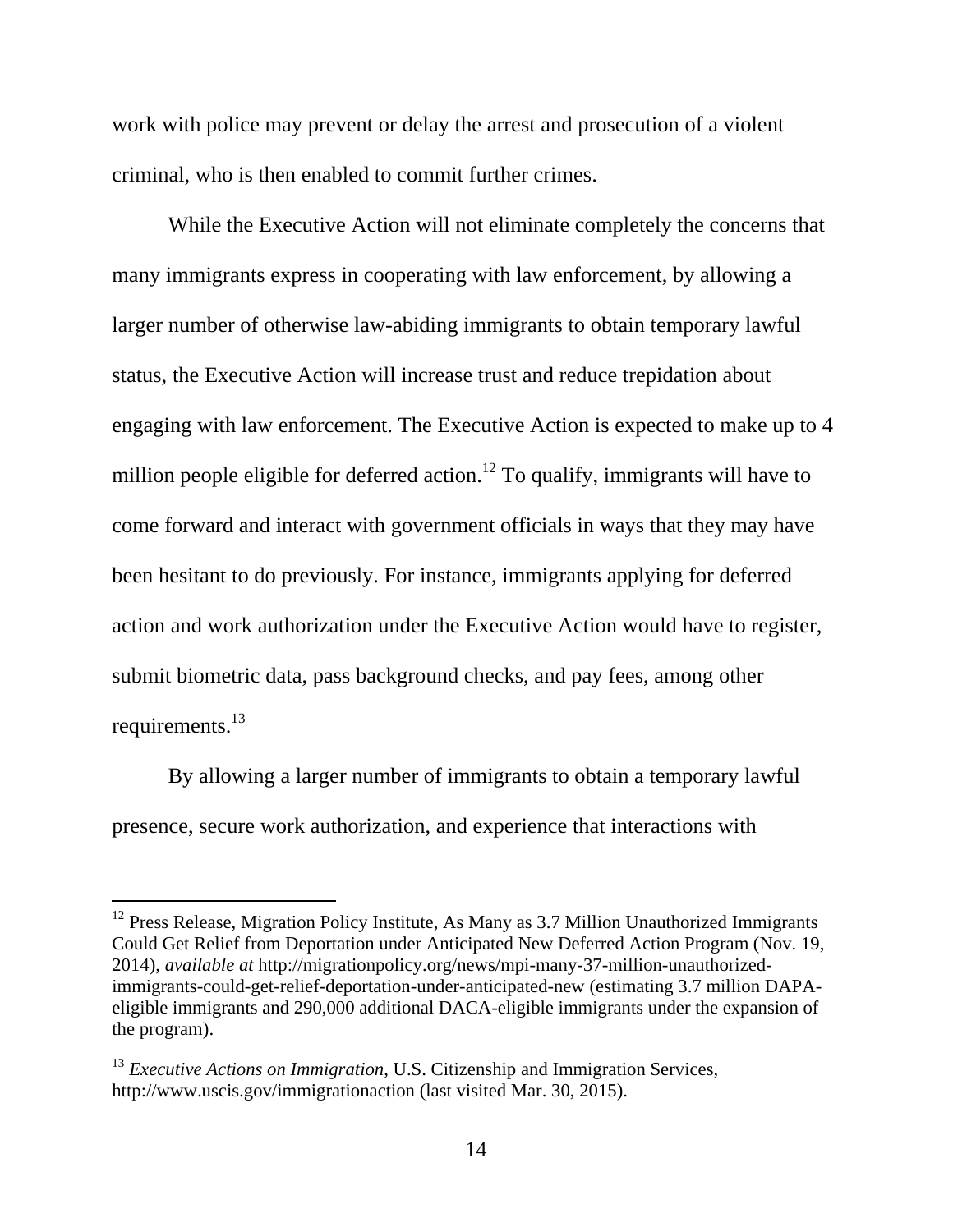government are not events to be feared, the Executive Action will increase trust and eliminate barriers between law enforcement and members of immigrant communities, some of whom have lived in their communities for many years and would be valuable resources to law enforcement. A preliminary injunction directly and immediately harms the interest of amici and their constituents because it prevents the implementation of an important immigration enforcement policy that would lead to improved public safety for the entire community.

#### **B. The Executive Action Will Stimulate Economic Growth in Cities and Counties Nationwide.**

The preliminary injunction entered below will also forestall substantial economic benefits that the Executive Action will yield for communities and neighborhoods across the country. Although the district court considered the purported economic harm to Texas that would result from processing additional driver's license applications while this action was pending, that asserted harm is dwarfed by the significant economic benefits that will accrue day by day once the Executive Action is implemented. The government leaders represented in this brief have seen first-hand that their cities, counties, villages, and boroughs receive a significant economic boost from the presence of immigrants in the work force. By allowing a greater number of qualifying undocumented workers to obtain authorization to work, as the Executive Action is expected to do, the Executive Action furthers the economic interest of amici and the public.

15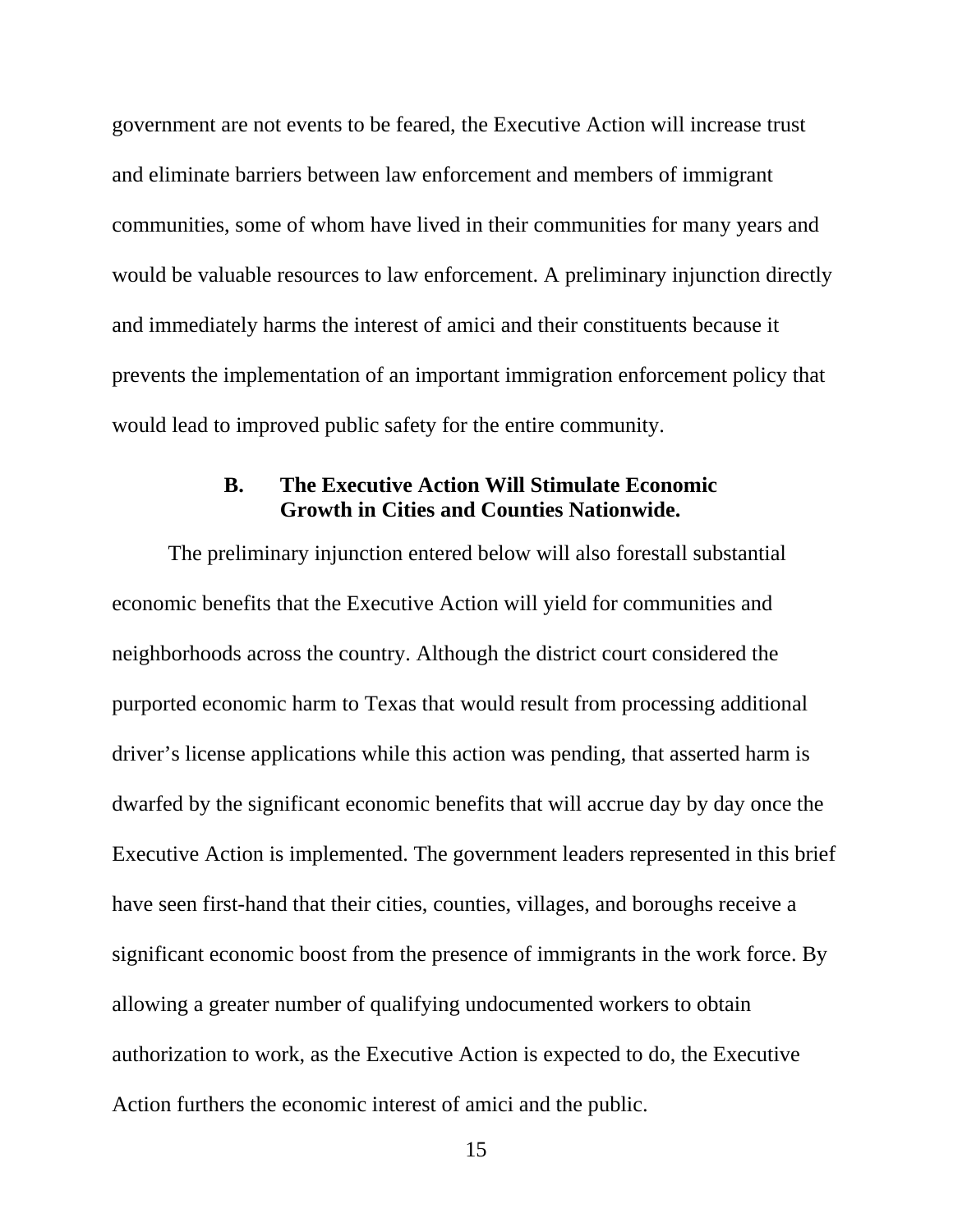As part of its consideration of the public interest prong of the preliminary injunction standard, the district court should have accounted for how the Executive Action affects the public's economic interests. *See*, *e.g.*, *Amoco Prod. Co. v. Vill. of Gambell*, 480 U.S. 531, 545-46 (1987) (rejecting balancing test that elevated environmental subsistence concerns over public's interest in development of energy resources); *Productos Carnic, S.A. v. Central Am. Beef & Seafood Trading Co.*, 621 F.2d 683, 687 (5th Cir. 1980) (noting that public interest favors economic efficiency); *Springer v. United States Marshal*, 137 F. App'x. 657, 658 (5th Cir. 2005) (noting that appellants' request for an injunction barring federal funding for a local detention center "is completely at odds with the public interest, inasmuch as it would create serious economic problems for [the local county]").

Cities have long benefitted economically from growth in their immigrant populations. In New York City, for instance, following lean economic years and a decline in population in the 1970s, the city's focus on building up its service industries attracted an influx of immigrants, whose "relative youth and economic activity" ushered in an "era of renewal and growth."<sup>14</sup> Similarly, in Los Angeles County, a "wave of new foreign-born residents" between 1970 and 2010 is credited

 $\overline{a}$ 

<sup>14</sup> N.Y. City Dep't of City Planning, *The Newest New Yorkers: Characteristics of the City's Newest Foreign-born Population* 1 (2013), *available at* http://www.nyc.gov/html/dcp/pdf/census/nny2013/chapter1.pdf.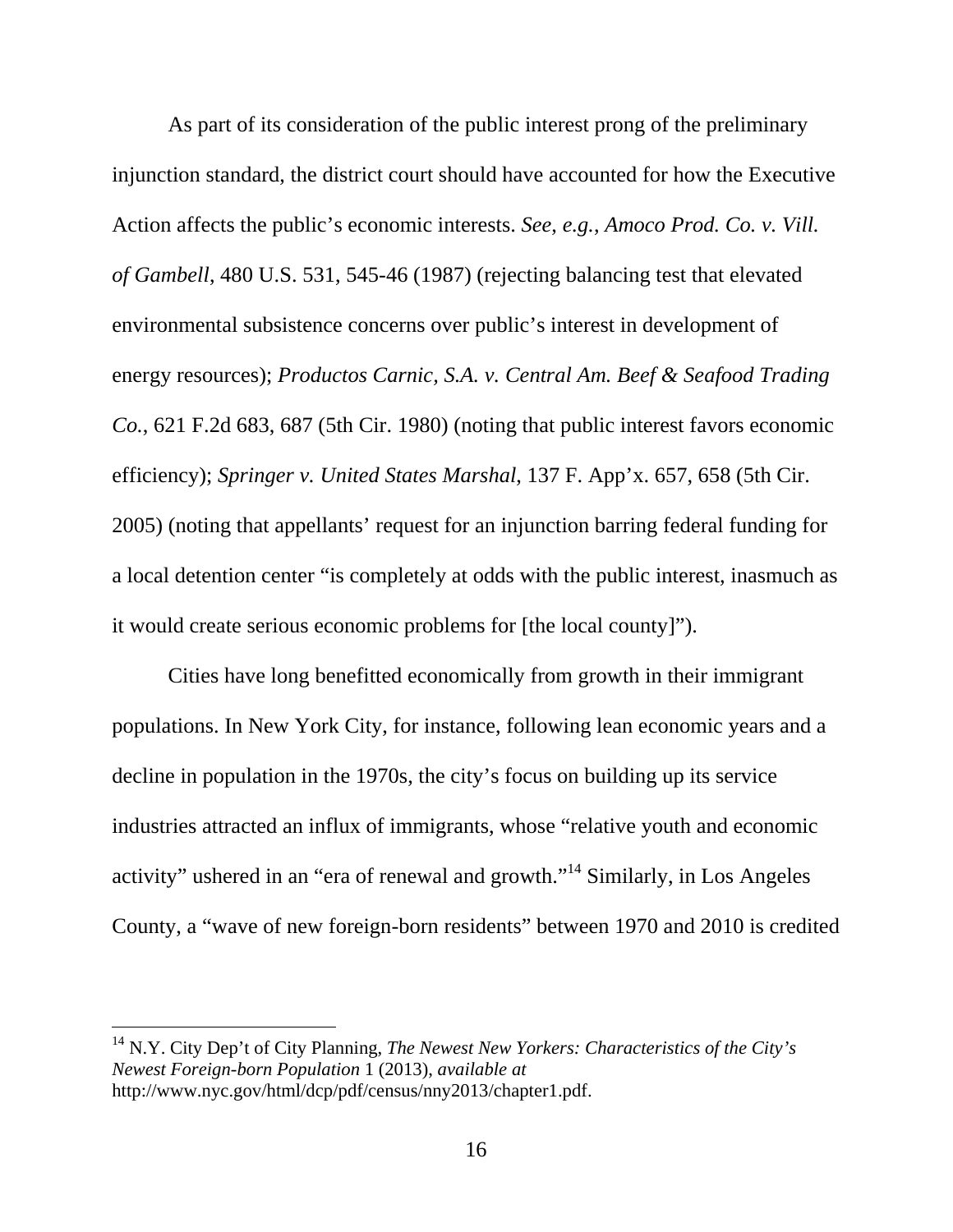with helping the area maintain its status as the largest major manufacturing center in the United States.<sup>15</sup>

Many other localities have also recognized that immigrants—including undocumented immigrants—are a source of economic vitality, as is evident from the creation of dedicated city-funded offices supporting immigrants' well-being, regardless of the immigrants' federal immigration status.<sup>16</sup> Further, in some cities and counties that have experienced recent economic struggles, organizations have launched immigrant-integration initiatives "as a means to produce jobs and

<sup>15</sup> Jacob L. Vigdor, *Immigration and the Revival of American Cities* 8 (Sept. 2013), *available at* http://www.renewoureconomy.org/wp-content/uploads/2013/09/revival-of-american-cities.pdf (concluding that the influx of almost three million immigrants to Los Angeles County between 1970 and 2010 helps explain why Los Angeles lost fewer manufacturing jobs during those years than Chicago, the United States' second-largest manufacturing center, which added only 600,000 immigrants over the same period).

<sup>&</sup>lt;sup>16</sup> For example, Boston, Baltimore, Chicago, New York City, Philadelphia, Houston, Los Angeles, San Francisco, and Seattle all have offices and staff dedicated to supporting immigrants. *See* City of Baltimore, *Mayor's Office of Immigrant and Multicultural Affairs*, http://mayor.baltimorecity.gov/node/2229 (last visited Mar. 30, 2015); City of Boston, *Mayor's Office of New Bostonians*, http://www.cityofboston.gov/newbostonians (last visited Mar. 30, 2015); City of Chicago, *Office of New Americans*,

http://www.cityofchicago.org/city/en/depts/mayor/provdrs/office\_of\_new\_americans.html (last visited Mar. 30, 2015); City of Houston, *Office of International Communities*,

http://www.houstontx.gov/oic (last visited Mar. 30, 2015); Office of Los Angeles Mayor Eric Garcetti, *Mayor's Office of Immigrant Affairs*, http://www.lamayor.org/immigrants (last visited Mar. 30, 2015); New York City Mayor's Office of Immigrant Affairs,

http://www.nyc.gov/html/imm/html/home/home.shtml (last visited Mar. 30, 2015); City of Philadelphia, *Immigrant and Multicultural Affairs*, http://www.phila.gov/ima/Pages/default.aspx (last visited Mar. 30, 2015); City of San Francisco, *Office of Civic Engagement & Immigrant Affairs*, http://sfgsa.org/index.aspx?page=957 (last visited Mar. 30, 2015); City of Seattle, *Office of Immigrant and Refugee Affairs*, http://www.seattle.gov/office-of-immigrant-and-refugeeaffairs (last visited Mar. 30, 2015).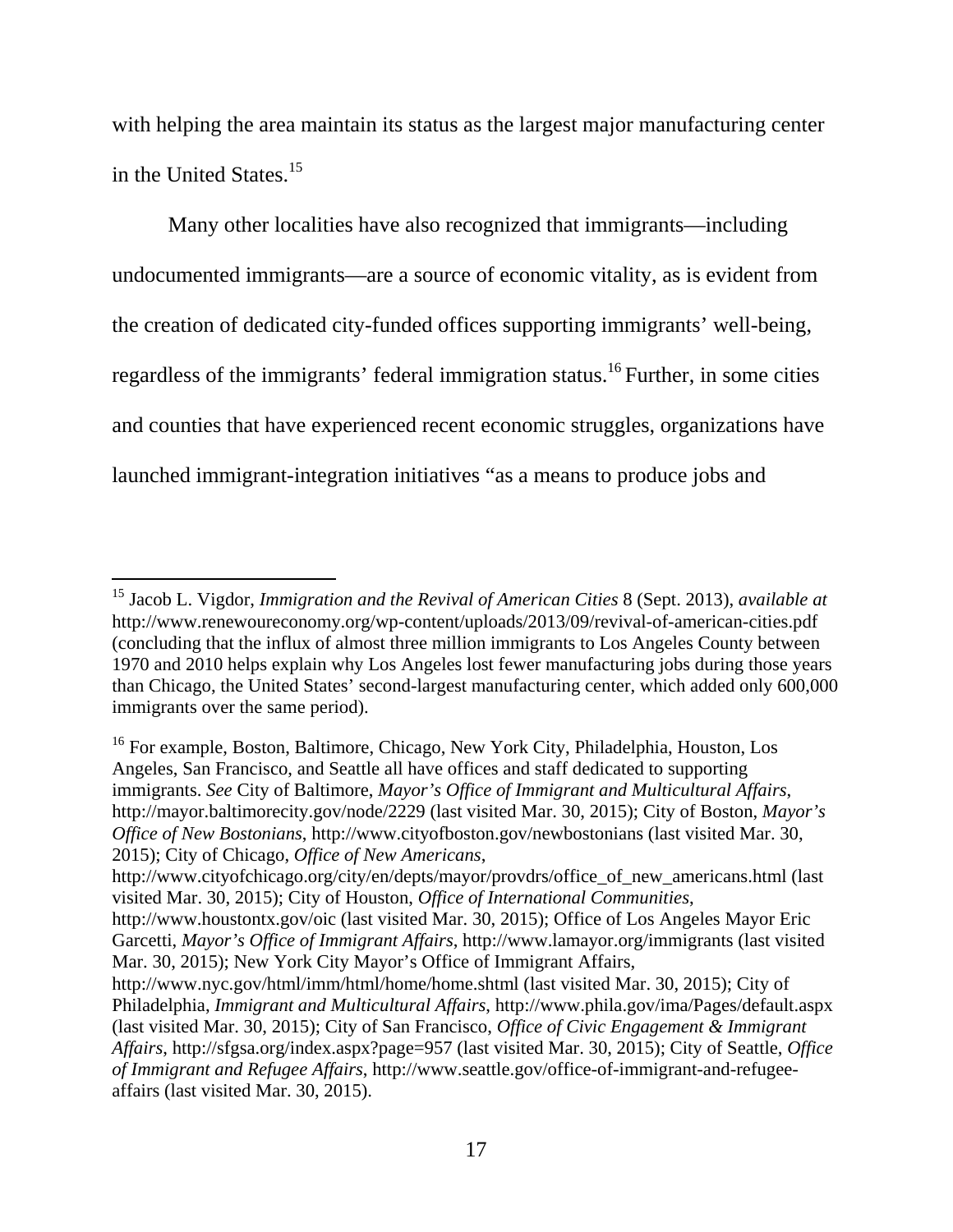regional economic growth,"17 and government officials have lauded how immigrant populations have "renovated and revitalized whole neighborhoods."<sup>18</sup>

A major reason that cities and counties have taken these steps to support the integration of immigrants in their communities is the proven lift that increases in immigrant population provide to local economies and local labor markets. For instance, a 2012 report by the Partnership for a New American Economy estimated that immigrants started nearly 30 percent of all new businesses in the country in 2011, and that immigrant-owned businesses employ one out of 10 workers in the United States, generating more than \$775 billion in revenue, \$125 billion in payroll, and \$100 billion in income in 2010 alone.<sup>19</sup> Immigrants play a particularly large role in creating and managing the retail and service businesses that make up the "backbone" of local communities; a recent report showed that in 2013, immigrants make up the majority of owners of gas stations, dry cleaners, and

 $\overline{a}$ <sup>17</sup> *See* Global Detroit, *About*, http://www.globaldetroit.com/about (describing Global Detroit as a non-profit that focuses on revitalizing "Michigan's economy by pursuing strategies that strengthen Detroit's connections to the world to make the region more attractive and welcoming to immigrants, internationals, and foreign trade and investment as a means to produce jobs and regional economic growth") (last visited Mar. 30, 2015).

<sup>18</sup> Susan Hartman, *A New Life for Refugees, and the City They Adopted*, N.Y. Times, Aug. 10, 2014, http://www.nytimes.com/2014/08/11/nyregion/a-new-life-for-refugees-and-the-city-theyadopted.html? r=0 (quoting Oneida county executive Anthony J. Picente Jr.); *cf.* Julia Preston, *Ailing Midwestern Cities Extend a Welcoming Hand to Immigrants*, N.Y. Times, Oct. 6, 2013, at http://www.nytimes.com/2013/10/07/us/ailing-cities-extend-hand-to-immigrants.html (noting welcoming attitudes among local officials in Dayton towards undocumented immigrants).

<sup>19</sup> Robert W. Fairlie, Partnership for a New American Economy, *Open for Business: How Immigrants are Driving Small Business Creation in the United States* 3 (August 2012), *available at* http://www.renewoureconomy.org/sites/all/themes/pnae/openforbusiness.pdf.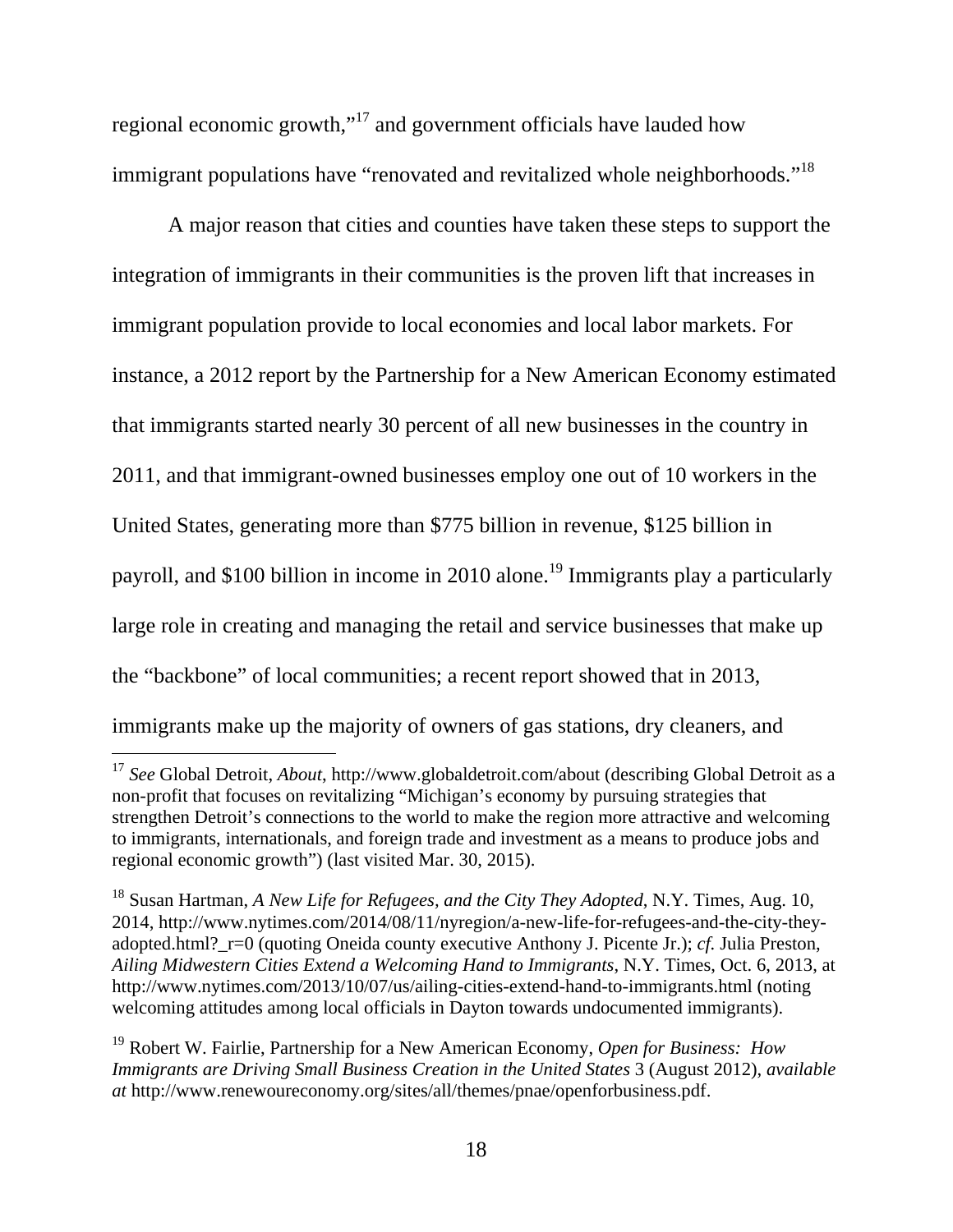grocery stores in the United States, and are nearly as well represented among owners of restaurants, nail salons, and jewelry and clothing stores.<sup>20</sup> And research shows that the employment opportunities created by immigrant-owned businesses and immigration in general have a long-term beneficial effect on all U.S. workers, including U.S.-born wage earners. $^{21}$ 

While immigration in general provides long-term economic benefits for cities, counties, and wage-earners, the implementation of the Executive Action also would create an immediate economic spark for those groups. On a national level, one study has found that the Executive Action will lead to a labor income increase of \$7.1 billion for the covered population, which will result in more than \$2.6 billion in new tax revenue and the creation of more than 167,000 new jobs in the first year.<sup>22</sup> Another study estimates increased payroll tax revenues of \$2.87 billion

<sup>20</sup> Americas Society/Council of the Americas & Fiscal Policy Institute, *Bringing Vitality to Main Street: How Immigrant Small Businesses Help Local Economies Grow* 2 (January 2015), *available at* http://fiscalpolicy.org/wp-content/uploads/2015/01/Bringing-Vitality-to-Main-Street.pdf.

<sup>21</sup> Heidi Shierholz, Econ. Policy Inst. Briefing Paper No. 255, *Immigration and Wages: Methodological Advancements Confirm Modest Gains for Native Workers* 19-20 (Feb. 4, 2010), *available at* http://www.epi.org/files/page/-/bp255/bp255.pdf (finding that between 1994 and 2007, immigration caused a 0.4 percent increase in wages for U.S.-born workers, relative to foreign-born workers); *see also* Gianmarco I.P. Ottaviano & Giovanni Peri, Nat'l Bureau of Econ. Research, *Rethinking the Effects of Immigration on Wages* 4 (2006, revised 2008), *available at* http://www.nber.org/papers/w12497 (finding that U.S.-born workers' wages increased 0.7 percent due to immigration between 1990 to 2004).

 $^{22}$  Raul Hinojosa-Ojeda and Maksim Wynn, North American Integration and Development Center, UCLA, *From the Shadows to the Mainstream: Estimating the Economic Impact of Presidential Administrative Action and Comprehensive Immigration Reform* 32 (Nov. 21, 2014), *available at* http://naid.ucla.edu/uploads/4/2/1/9/4219226/ucla\_naid\_center\_report\_-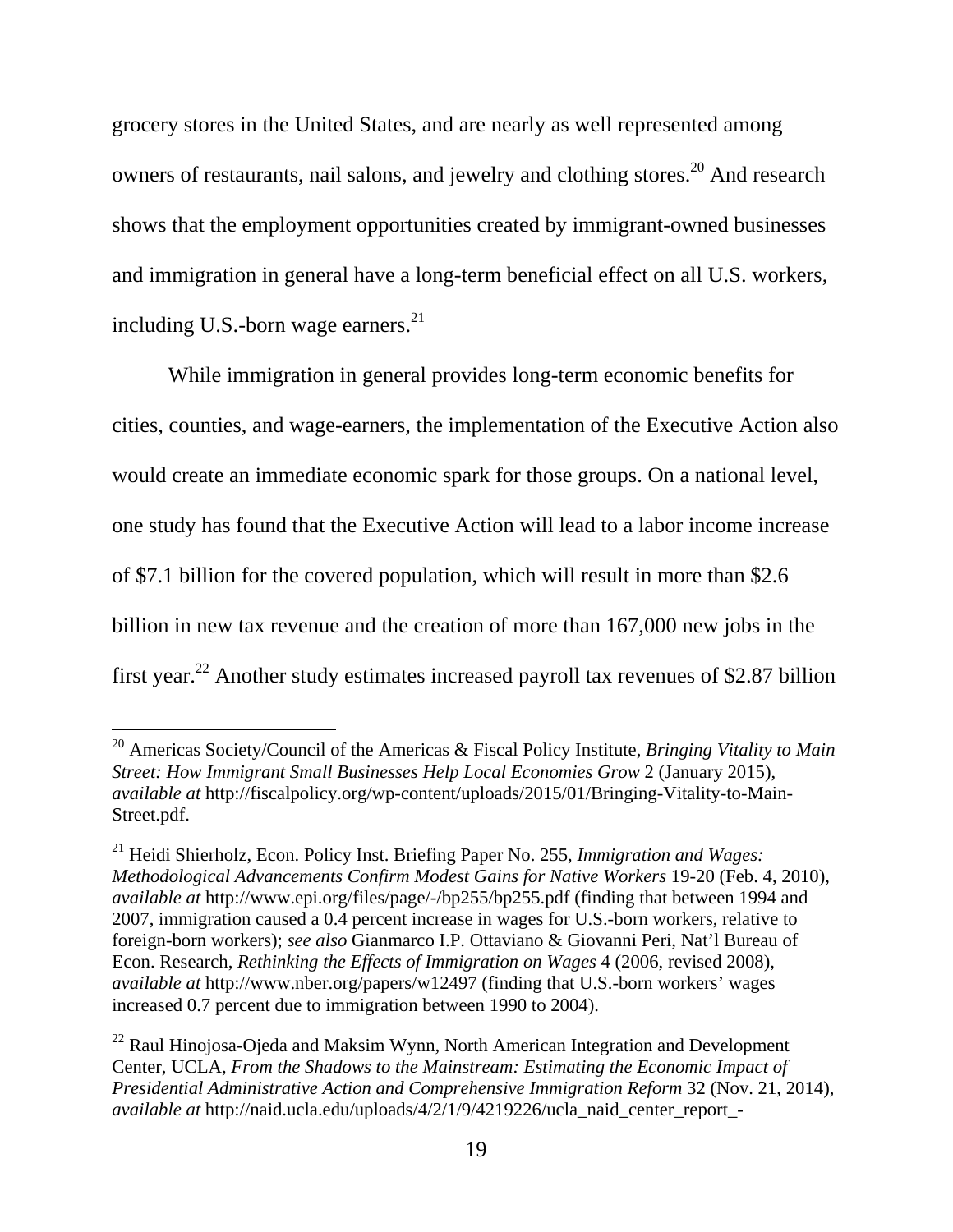in the first year and \$21.24 billion in the first five years of the program.<sup>23</sup> Moreover, providing work authorization to individuals covered by the Executive Action is certain to improve worker protections, minimizing wage theft and the loss in tax revenue from the wage theft.<sup>24</sup>

The economic benefit of the Executive Action can be quantified on a local level as well. Taking New York City as an example, if, as some studies have found, an undocumented worker's wages increase by seven percent when he or she obtains authorization to work,<sup>25</sup> then an undocumented worker in New York City currently making \$3,200 a month (the average monthly wage for undocumented workers in New York State<sup>26</sup>) is missing out on an average of \$224 every month in marginal wage gains that he or she would earn if the Executive Action were in

23 Patrick Oakford, Center for American Progress, *Administrative Action on Immigration Reform: The Fiscal Benefits of Temporary Work Permits* 9 (2014), *available at* http://cdn.americanprogress.org/wp-content/uploads/2014/09/OakfordAdminRelief.pdf.

<sup>24</sup> *Id.* at 5.

\_estimating\_the\_economic\_impact\_of\_presidential\_administrative\_action\_and\_comprehensive\_i mmigration reform.pdf.

<sup>25</sup> Raul Hinojosa-Ojeda and Maksim Wynn, *supra* n. 20, at 12 (table comparing income impact by legal status); *see also* Silva Mathema, Center for American Progress, *The High Costs of Delaying Executive Action on Immigration* (March 13, 2015), *available at* https://www.americanprogress.org/issues/immigration/news/2015/03/13/108768/the-high-costsof-delaying-executive-action-on-immigration (estimating that work authorization increases earnings of an undocumented worker by nearly 8.5 percent).

<sup>26</sup> Institute on Taxation and Economic Policy, *Undocumented Immigrants' State and Local Tax Contributions* 9 (July 2013), *available at* http://www.itep.org/pdf/undocumentedtaxes.pdf (estimating \$38,400 in annual income for average undocumented worker in New York state).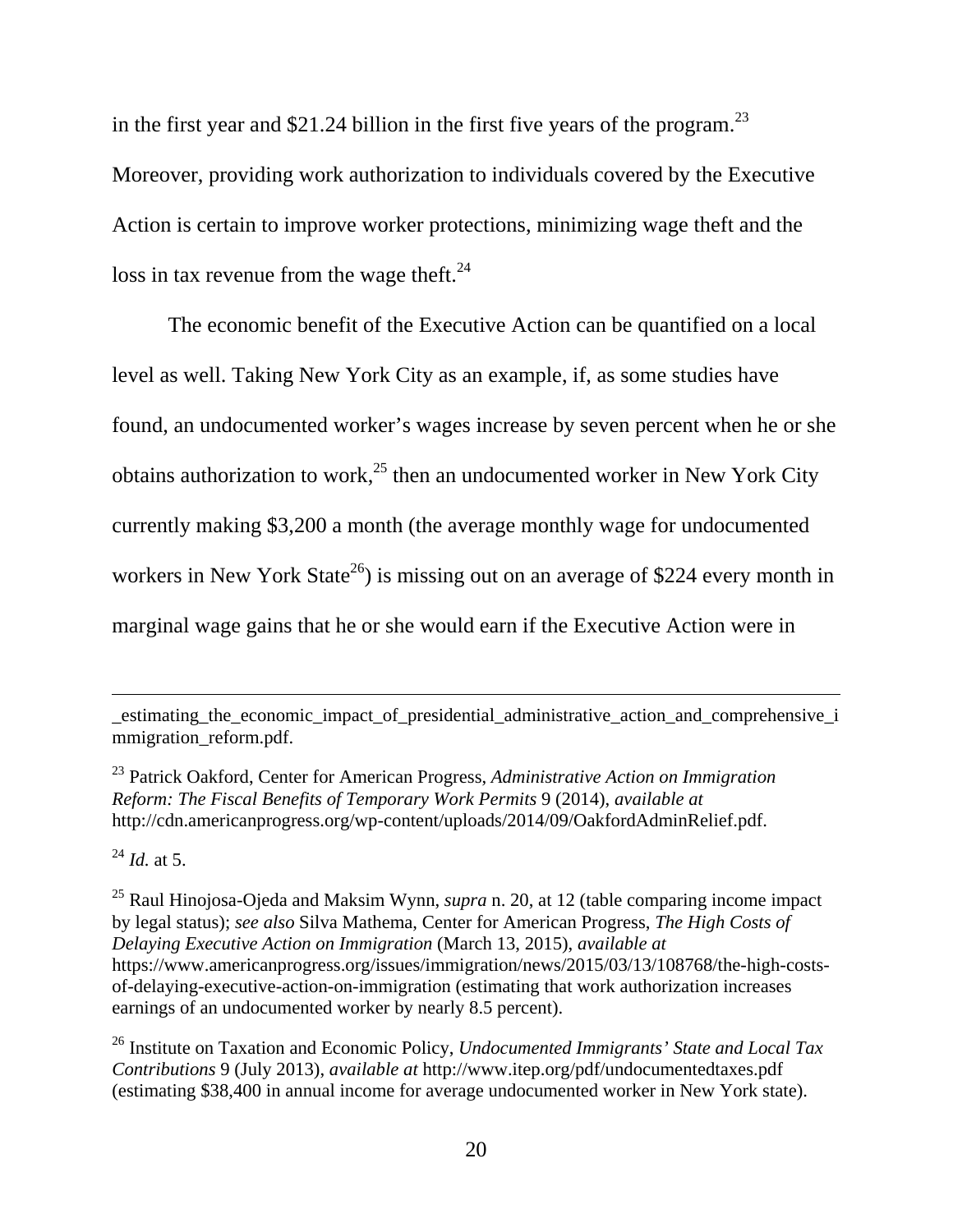place. If even only 100,000 undocumented workers in New York City who obtained temporary work authorization were taxed on those additional earnings (at the 7.1 percent estimated effective tax rate for undocumented workers in New York State<sup>27</sup>), then the State and the city would reap more than \$1.5 million *monthly* in additional state and local tax revenue.<sup>28</sup> In Los Angeles County, where more than 450,000 undocumented immigrants could be eligible for deferred action under the Executive Action, DACA- and DAPA-eligible workers could see wages grow by a combined \$1.6 billion, which is estimated to generate more than \$1.1 billion in new tax revenue between personal, sales, and business taxes.<sup>29</sup> Certainly, a delay in the Executive Action's implementation directly harms local economies and residents by reducing the potential tax revenues for cities and counties, reducing the subsequent public spending and benefits that would come from that tax revenue, and limiting the increased economic activity that would result from

<sup>27</sup> *Id.* at 7.

 $28$  The number of individuals in New York City likely to be eligible for temporary work authorization under the Executive Action is likely to be far greater than 100,000 and is perhaps as high as 179,000. *See* Migration Policy Institute, *Unauthorized Immigrant Population Profiles: County Profiles* (2015), *available at* http://www.migrationpolicy.org/programs/usimmigration-policy-program-data-hub/unauthorized-immigrant-population-profiles (follow link to "County-Level Estimates on DACA & DAPA Populations," estimating population eligible for expanded DACA and DAPA in New York City's five counties—New York, Kings, Queens, the Bronx, and Richmond) (last visited Apr. 2, 2015).

<sup>29</sup> Raul Hinojosa-Ojeda, North American Integration and Development Center, UCLA, *The Economic Benefit of Expanding the Dream: DAPA and DACA Impacts on Los Angeles and California* 1 (Jan. 26, 2015), *available at*

http://www.naid.ucla.edu/uploads/4/2/1/9/4219226/la\_ca\_final\_draft\_v2.pdf.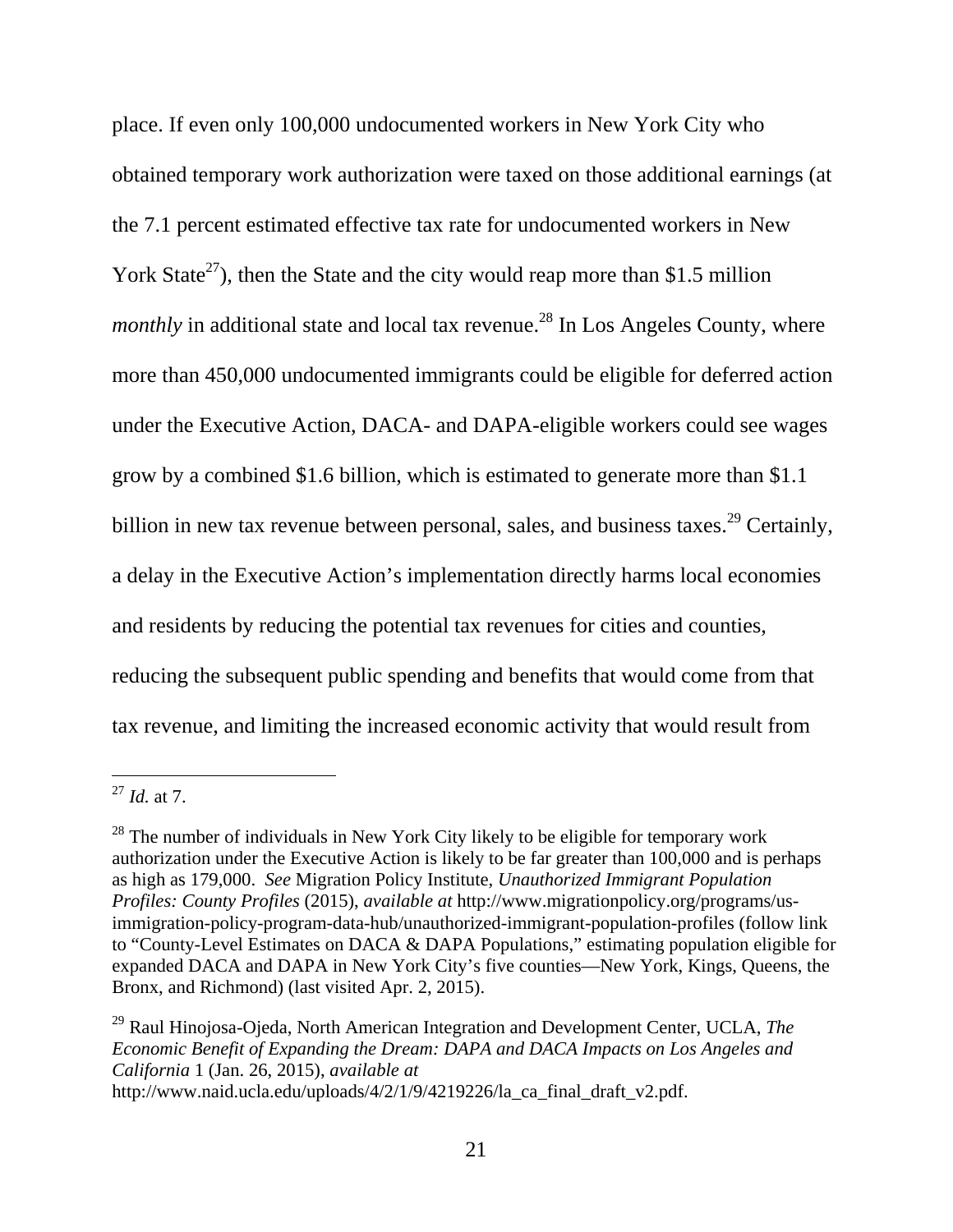additional income among immigrant households. The harms resulting from these lost revenues outweigh any purported harms alleged by Texas and the plaintiff States.

Past experience also suggests that the Executive Action will rapidly improve the economic outlook for many of the currently undocumented workers living in amici's cities and counties. Studies tracking how the 2012 Deferred Action for Childhood Arrivals Program ("2012 DACA") affected young adults show marked progress for those individuals in several economic indicators. For instance, a survey of individuals who received 2012 DACA showed that within two years, almost 60 percent of beneficiaries obtained a new job, and 45 percent increased their salaries.<sup>30</sup> Further, within two years after receiving 2012 DACA, nearly half of those surveyed opened their first bank accounts, and a third of them obtained their first credit card.<sup>31</sup>

The Executive Action will similarly benefit a broad group of immigrants who already have significant ties to amici's cities and counties and who already contribute economically in various ways. By formalizing the work status of hundreds of thousands of wage-earners, the Executive Action will increase wage

 $\overline{a}$ 

<sup>30</sup> Roberto Gonzales & Angie M. Bautista-Chavez, American Immigration Council, *Two Years and Counting: Assessing the Growing Power of DACA* 3 (June 2014), *available at* http://www.immigrationpolicy.org/special-reports/two-years-and-counting-assessing-growingpower-daca.

<sup>31</sup> *Id.*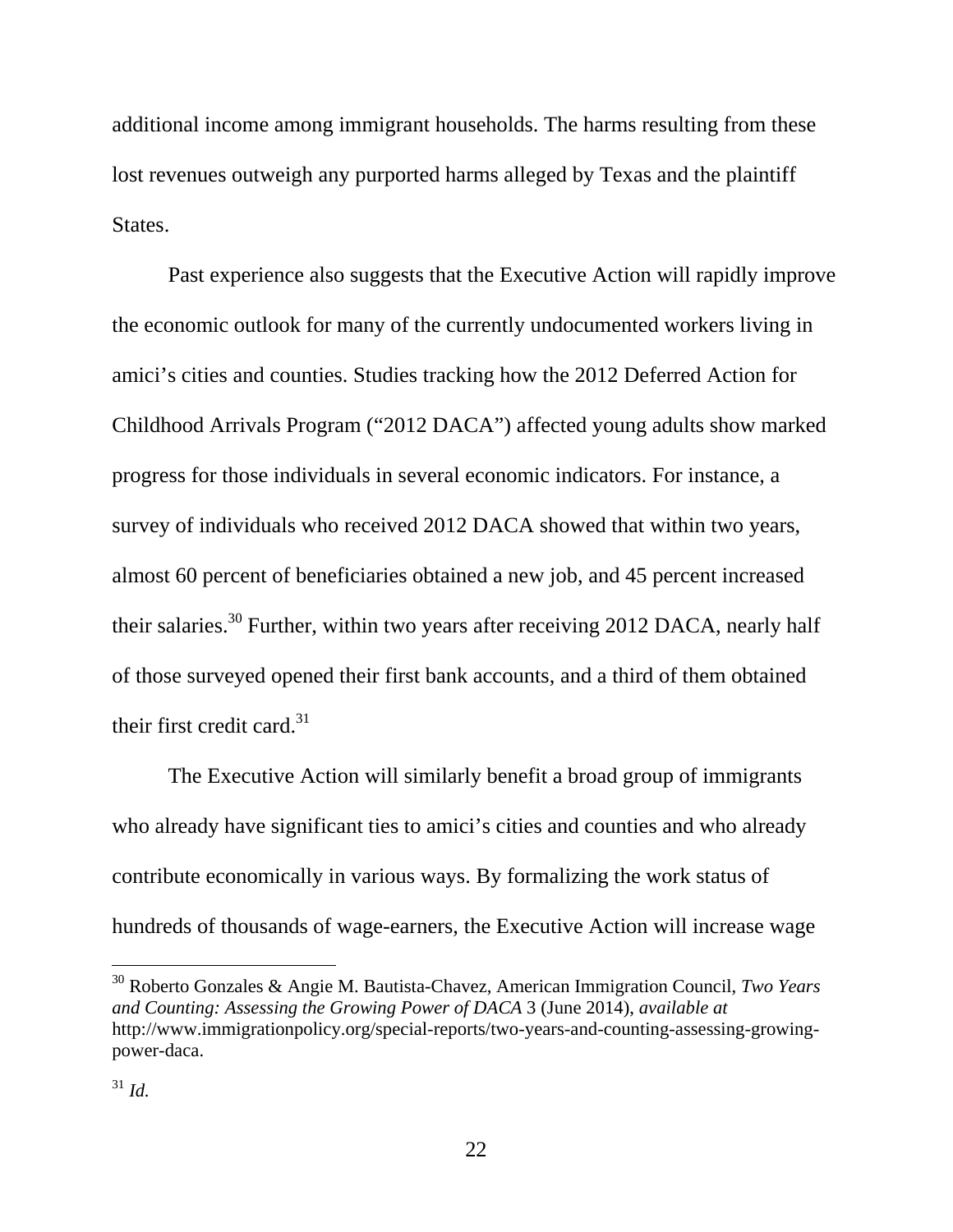levels and tax revenues in the amici's jurisdictions. Preventing the immediate implementation of the Executive Action will have the opposite effect, depriving local governments and residents of these proven economic benefits with each passing day. This result would be contrary to the public interest.

## **C. The Executive Action Will Promote Family Unity and Facilitate the Integration of Immigrant Residents in Cities and Counties Nationwide.**

The amici mayors, county officials, and local governments also have a strong interest in benefits that the Executive Action will yield for family unity, because a rupture in the family unit results in many potentially harmful outcomes that often fall to local governments to address, such as reduced household income, increased reliance on public benefits and services, increased occurrences of negative health consequences for children, and a greater likelihood of educational problems for children. Further, amici have a strong interest in the full integration of all residents, including immigrants, into the fabric of the community. The district court wrongly failed to consider any of these important public interests.

The profound importance of family unity is codified in the nation's immigration laws<sup>32</sup> and recognized as a protected liberty interest under the U.S.

 $\overline{a}$ 

<sup>32</sup> *See*, *e.g.*, 8 U.S.C. § 1254a(c)(2)(A)(ii) (allowing the Attorney General to find certain individuals eligible for Temporary Protected Status "for humanitarian purposes, to assure family unity, or when it is otherwise in the public interest"); 8 U.S.C. § 1182(d)(11) (providing Attorney General with discretionary waiver of exclusion in certain circumstances, including to "assure family unity"); *Holder v. Martinez Gutierrez*, \_\_ U.S. \_\_, 132 S. Ct. 2011, 2019 (2012) (noting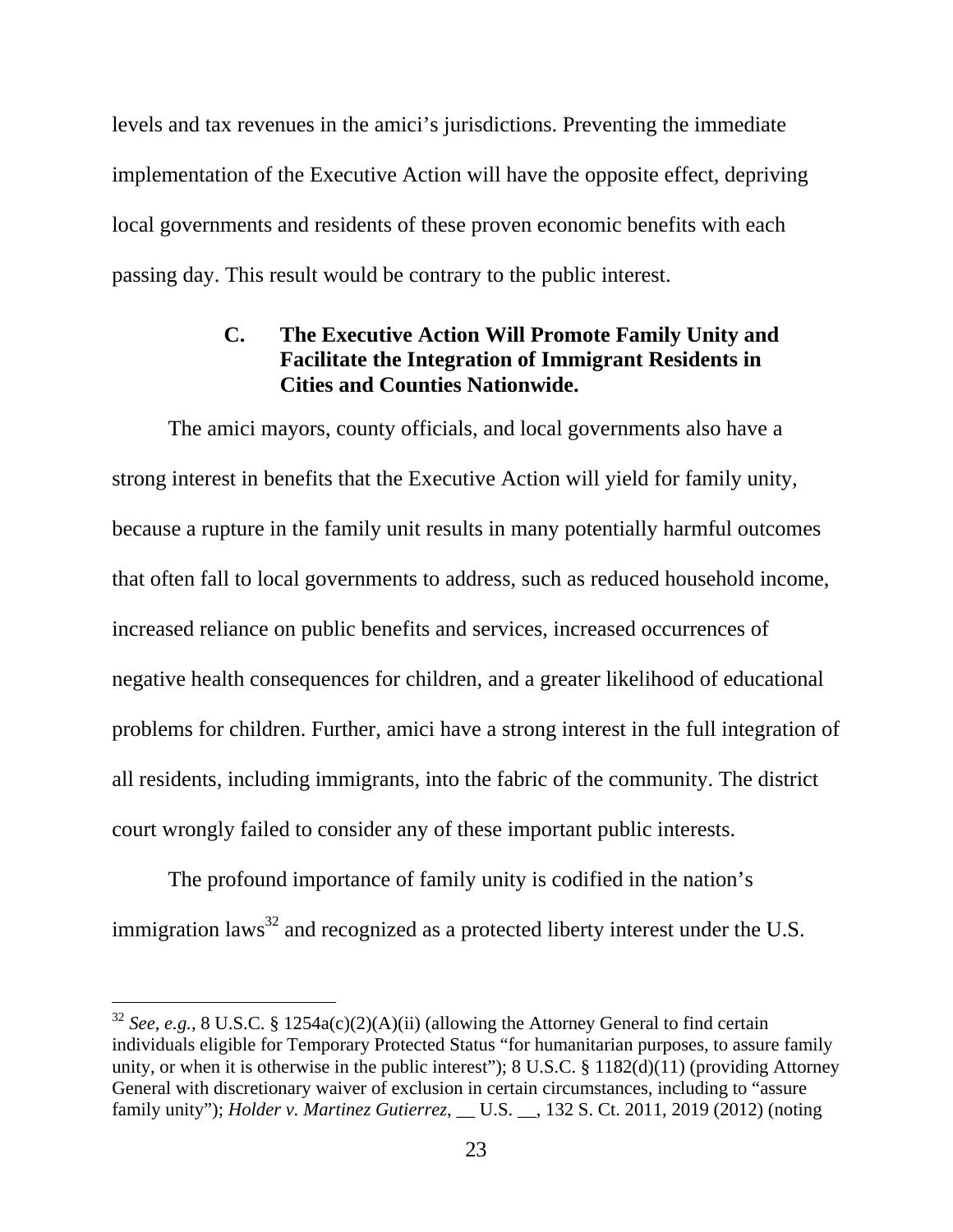Constitution. *See*, *e.g.*, *Moore v. City of East Cleveland*, 431 U.S. 494, 503 (1977) ("[O]ur decisions establish that the Constitution protects the sanctity of the family precisely because it is deeply rooted in the Nation's history and tradition."); *Stanley v. Illinois*, 405 U.S. 645, 651 (1972) (noting that "[t]he Court has frequently emphasized the importance of the family"). Delayed implementation of the Executive Action frustrates the important public interest in family unity by forcing immigrant families in mixed-status households to live under an ongoing fear of deportation and separation from their loved ones.33 The plain reality is that families are routinely torn apart through deportations. For instance, in New York City from 2005 to 2010, 87 percent of the parents of U.S. citizen children that federal immigration authorities apprehended were deported,  $34$  and nationally

 $\overline{a}$ 

http://dornsife.usc.edu/assets/sites/731/docs/DAPA\_Impact\_on\_Children\_CSII\_Brief\_Final\_01. pdf; *see also* Paul Taylor, *et al.*, Pew Research Center, *Unauthorized immigrants: Length of Residency, Patterns of Parenthood* (Dec. 1, 2011), *available at*

that "promoting family unity" is one of the goals that "underlie or inform many provisions of immigration law").

 $33$  An estimated 5.5 million U.S. citizen children live with an undocumented parent who is eligible for DAPA. *See* Manuel Pastor, *et al.*, University of Southern California Dornsife Center for the Study of Immigrant Integration, *The Kids Aren't Alright – But They Could Be: The Impact of Deferred Action for Parents of Americans and Lawful Permanent Residents (DAPA) on Children* (March 2015), *available at*

http://www.pewhispanic.org/2011/12/01/unauthorized-immigrants-length-of-residency-patternsof-parenthood (estimating that 9 million people live in mixed-status families that include at least one undocumented adult and one U.S.-born child).

<sup>&</sup>lt;sup>34</sup> N.Y. Univ. School of Law Immigrant Rights Clinic, Insecure Communities, Devastated Families: *New Data on Immigrant Detention and Deportation Practices in New York City* 18 (2012), *available at* http://immigrantdefenseproject.org/wp-content/uploads/2012/07/NYC-FOIA-Report-2012-FINAL.pdf.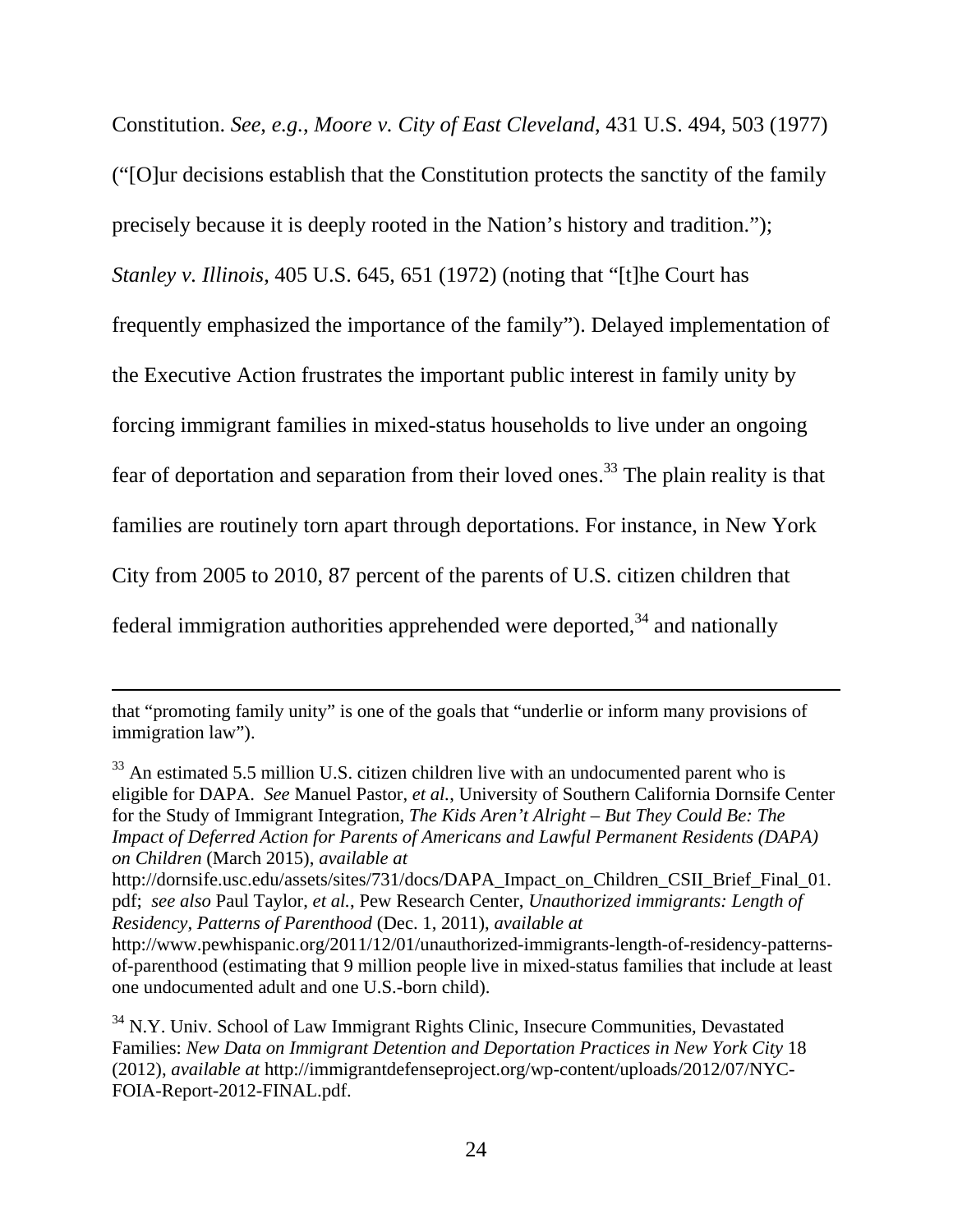46,000 parents of citizen children were deported in the first six months of 2011 alone.35

The broader community and local government, as well as immigrant families themselves, are harmed when deportation ruptures family unity. From a community and government perspective, the splitting of families through deportation results in direct financial costs. Children in single-parent households are over four times more likely to live in poverty than are children with married parents,<sup>36</sup> and households that lose the family breadwinner due to detention or deportation must face "steep declines" in income, housing instability, and food insufficiency, resulting in increased reliance on public benefits.<sup>37</sup> Deportations that split up families also cause increased stress upon already busy public service systems, such as the foster care system. One study estimates that in 2011 there were 5,100 children in foster care nationwide whose parents had been either

 $\overline{a}$ 

<sup>35</sup> Seth Freed Wessler, *U.S. Deports 46K Parents with Citizen Kids in Just Six Months*, Colorlines, Nov. 3, 2011, *available at* http://colorlines.com/archives/2011/11/shocking\_data\_on\_parents\_deported\_with\_citizen\_childr en.html.

<sup>36</sup> Joanna Dreby, Center for American Progress, *How Today's Immigration Enforcement Policies Impact Children, Families, and Communities* 9 (August 2012), *available at* http://cdn.americanprogress.org/wpcontent/uploads/2012/08/DrebyImmigrationFamiliesFINAL.pdf.

<sup>37</sup> Ajay Chaudry, *et al.*, Urban Institute, *Facing Our Future: Children in the Aftermath of Immigration Enforcement* viii-ix (February 2010), *available at* http://www.urban.org/uploadedpdf/412020\_FacingOurFuture\_final.pdf at viii-ix (examining consequences of parental arrest, detention, and deportation on 190 children in 85 families in six locations in the U.S.).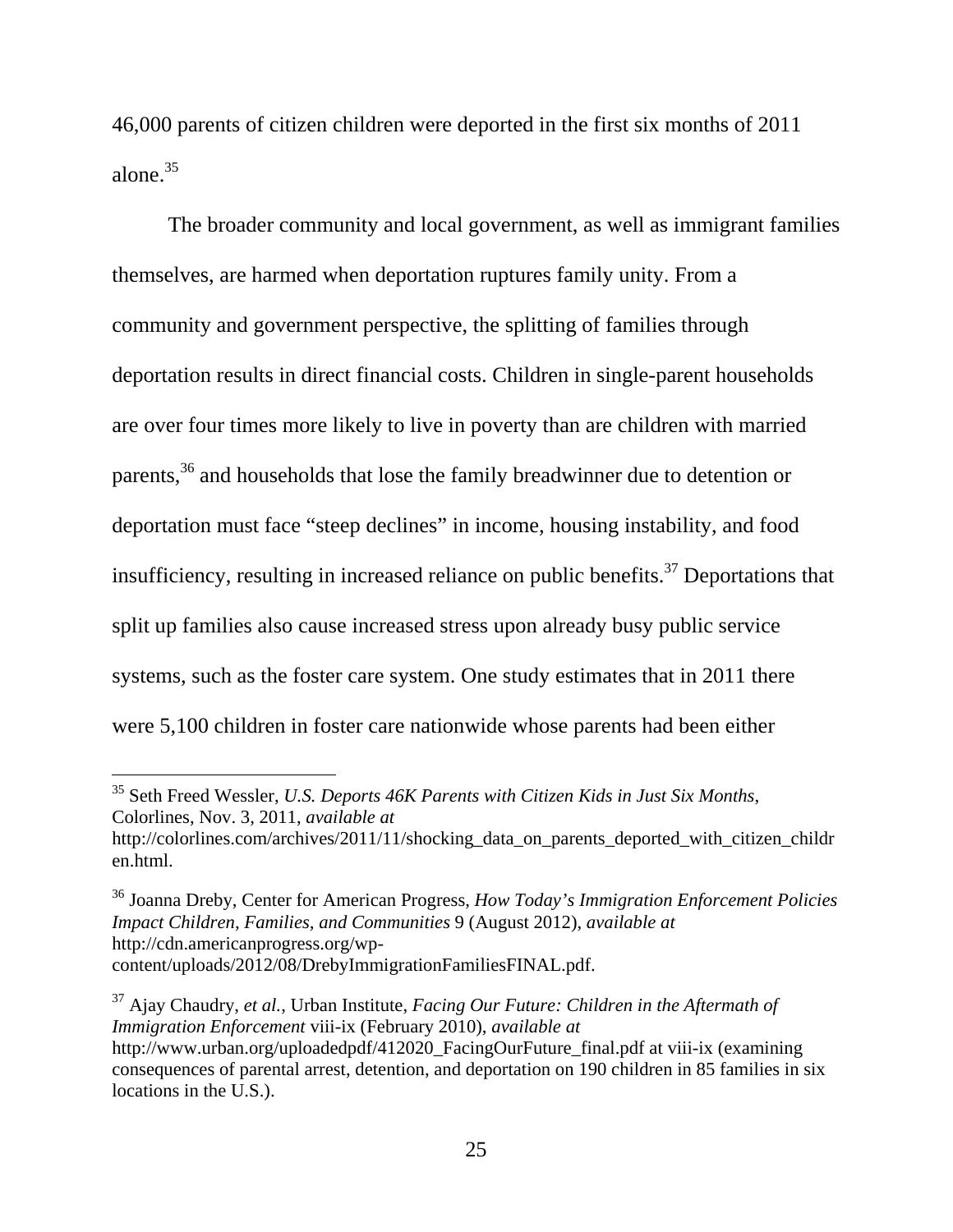detained or deported,<sup>38</sup> placing increased strain upon local governments' foster care systems and on the children whose parents could no longer provide them with care and comfort.

Research has also shown that children left behind after the deportation of a family member may experience a number of significant health setbacks and have a greater likelihood of struggling in school and even dropping out completely. For instance, interviews with a sample of children who had experienced separation from a parent within the last six months due to immigration detention found that about two-thirds of the children had trouble eating and sleeping, more than 40 percent were considered "anxious" or "withdrawn," and only a slightly lower percentage were "angry or aggressive."39 The same study also reported instances where non-arrested parents were afraid to return their children to school after the arrest of one parent on immigration-related charges, while older students occasionally dropped out of school entirely to assist non-arrested parents or

<sup>38</sup> Seth Freed Wessler, Applied Research Center, *Shattered Families: The Perilous Intersection of Immigration Enforcement and the Child Welfare System* 6 (November 2011), *available at* http://www.atlanticphilanthropies.org/sites/default/files/uploads/ARC\_Report\_Shattered\_Familie s\_FULL\_REPORT\_Nov2011Release.pdf.

<sup>39</sup> Chaudry, *et al.*, supra n. 37, at 41-42; *see also id.* at 41-53 (detailing short-term and long-term behavior changes among children who experienced separation from parents due to immigration enforcement); Kalina Brabeck, *et al.*, Report for the Inter-American Human Rights Court, *The Psychosocial Impact of Detention and Deportation on U.S. Migrant Children and Families* 5 (August 2013), *available at*

http://www.bc.edu/content/dam/files/centers/humanrights/doc/IACHR%20Report%20on%20Pys chosocial%20Impact%20of%20Detention%20%20Deportation-FINAL%208-16-13.pdf.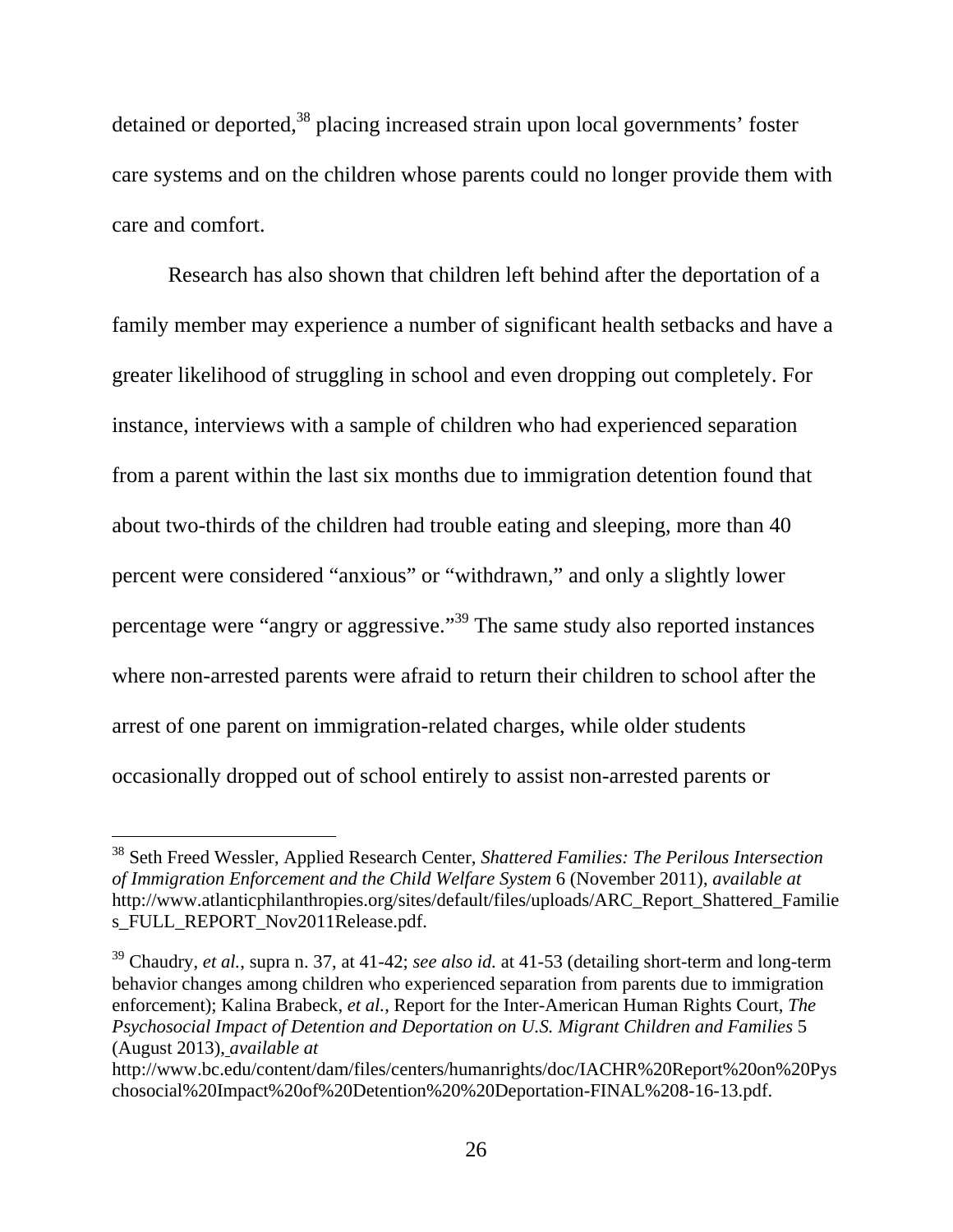siblings.40 The public interest is best served when all children in our communities—children of undocumented immigrants included—are healthy, educated, and able to participate in community life.

The implementation of the Executive Action will promote family well-being and children's health by offering stability and reassurance to the millions of children whose parents can apply for temporary relief from deportation through DAPA. This is a key benefit because studies show that children's health is impaired simply by the *threat* that a close family member will be detained or deported. As the nation's immigration issues and policies are frequently discussed in the media and in immigrant communities, immigrant children and adults develop understandable fears about visiting public spaces and engaging with government and law enforcement officials.41 Children of immigrants also begin to associate all immigrants with illegality and link their own immigrant heritage with feelings of shame.42 The Executive Action will help address these ongoing harms to family well-being and children's health; delay in implementation obstructs these

<sup>40</sup> Chaudry, *et al.*, *supra* n. 37, at 49-50.

<sup>41</sup> Dreby, *supr*a n. 36, at 21.

<sup>42</sup> *Id.* at 27-28; *see also* Max Ehrenfruend, *How having an undocumented parent hurts American children*, Wash. Post, March 4, 2015,

http://www.washingtonpost.com/blogs/wonkblog/wp/2015/03/04/how-having-an-undocumentedparent-hurts-american-children (reporting on survey of Los Angeles households that determined even young children of undocumented parents are aware of the risks of family separation and feel shame about their family's immigration status).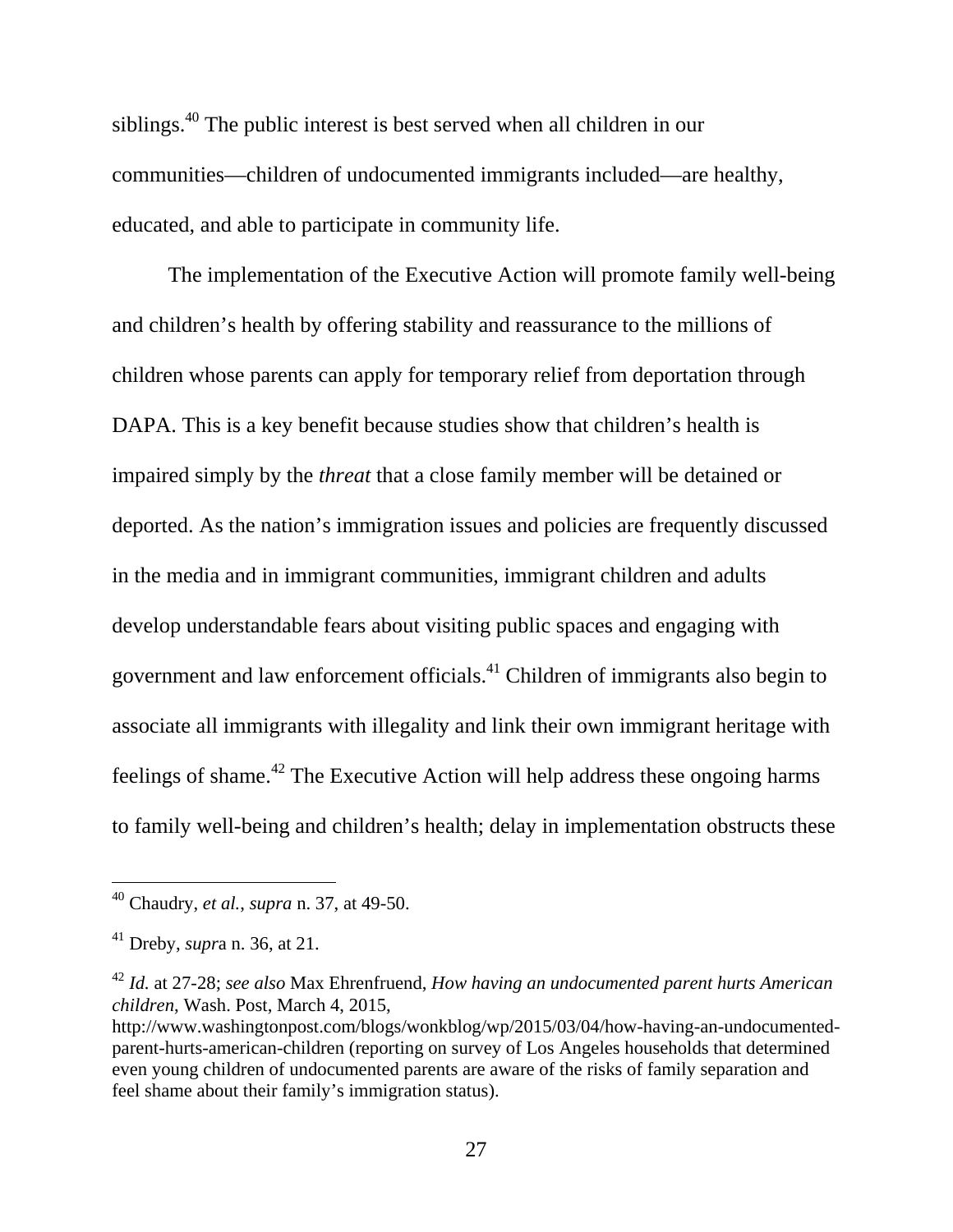much-needed social benefits, to the detriment of cities and counties and their residents<sup>43</sup>

The public interest is benefitted when all members of the community feel comfortable getting involved in local issues and community affairs, whether by volunteering in local schools, participating in community board meetings, or simply interacting with their local governments. The Executive Action will increase civic engagement because, for those that qualify, it will remove the threat that interactions with school officials, law enforcement, and other local government officials will result in arrest or deportation.

Allowing the federal government to implement the Executive Action now will help to prevent the splitting of families due to deportation and directly encourage greater immigrant participation in community life while this action is pending. For this reason, too, the preliminary injunction blocking implementation of the Executive Action is contrary to the public interest.

<sup>43</sup> *See* Joanna Dreby, Center for American Progress, *Executive Action on Immigration will Help Children and Families* (March 3, 2015), *available at*  https://www.americanprogress.org/issues/immigration/news/2015/03/03/107769/executiveaction-on-immigration-will-help-children-and-

l

families/?elqTrackId=1728770977694509a243555a81ef9d2e&elqaid=24822&elqat=1 (emphasizing the toll that immigration system has on American families and the potential for improvement due to the Executive Action).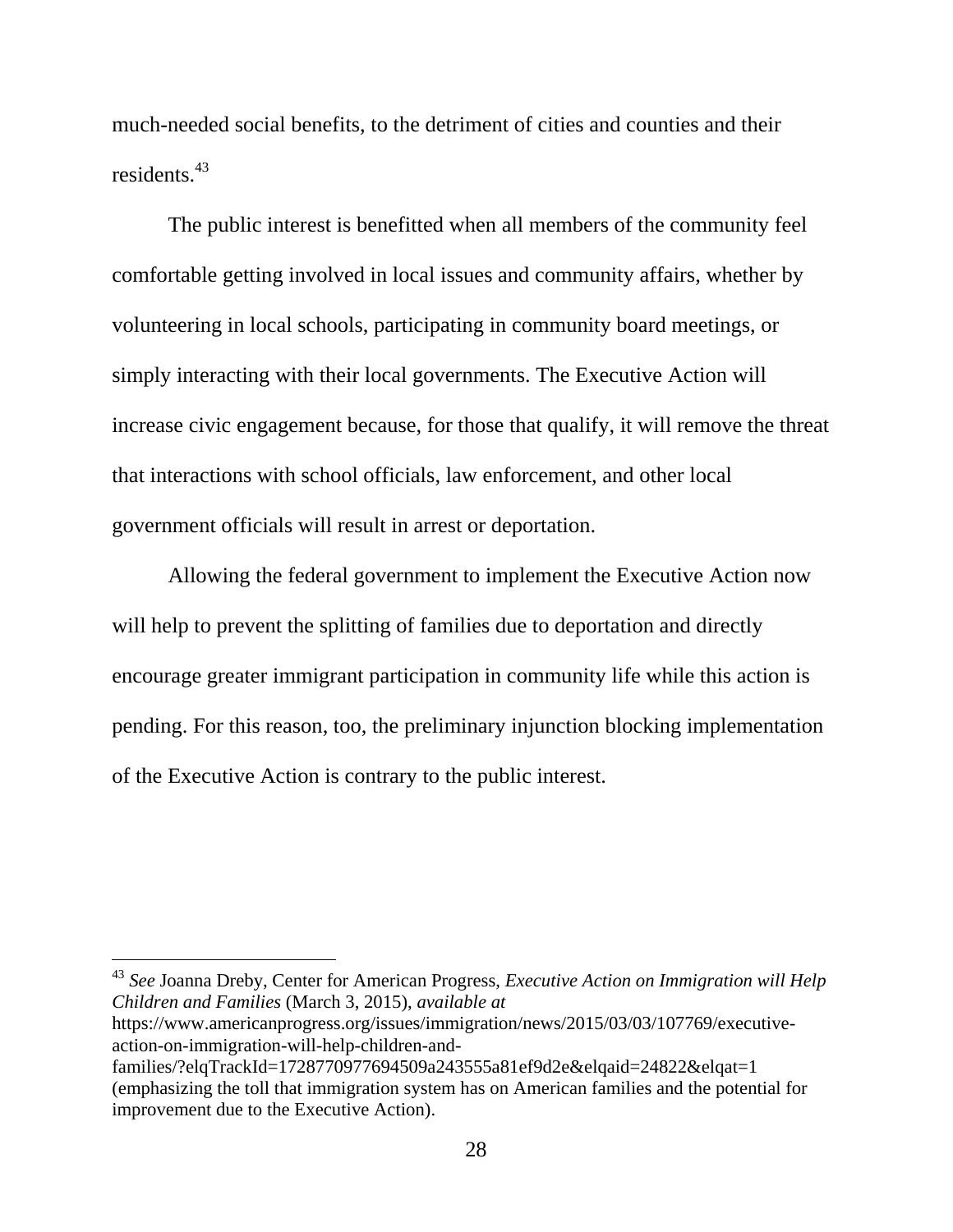#### **CONCLUSION**

For the reasons set forth in this Brief, as well as those set forth by appellants and their other supporting amici, the district court's grant of a preliminary injunction should be reversed.

Respectfully submitted,

April 6, 2015 Zachary W. Carter Corporation Counsel 100 Church Street New York, New York 10007 (212) 356-2500 (212) 356-2509 (f) *Attorney for Bill de Blasio, Mayor of New York* 

By:  $\frac{|s|}{|s|}$ 

 Jeremy W. Shweder jshweder@law.nyc.gov (212) 356-2611 New York Registration No. 4687927 (*Pro hac vice* admission pending) *Attorney-in-charge*

Michael N. Feuer City Attorney Thomas Peters Chief Assistant City Attorney 701 City Hall East 200 North Main Street Los Angeles, California 90012 *Attorneys for the City of Los Angeles, acting by and through Los Angeles City Mayor Eric Garcetti*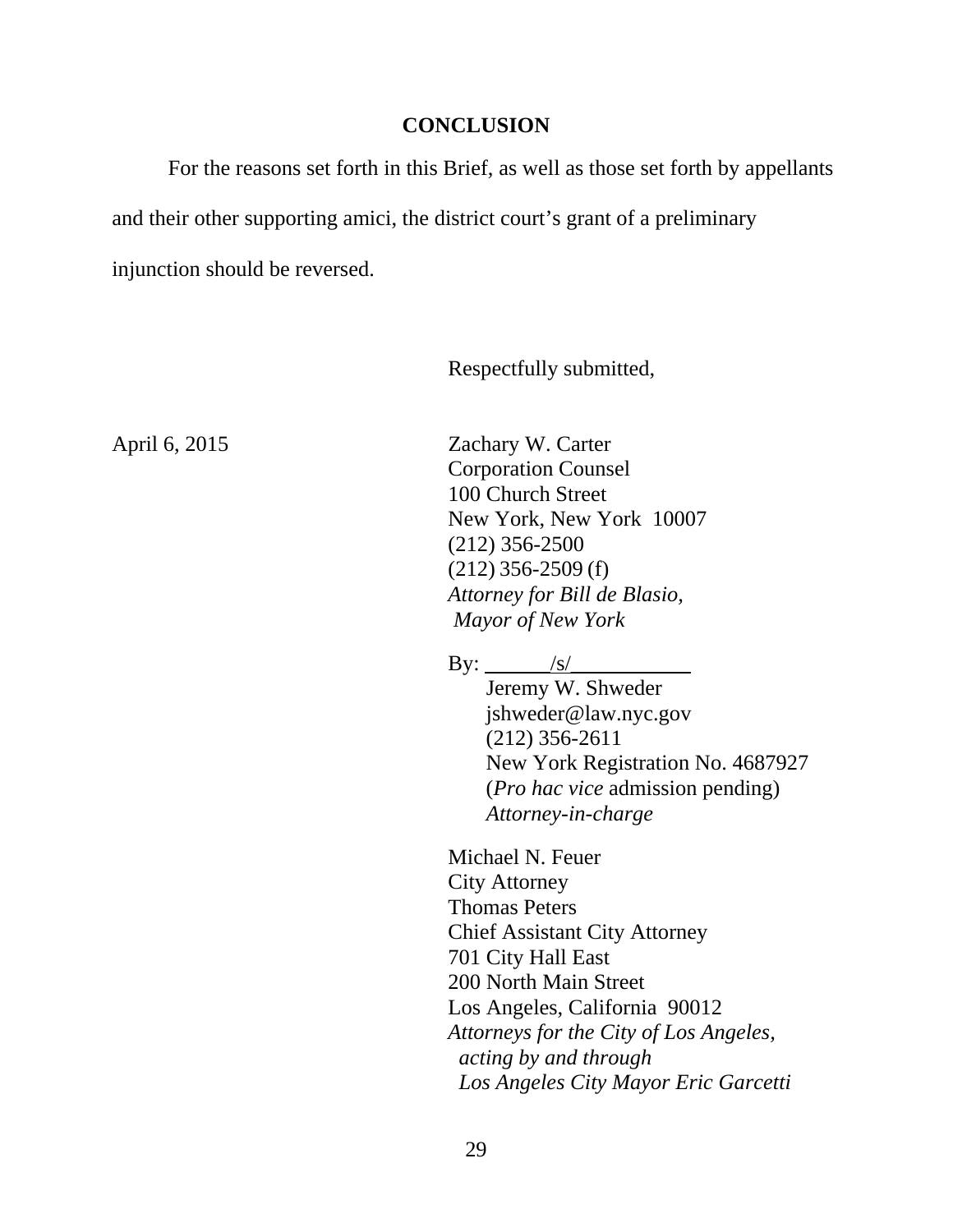James L. Banks, Jr. City Attorney Christopher P. Spera Deputy City Attorney Office of the City Attorney for the City of Alexandria 301 King Street, Suite 1300 Alexandria, Virginia 22314 *Attorneys for the City of Alexandria, Virginia, and Mayor William D. Euille* 

Susan Ellis Wild City Solicitor 435 Hamilton Street Allentown, Pennsylvania 18101 *Attorney for Ed Pawlowski, Mayor of Allentown* 

Cathy Hampton City Attorney City of Atlanta Law Department 55 Trinity Avenue, SW, Suite 5000 Atlanta, Georgia 30303 *Attorney for Kasim Reed, Mayor of Atlanta* 

Anne L. Morgan Interim City Attorney P.O. Box 1088 Austin, Texas 78767 *Attorney for City of Austin Mayor Steve Adler* 

George A. Nilson Baltimore City Solicitor 100 N. Holliday St. City Hall - Suite 115 Baltimore, Maryland 21202 *Attorney for Stephanie Rawlings-Blake, Mayor of Baltimore City, and City Council of Baltimore City* 

David J. Aleshire City Attorney 18881 Von Karman Avenue, Suite 1700 Irvine, California 92612 *Attorney for the City of Bell* 

Eugene L. O'Flaherty Corporation Counsel City of Boston Law Department Room 615/City Hall Boston, MA 02201 *Attorney for Martin J. Walsh Mayor, City of Boston* 

Mark T. Anastasi, Esq. City Attorney Margaret Morton Government Center 999 Broad Street Bridgeport, Connecticut 06604 *Attorney for Bill Finch, Mayor of Bridgeport, Connecticut* 

Timothy A. Ball Corporation Counsel of the City of Buffalo 65 Niagara Sq. Room 1101 Buffalo, New York 14202 *Attorney for Byron W. Brown, Mayor of the City of Buffalo*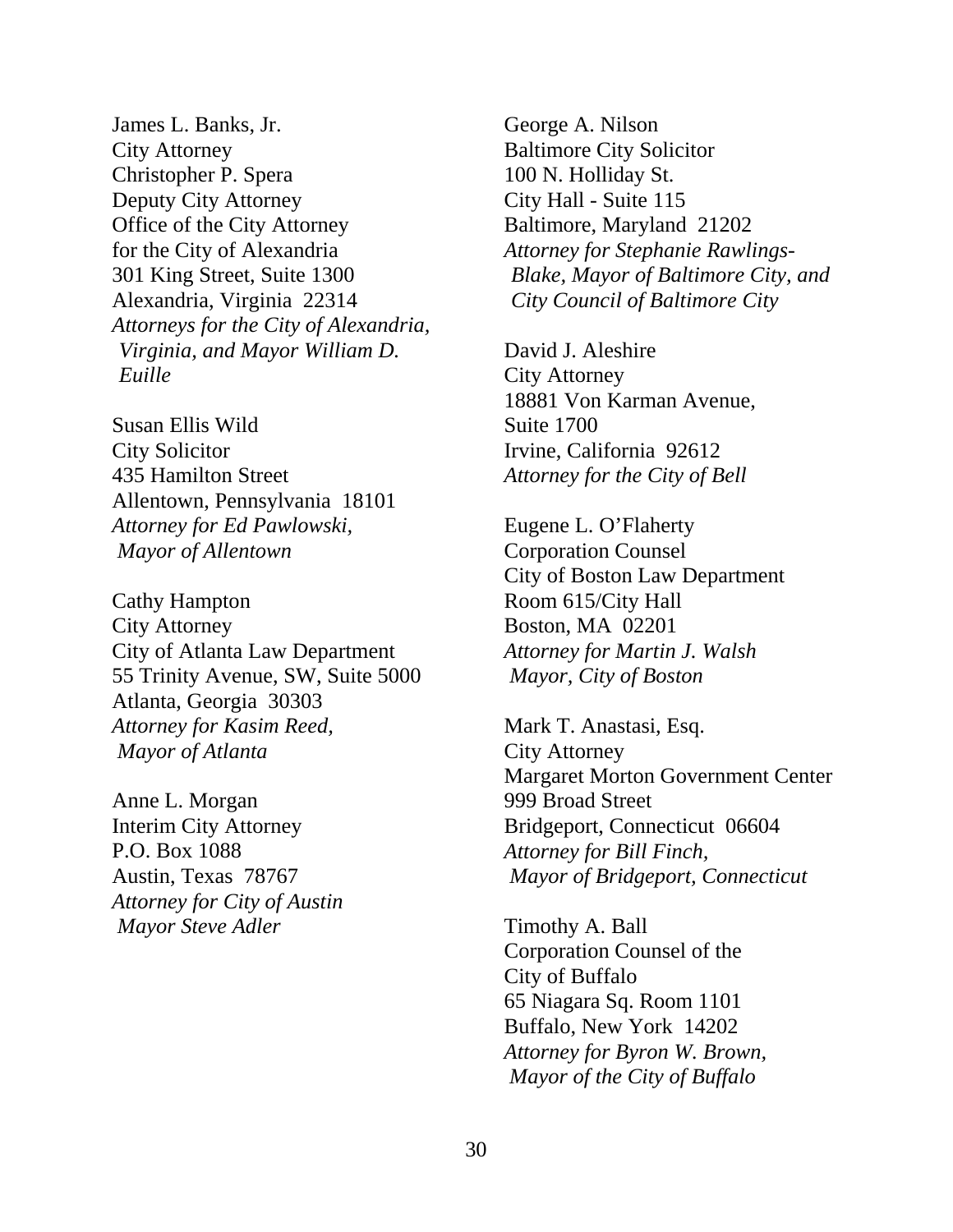Nancy E. Glowa City Solicitor City Hall 795 Massachusetts Avenue Cambridge, Massachusetts 02139 *Attorney for the City of Cambridge Massachusetts* 

Matthew T. Jerzyk City Solicitor City of Central Falls 580 Broad St. Central Falls, Rhode Island 02863 *Attorney for James Diossa, Mayor of the City of Central Falls*

Ralph D. Karpinos Chapel Hill Town Attorney 405 Martin Luther King Jr. Blvd. Chapel Hill, North Carolina 27514 *Attorney for Mark Kleinschmidt Mayor of Chapel Hill, North Carolina* 

Frances I. Cantwell Assistant Corporation Counsel City of Charleston, SC 50 Broad Street Charleston, South Carolina 29401 *Attorney for the City of Charleston, South Carolina* 

Stephen R. Patton Corporation Counsel City of Chicago Department of Law 30 N. LaSalle Street, Suite 800 Chicago, Illinois 60602 *Attorney for Rahm Emanuel, Mayor of Chicago*

William P. Ring Senior Civil Attorney Coconino County Attorneys Office 110 E. Cherry Avenue Flagstaff, Arizona 86001 *Attorney for the Coconino County Board of Supervisors* 

Teresa A. Knox City Attorney City of Columbia 1136 Washington Street Columbia, South Carolina 29201 *Attorney for Steven Benjamin, Mayor of the City of Columbia* 

Richard C. Pfeiffer, Jr. City Attorney City of Columbus Department of Law 77 North Front Street, 4th Floor Columbus, Ohio 43215 *Counsel for Michael B. Coleman, Mayor of the City of Columbus, Ohio* 

Monica Lira Bravo Lira Bravo Law, PLLC 8344 E. RL Thornton Fwy, Suite 100 Dallas, Texas 75228 *Attorney for Dallas County, Texas, and Clay Lewis Jenkins, County Judge of Dallas County* 

*\* As approved by the Dallas County Commissioners Court on March 31, 2015*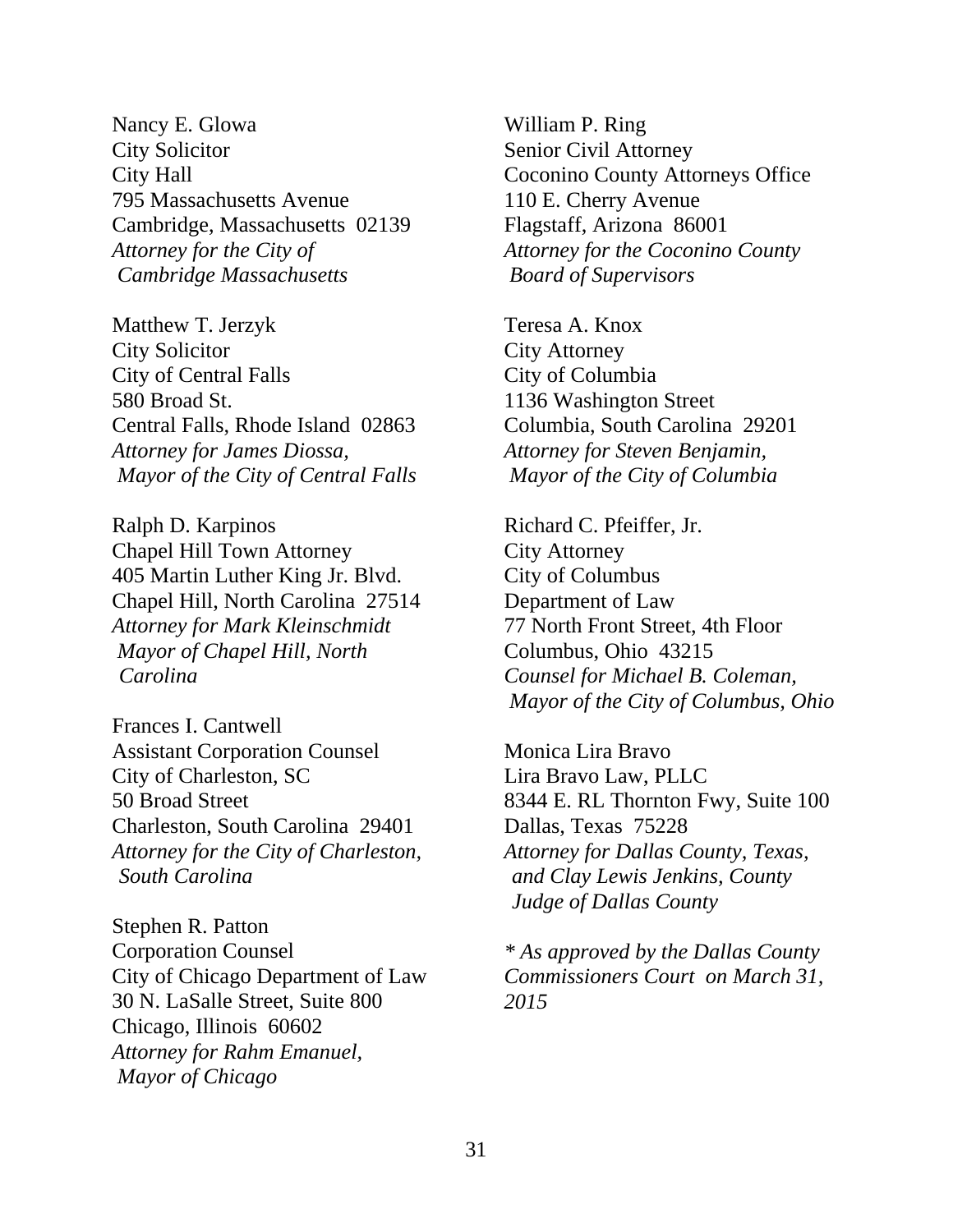John C. Musto Assistant City Attorney City of Dayton, Ohio Department of Law 101 W. Third St. P.O. Box 22 Dayton, Ohio 45401 *Attorney for City of Dayton, Ohio, and Nan Whaley, Mayor of the City of Dayton, Ohio*

D. Scott Martinez City Attorney for the City and County of Denver 1437 Bannock Street, Room 353 Denver, Colorado 80202 *Attorney for Michael B. Hancock, Mayor of the City and County of Denver* 

John B. Murphey Rosenthal, Murphey, Coblentz & Donahue 30 N. LaSalle Street, Suite 1624 Chicago, Illinois 60602 *Attorney for the Village of Dolton, Illinois* 

Jo Anne Bernal El Paso County Attorney 500 East San Antonio, Room 503 El Paso, Texas 79901 *Attorney for El Paso County, Texas* 

Colleen M. Mejia, Esq. City Solicitor City of Everett 484 Broadway Everett, Massachusetts 02149 *Attorney for Carlo DeMaria, Mayor of Everett* 

Niquelle Allen Winfrey Corporation Counsel 401 Broadway, Suite 101 A Gary, Indiana 46402 *Attorney for Karen Freeman-Wilson, Mayor of Gary* 

Andrew P. Oddo, Esq. Municipal Attorney Borough of Haledon 510 Belmont Avenue Haledon, New Jersey 07508 *Attorney for Domenick Stampone, Mayor of Haledon, New Jersey* 

Henri Alexander Corporation Counsel 550 Main Street Hartford, Connecticut 06103 *Attorney for Pedro Segarra, Mayor of the City of Hartford*

Benjamin E. Gehrt Partner Clark Baird Smith LLP 6133 N. River Road, Suite 1120 Rosemont, Illinois 60018 *Attorney for Nancy R. Rotering, Mayor of the City of Highland Park, Illinois*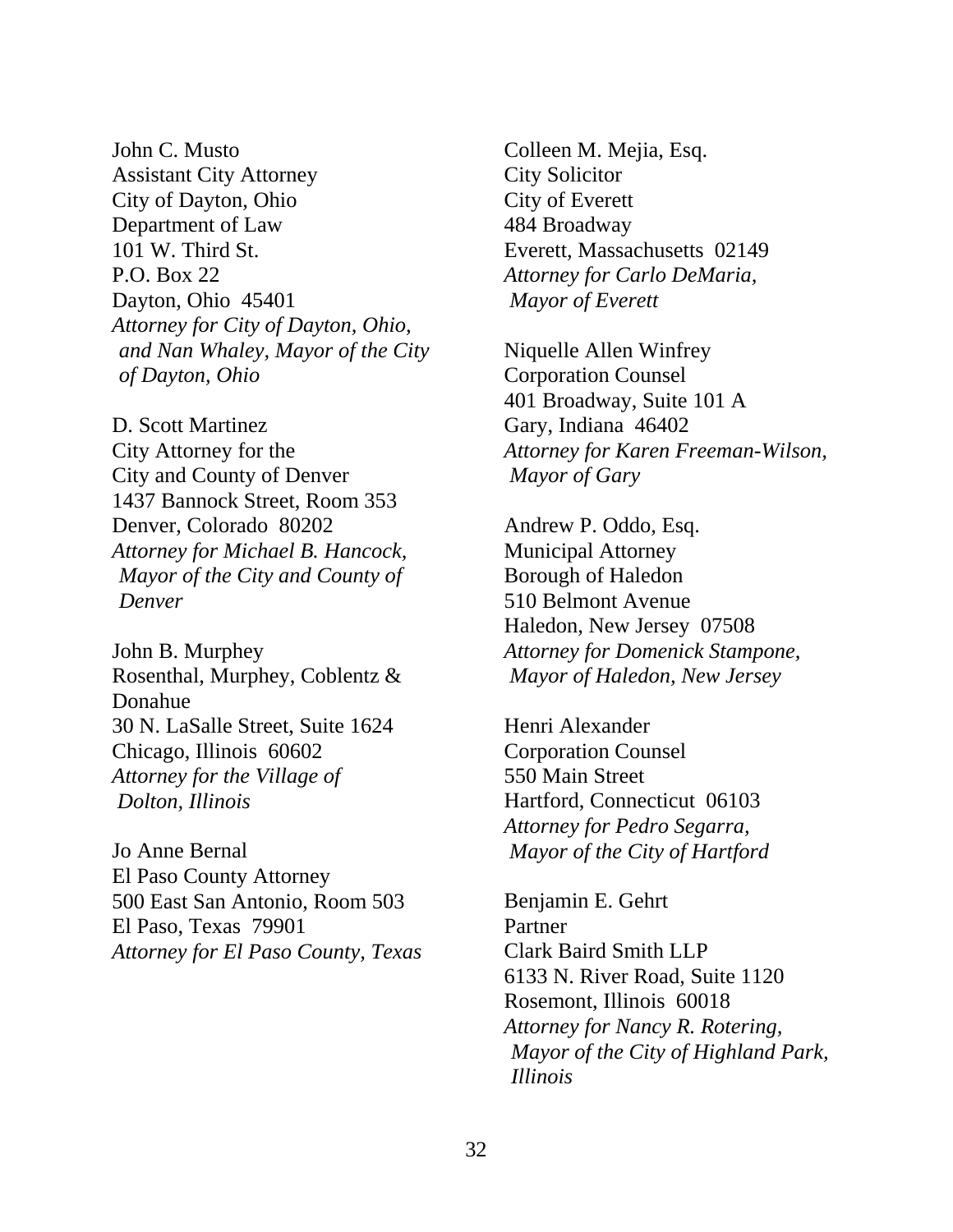Mellissa L. Longo, Esq. Corporation Counsel 94 Washington Street Hoboken, New Jersey 07030 *Attorney for the Mayor and City of Hoboken* 

Kara Lamb Cunha Assistant City Solicitor 20 Korean Veterans Plaza Holyoke, Massachusetts 01040 *Attorney for Alex B. Morse, Mayor of Holyoke* 

Judith Ramsey Section Chief General Litigation Section City of Houston Legal Department 901 Bagby Houston, Texas 77002 *Attorney for Annise D. Parker, Mayor of Houston* 

Jeremy Farrell Corporation Counsel City of Jersey City 280 Grove Street Jersey City, New Jersey 07302 *Attorney for Steven M. Fulop, Mayor of the City of Jersey City* 

William D. Geary City Attorney 28th Floor City Hall 414 E. 12th Street Kansas City, Missouri 64106 *Attorney for Sylvester "Sly" James, Mayor of the City of Kansas City, Missouri* 

Thomas M. Carpenter Office of the City Attorney 500 West Markham, Ste. 310 Little Rock, Arkansas 72201 *City Attorney for Mark Stodola Mayor of Little Rock, Arkansas* 

Mark J. Saladino County Counsel County of Los Angeles 500 W. Temple Street, 6th Floor Los Angeles, California 90012 *Attorney for Los Angeles County* 

Julia R. Bates Lucas County Prosecutor Steven J. Papadimos, First Assistant Lucas County Prosecutor's Office 711 Adams, 2nd Floor Toledo, Ohio 43604 *Attorneys for Board of Lucas County Commissioners, Tina Skeldon Wozniak, Pete Gerken, and Carol Contrada* 

Michael P. May City Attorney 210 Martin Luther King Jr. Blvd., Room 401 Madison, Wisconsin 53703 *Attorney for Paul R. Soglin, Mayor of Madison*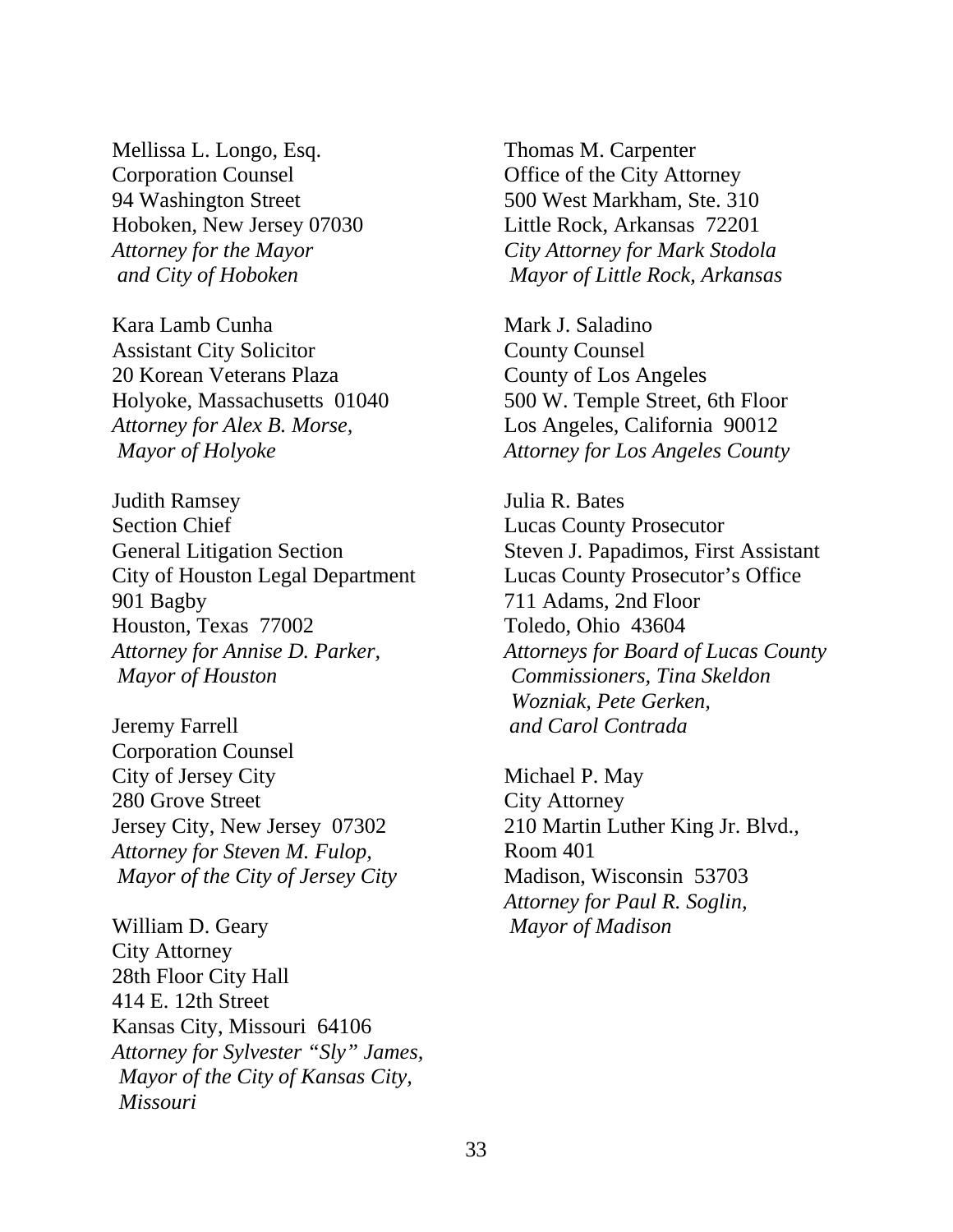Grant F. Langley City Attorney City of Milwaukee 200 East Wells Street Milwaukee, Wisconsin 53202 *Attorney for the City of Milwaukee* 

Susan L. Segal Minneapolis City Attorney 350 South 5th Street, Room 210 Minneapolis, Minnesota 55415 *Attorney for Betsy Hodges, Mayor of Minneapolis, and the City of Minneapolis* 

Marc P. Hansen County Attorney 101 Monroe St., 3rd Floor Rockville, Maryland 20850 *Attorney for Montgomery County, Maryland* 

Willie L. Parker, Esq. Corporation Counsel City of Newark, Department of Law 920 Broad Street Newark, New Jersey 07102 *Attorney for Ras J. Baraka, Mayor of the City of Newark* 

Craig H. Johnson Corporation Counsel 745 Main Street PO Box 69 Niagara Falls, New York 14302 *Attorney for Paul A. Dyster, Mayor of Niagara Falls*

Regine M. Monestime City Attorney Office of the City Attorney 776 NE 125 Street North Miami, Florida 33161 305-895-9810 *Attorney for the City of North Miami* 

Barbara J. Parker City Attorney for the City of Oakland One Frank Ogawa Plaza, Sixth Floor Oakland, California 95612 *Attorney for Mayor Libby Schaaf and the City of Oakland* 

Domenick Stampone Corporation Counsel 155 Market Street City of Paterson, New Jersey 07505 *Attorney for Jose "joey" Torres, Mayor of Paterson* 

Shelley R. Smith City Solicitor City of Philadelphia Law Department 1515 Arch Street Philadelphia Pennsylvania 19102 *Attorney for Michael A. Nutter, Mayor of Philadelphia* 

Lourdes Sanchez Ridge City Solicitor Chief Legal Officer 414 Grant Street Third Floor Pittsburgh, Pennsylvania 15219 *Attorney for William Peduto, Mayor of Pittsburgh*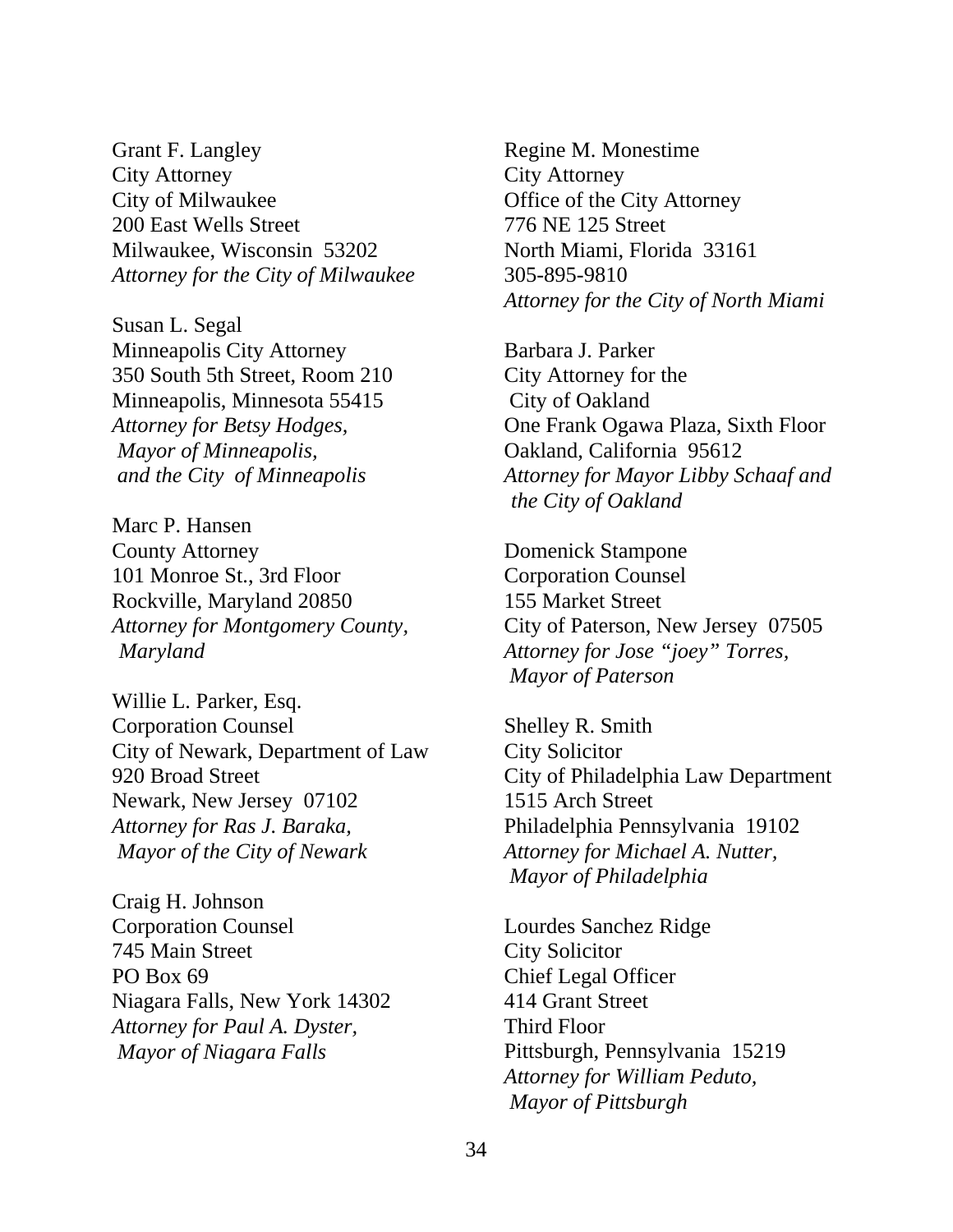Vernita E. Sias-Hill, Esq. Corporation Counsel City of Plainfield - Office of Corporation Counsel 515 Watchung Avenue Plainfield, New Jersey 07061 *Attorney for the City of Plainfield, New Jersey* 

Tracy Reeve City Attorney Harry Auerbach Chief Deputy City Attorney 430 City Hall 1221 SW Fourth Avenue Portland, Oregon 97204 *Attorneys for Charlie Hales, Mayor of Portland, on behalf of the City Council of the City of Portland, Oregon*

Jeff Dana City Solicitor 444 Westminster Street, Suite 200 Providence, Rhode Island 02903 *Attorney for Jorge O. Elorza, Mayor of the City of Providence*

Robert K. Weber City Attorney 730 Washington Ave. Racine, Wisconsin 53403 *Attorney for John T. Dickert, Mayor of Racine* 

John J. Choi Ramsey County Attorney 345 Wabash Street North, Suite 120 Saint Paul, Minnesota 55102 *Attorney for Ramsey County, Minnesota Commissioners Toni Carter and Rafael Ortega, solely in their respective capacities as elected County Commissioners* 

T. Andrew Brown Corporation Counsel Law Department City of Rochester 30 Church Street, Room 400A Rochester, New York 14614 *Attorney for Lovely Warren, Mayor of the City of Rochester* 

Margaret D. Plane Salt Lake City Attorney Salt Lake City Corporation P.O. Box 145478 Salt Lake City, Utah 84114 *Attorney for Ralph Becker, Mayor of Salt Lake City* 

Dennis J. Herrera San Francisco City Attorney City Attorney's Office City Hall Room 234 One Dr. Carlton B. Goodlett Pl. San Francisco, California 94102 *Attorney for the City and County of San Francisco and Mayor Edwin M. Lee*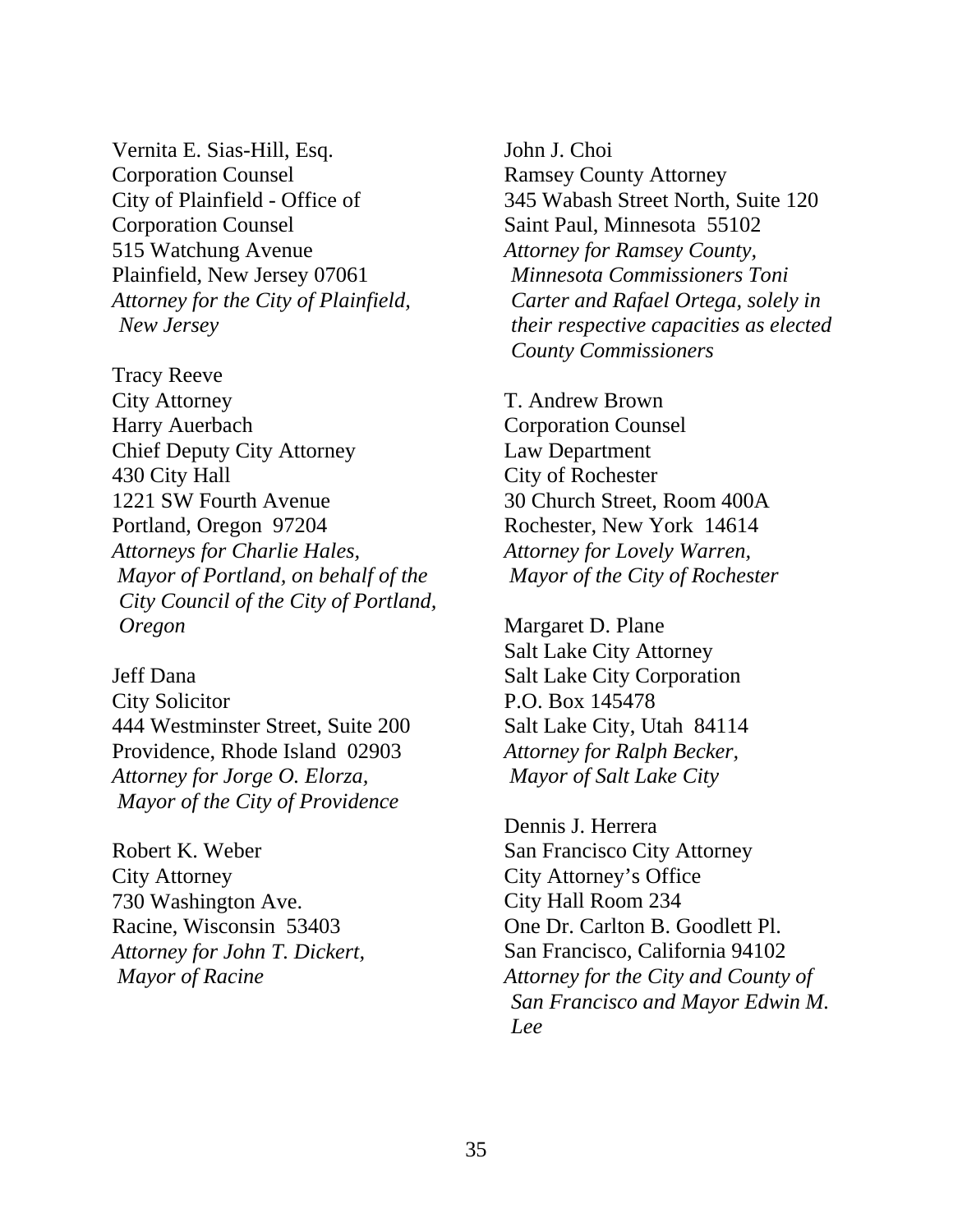Richard Doyle City Attorney 200 E. Santa Clara St. San Jose, California 95113 *Attorney for Sam Liccardo, Mayor of San Jose, California, and the City of San Jose* 

Sonia R. Carvalho City Attorney City of Santa Ana 20 Civic Center Plaza, M29 Santa Ana, California 92702 *City Attorney for the City of Santa Ana* 

Charlene Laplante Chief Civil Deputy Santa Cruz County Attorney 2150 N. Congress Dr. Suite 201 Nogales, Arizona 85621 *Attorney for the Board of Supervisors Santa Cruz County Arizona* 

Kelley A. Brennan City Attorney City of Santa Fe 200 Lincoln Avenue Santa Fe, New Mexico 87504 *Attorney for the City of Santa Fe Javier M. Gonzales, Mayor* 

Marsha Jones Moutrie City Attorney City of Santa Monica 1685 Main St., Room 310 Santa Monica, California 90401 *Attorney for the City of Santa Monica* 

Carl G. Falotico Corporation Counsel 105 Jay Street Schenectady, New York 12305 *Attorney for Gary R. McCarthy, Mayor of Schenectady* 

M. Lorena González General Counsel to the Mayor of Seattle 600 Fourth Avenue, 7th Floor Seattle, WA 98124 *Attorney for Edward B. Murray, Mayor of Seattle* 

Michael M. Lorge Corporation Counsel Village of Skokie 5127 Oakton Ave. Skokie, Illinois 60077 *Attorney for George Van Dusen, Mayor of Skokie* 

Winston E. Calvert City Counselor 1200 Market Street City Hall, Room 314 St. Louis, Missouri 63103 *Attorney for Francis G. Slay, Mayor of the City of St. Louis* 

Terry J. Williams **Solicitor** 720 S. Atherton St., Suite 201 State College, Pennsylvania 16801 *Attorney for State College Borough Council and Mayor Elizabeth A. Goreham*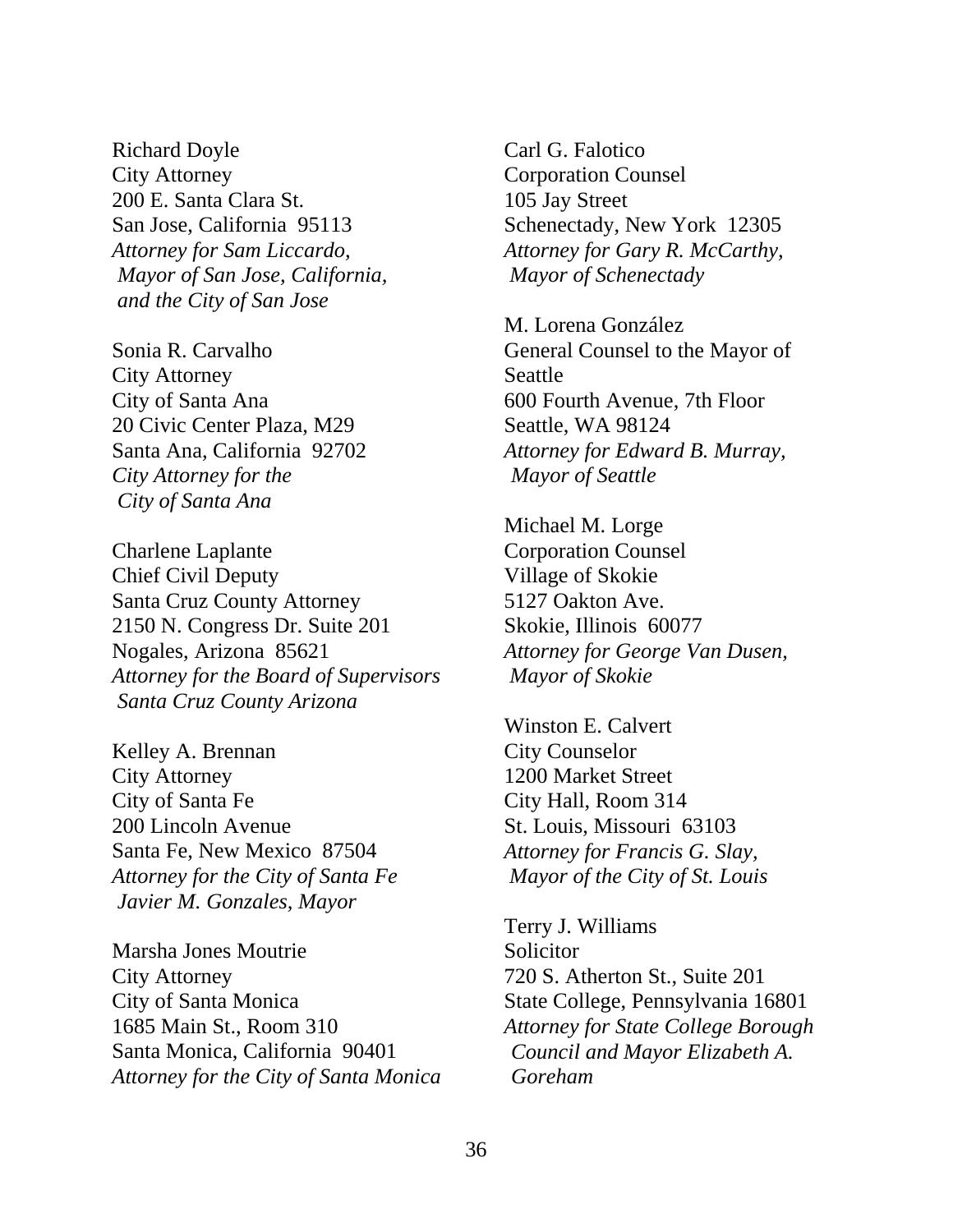Robert P. Stamey Corporation Counsel 300 City Hall 233 E. Washington Street Syracuse, New York 13202 *Attorney for Stephanie A. Miner Mayor of Syracuse*

Elizabeth A. Pauli City of Tacoma City Attorney 747 Market Street, Room 1120 Tacoma, Washington 98402 *Attorney for Marilyn Strickland, Mayor of the City of Tacoma* 

Julia C. Mandell, Esq. City Attorney 315 E. Kennedy Boulevard, 8th Floor Tampa, Florida 33602 *City of Tampa Attorney for Bob Buckhorn, Mayor of the City of Tampa* 

David A. Escamilla Travis County Attorney Sherine E. Thomas, Assistant County Attorney Anthony J. Nelson, Assistant County Attorney P.O. Box 1748 Austin, Texas 78767 *Attorneys for Travis County, Texas* 

*\* As approved by the Travis County Commissioners Court on March 24, 2015* 

Elizabeth A. Cavendish General Counsel Mayor Muriel Bowser John A. Wilson Building 1350 Pennsylvania Avenue, N.W., Suite 300 Washington, DC 20004 *Attorney for Muriel Bowser, Mayor,Washington, D.C.* 

Elizabeth L. Martyn Cota Cole 3401 Centrelake Drive, Suite 670 Ontario, California 91761 *Special Counsel for Mayor Fredrick Sykes, City of West Covina, California* 

Michael V. Curti, Esq. Corporation Counsel City of Yonkers City Hall 40 South Broadway, Suite 300 Yonkers, New York 10701 *Attorney for Mike Spano, Mayor of the City of Yonkers* 

Carolyn Coleman, Esq. Director, Federal Advocacy National League of Cities 1301 Pennsylvania Avenue NW, Suite 550 Washington, DC 20004 *Attorney for National League of Cities*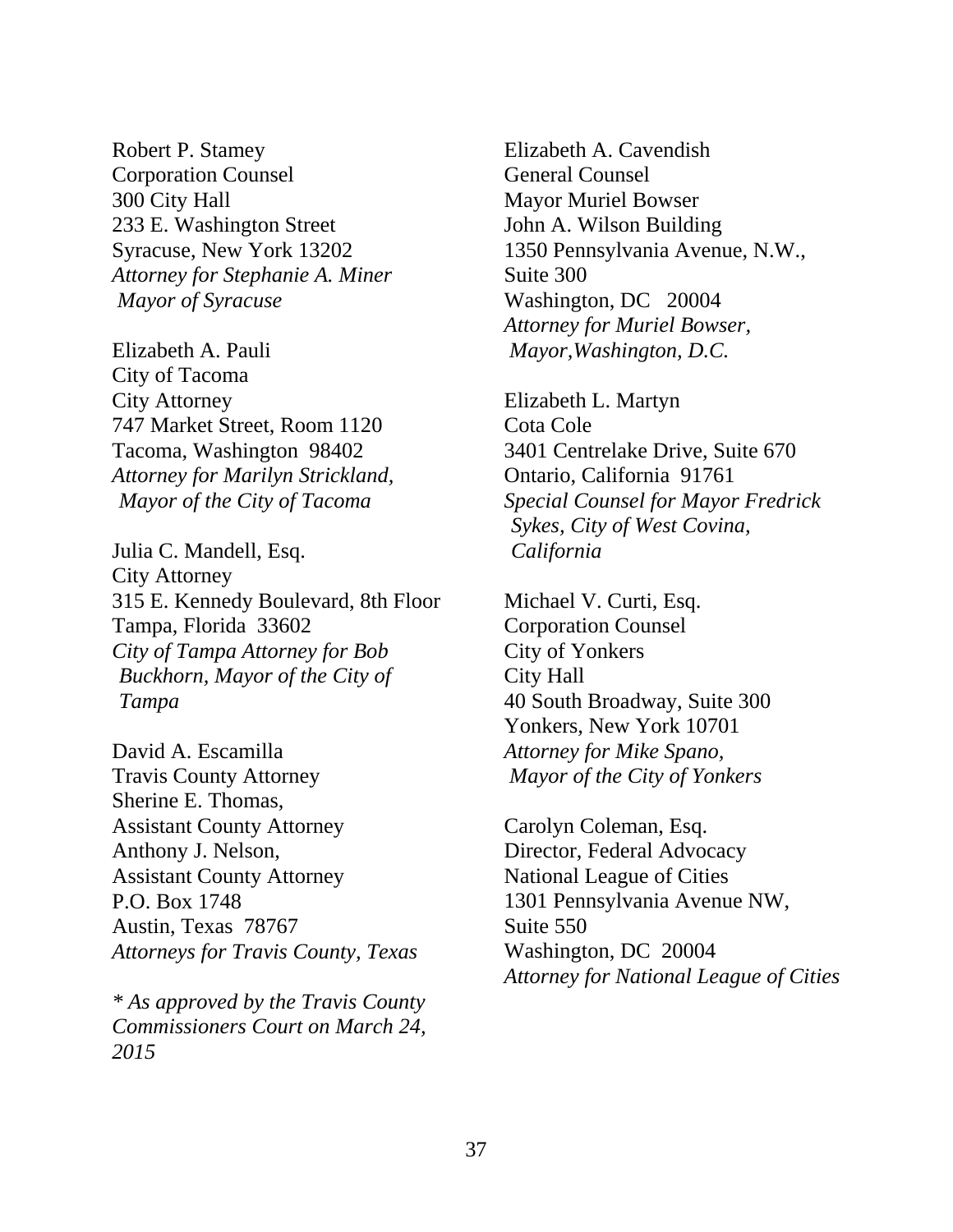John Daniel Reaves General Counsel The United States Conference of Mayors 1200 New Hampshire Ave., Northwest, Third Floor Washington, DC 20036 *Attorney for The United States Conference of Mayors*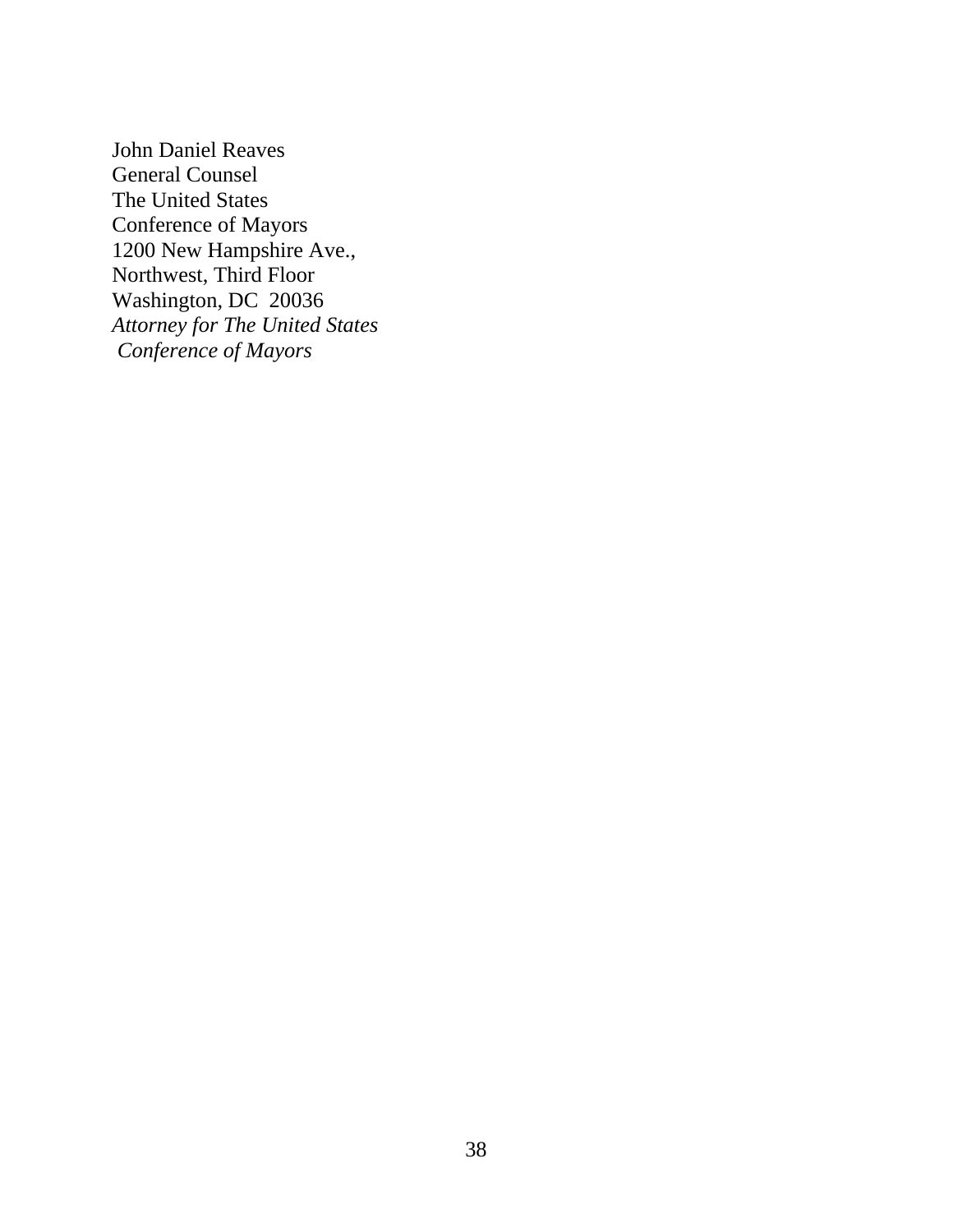#### **CERTIFICATE OF SERVICE**

I certify that on April 6, 2015, the foregoing amicus curiae brief was filed

with the Clerk of the Court of the United States Court of Appeals for the Fifth

Circuit by emailing it to the Court, as instructed by Angelique Batiste in the Office

of the Clerk of the Court. Service was accomplished by email and by overnight

mail to:

Scott A. Keller, Solicitor Office of the Solicitor General for the State of Texas 209 W. 14th Street Austin, TX 78701 scott.keller@texasattorneygeneral.gov

Scott R. McIntosh U.S. Department of Justice Civil Division, Appellate Staff Room 7259 950 Pennsylvania Avenue, N.W. Washington, DC 20530 scott.mcintosh@usdoj.gov

 $\text{By:}\_\_\_\_\/s/$ 

 Jeremy W. Shweder New York City Law Department jshweder@law.nyc.gov (212) 356-2611 New York Registration No. 4687927 (*Pro hac vice* admission pending) *Attorneys for Amici*